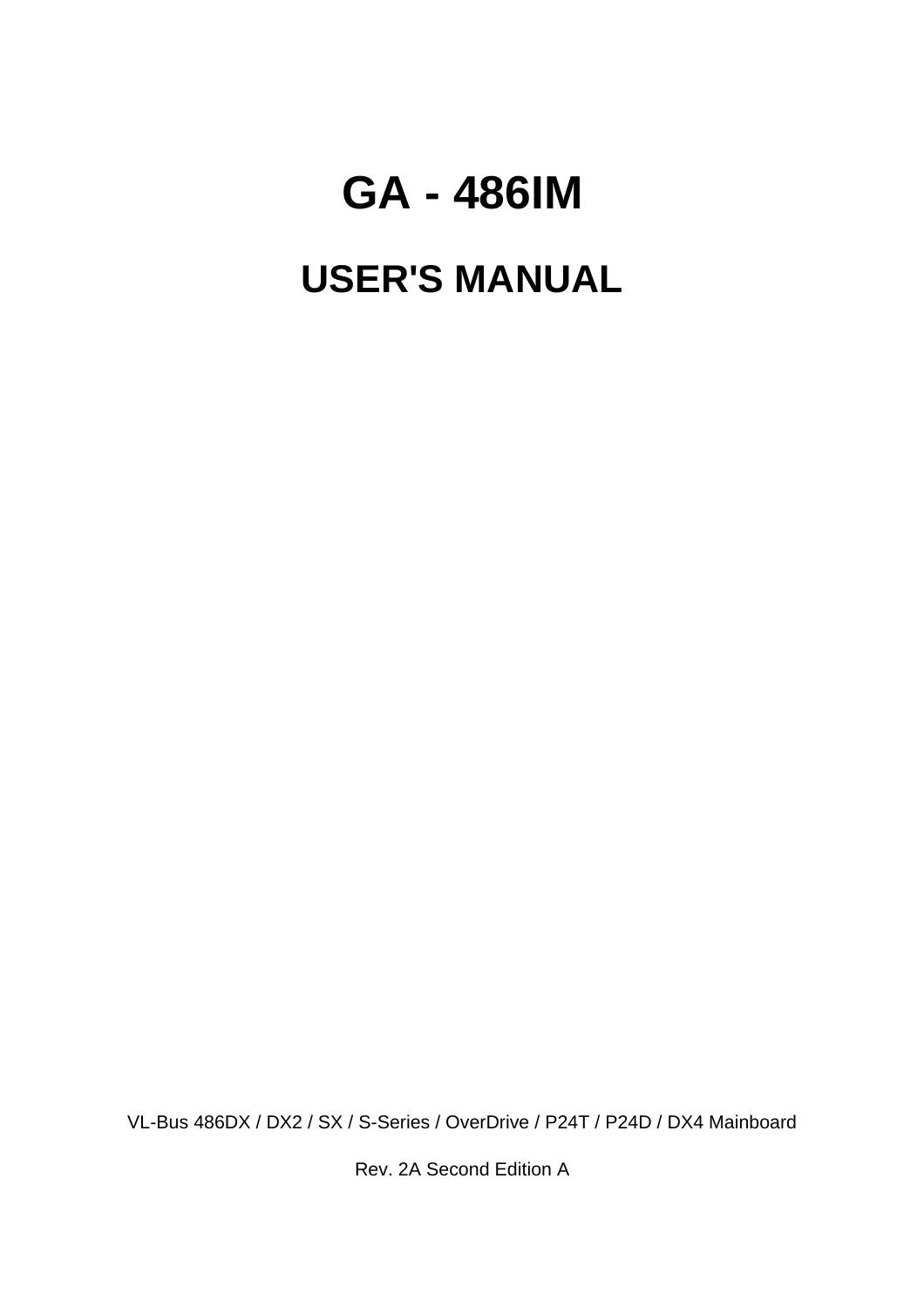**\*All of the items or discription regarding VL-BUS** in this manual don't support those motherboards without VL-BUS slots.

\_\_\_\_\_\_\_\_\_\_\_\_\_\_\_\_\_\_\_\_\_\_\_\_\_\_\_\_\_\_\_\_\_\_\_\_\_\_\_\_\_\_\_\_\_\_\_\_\_\_\_\_\_\_\_\_\_\_\_\_\_\_\_\_\_\_\_

The author assumes no responsibility for any errors or omissions which may appear in this document nor does it make a commitment to update the information contained herein.

IBM PC/AT, PC/XT are trademarks of International Business Machine Corporation. AWARD is a trademark of AWARD Software, Inc. Intel is a trademark of Intel Corporation, Inc. MS-DOS, WINDOWS NT are registered trademarks of Microsoft Corporation. UNIX is a trademark of Bell Laboratories.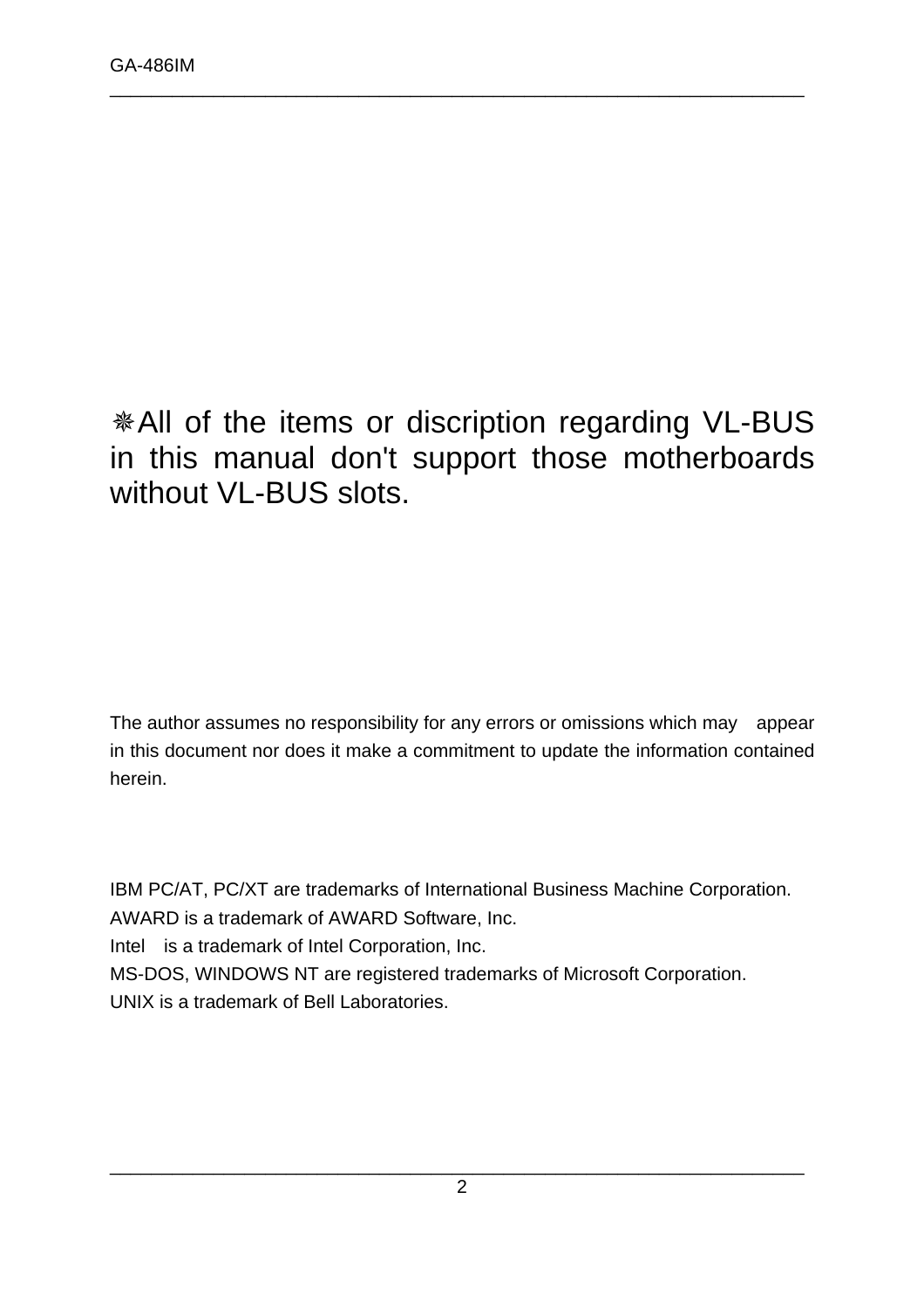### Table of Contents

| 3.5. CPU INSTALLATION AND JUMPERS SETUP  14              |  |
|----------------------------------------------------------|--|
|                                                          |  |
|                                                          |  |
| 3.8. POWER LED & KEY LOCK CONNECTOR INSTALLATION  16     |  |
| 3.9. TURBO SWITCH CONNECTOR INSTALLATION 17              |  |
| 3.10. TURBO LED FLASH GREEN LED CONNECTOR INSTALLATION17 |  |
| 3.11. HARDWARE RESET SWITCH CONNECTOR INSTALLATION 17    |  |
|                                                          |  |
|                                                          |  |
|                                                          |  |
|                                                          |  |
|                                                          |  |
|                                                          |  |
|                                                          |  |
| 4.3.2. Status Page Setup Menu / Option Page Setup Menu20 |  |
|                                                          |  |
|                                                          |  |
|                                                          |  |
|                                                          |  |
|                                                          |  |
|                                                          |  |
|                                                          |  |
|                                                          |  |
|                                                          |  |
|                                                          |  |
|                                                          |  |
|                                                          |  |
|                                                          |  |
|                                                          |  |
|                                                          |  |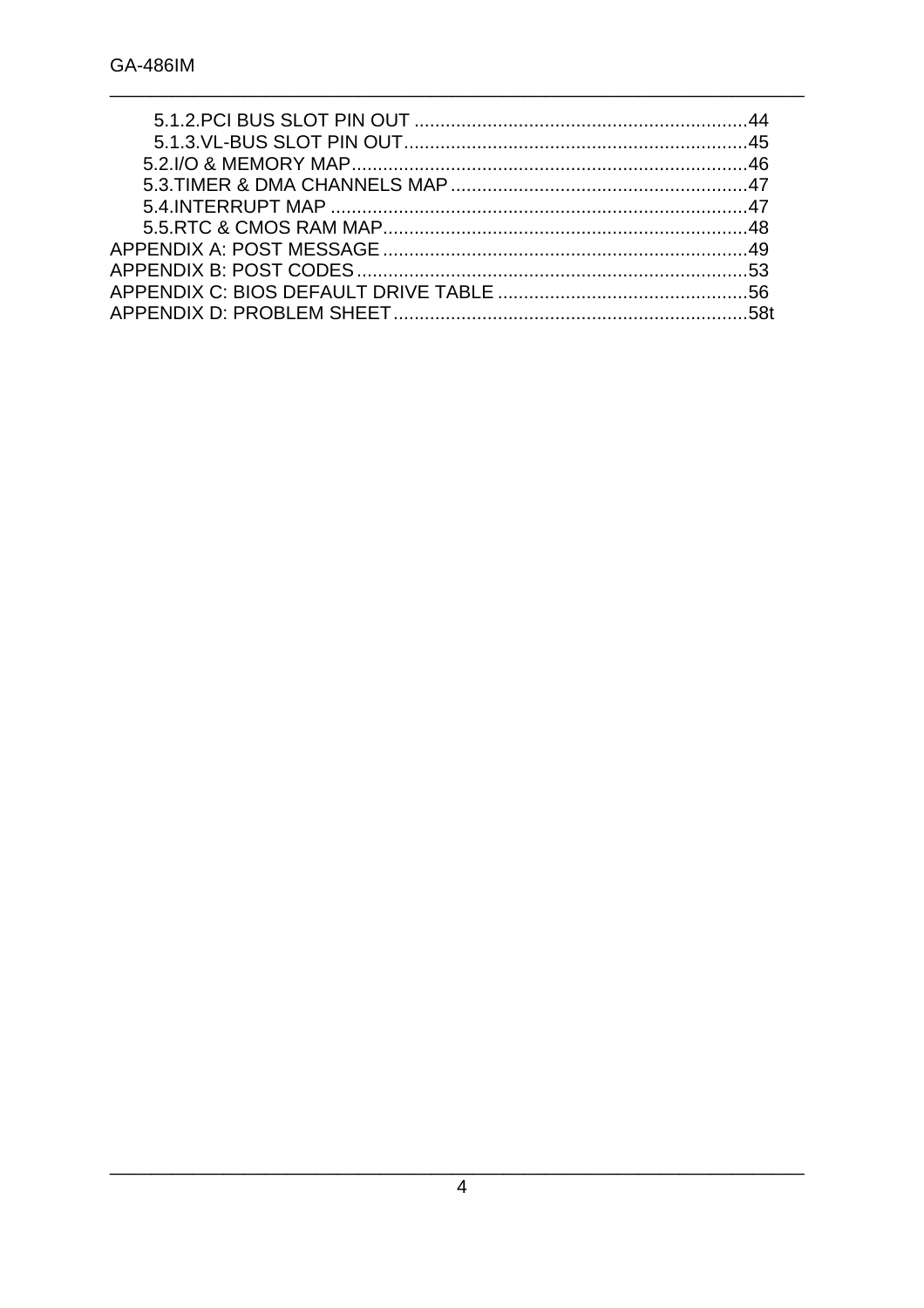# **1INTRODUCTION**

## **1.1 PREFACE**

Welcome to use the GA-486IM motherboard. The motherboard is a 128 KB - 512 KB CACHE 486DX PC/AT compatible system with ISA bus, PCI (Peripheral Component Interconnect) bus and VL (VESA Local) bus and it has been designed to be the fastest 486 PC/AT system and the GREEN FUNCTION (Power-Down Mode) had been added. There are some new features allowing you to operate the system with just the performance you want.

\_\_\_\_\_\_\_\_\_\_\_\_\_\_\_\_\_\_\_\_\_\_\_\_\_\_\_\_\_\_\_\_\_\_\_\_\_\_\_\_\_\_\_\_\_\_\_\_\_\_\_\_\_\_\_\_\_\_\_\_\_\_\_\_\_\_\_

This manual also explains how to install the motherboard for operation, and how to set up your CMOS CONFIGURATION with BIOS SETUP program.

## **1.2 KEY FEATURES**

- $\geq$  80486 based PC/AT compatible mainboard with ISA, PCI and VL-Bus.
- $\triangleright$  4 Master PCI bus slots and 2 Master VL bus slots.
- ÿ Supports 486DX / DX2 / SX / S-Series / OverDrive / P24T /P24D / DX4 running at 25 - 100 MHz.
- $\triangleright$  Supports True Green Function.
- $\triangleright$  Supports Intel, AMD, Cyrix and UMC CPU.
- $\triangleright$  Supports 237 pin (Socket 3) ZIF White socket / LIF socket on board.
- ÿ Supports 128 / 256 / 512 KB 2nd cache memory operated in BURST mode.
- $\triangleright$  Write-Back cache operation.
- $\triangleright$  Supports 2 128 MB DRAM memory on board.
- ▶ Supports shadow RAM for BIOS & VIDEO BIOS.
- $\triangleright$  Supports shadow RAM cacheable function to improve performance.
- $\triangleright$  Supports Hardware & Software speed change function.
- $\triangleright$  Licensed AWARD BIOS.
- $\geq 2/3$  Baby AT size (22 cm x 25 cm) with 4 AT slots, 4 PCI slots and 2 VL slots.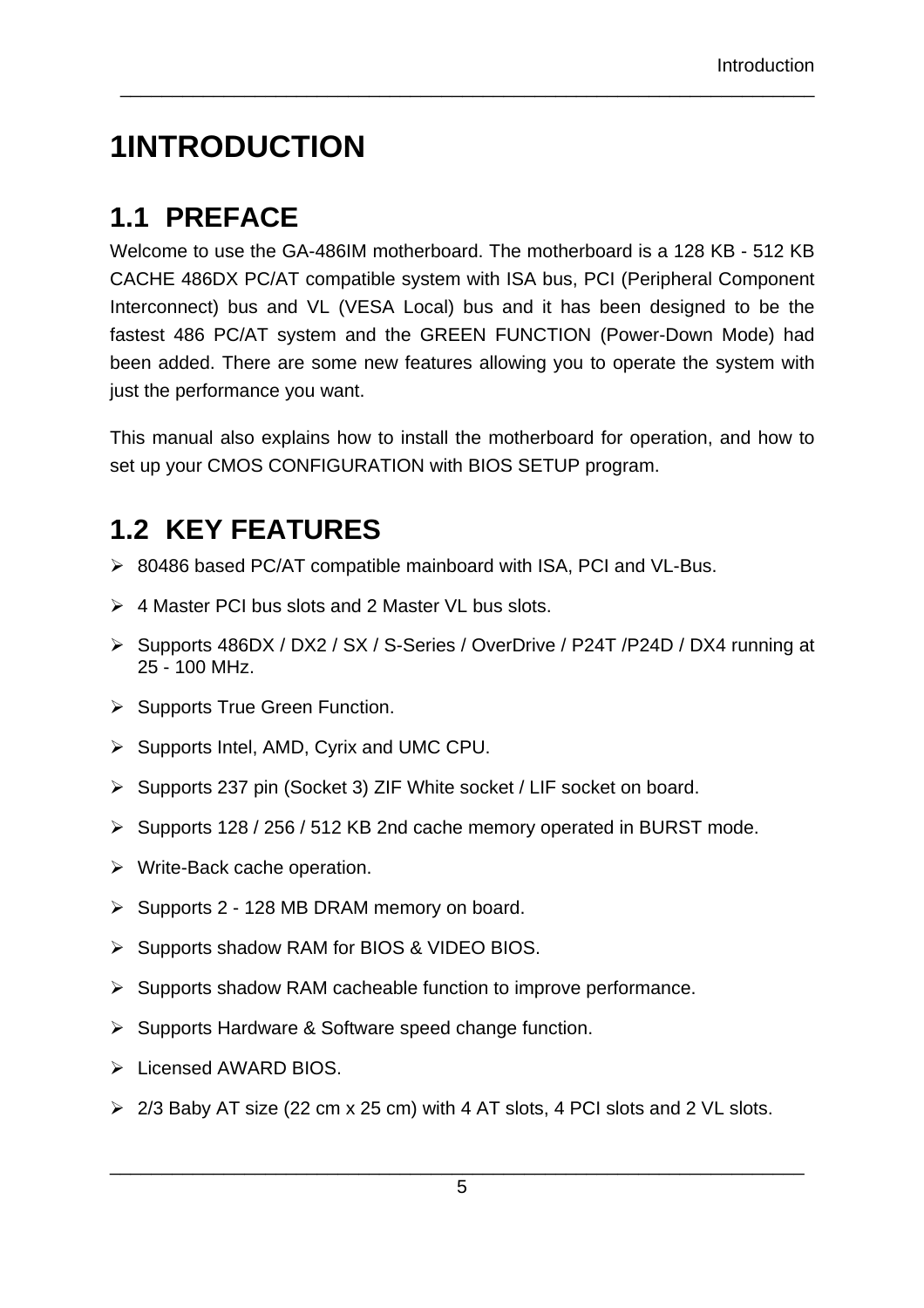### **1.3 PERFORMANCE LIST**

The following performance data list is the testing results with some popular benchmark testing programs. These datas are just reference for users by users, and there is no responsibility for different testing data values gotten by users.( The different H/W & S/W configuration will result in different benchmark testing results.)

| 486DX4-100, DX4-75, DX2-80/66/50, DX-40/33. |
|---------------------------------------------|
| 32 MB - 70 ns.                              |
| 256 KB                                      |
| S3 86C864 PCI bus VGA.                      |
| GA-107                                      |
| MS-DOS 6.2                                  |
|                                             |

| <b>Software</b>  | Ver  | <b>Item</b>      | <b>Unit</b> | DX4-100x3 | DX4-75x3 | <b>DX2-80</b> |
|------------------|------|------------------|-------------|-----------|----------|---------------|
| LandMark         | 1.14 | <b>CPU</b>       | <b>MHz</b>  | $200+$    | $200+$   | $200+$        |
| LandMark         | 2.0  | <b>CPU</b>       | <b>MHz</b>  | 363.20    | 272.38   | 267.64        |
|                  |      | <b>FPU</b>       | <b>MHz</b>  | 854.43    | 640.04   | 682.23        |
| <b>SI</b>        | 7.0  | <b>CPU</b>       |             | 198.0     | 148.5    | 158.4         |
| <b>Benchmark</b> | 8.0  | Processor        |             | 57.79     | 43.10    | 45.20         |
| <b>PM</b>        | 1.7  | <b>Mips</b>      | <b>Mips</b> | 39.0      | 29.1     | 31.9          |
|                  |      | <b>Dhrystone</b> | K-Dstone/s  | 50.0      | 37.3     | 41.0          |
|                  |      | Whetstone        | K-Wstone/s  | 10094.1   | 7570.6   | 7994.5        |
| <b>Byte</b>      | 2.1  | <b>CPU</b>       | AT Class    | 16.99     | 10.32    | 12.21         |
|                  |      |                  | Class       | 6.19      | 3.60     | 4.43          |
|                  |      | <b>FPU</b>       | AT Class    | 103.87    | 76.91    | 79.13         |
|                  |      |                  | Class       | 14.53     | 10.76    | 11.07         |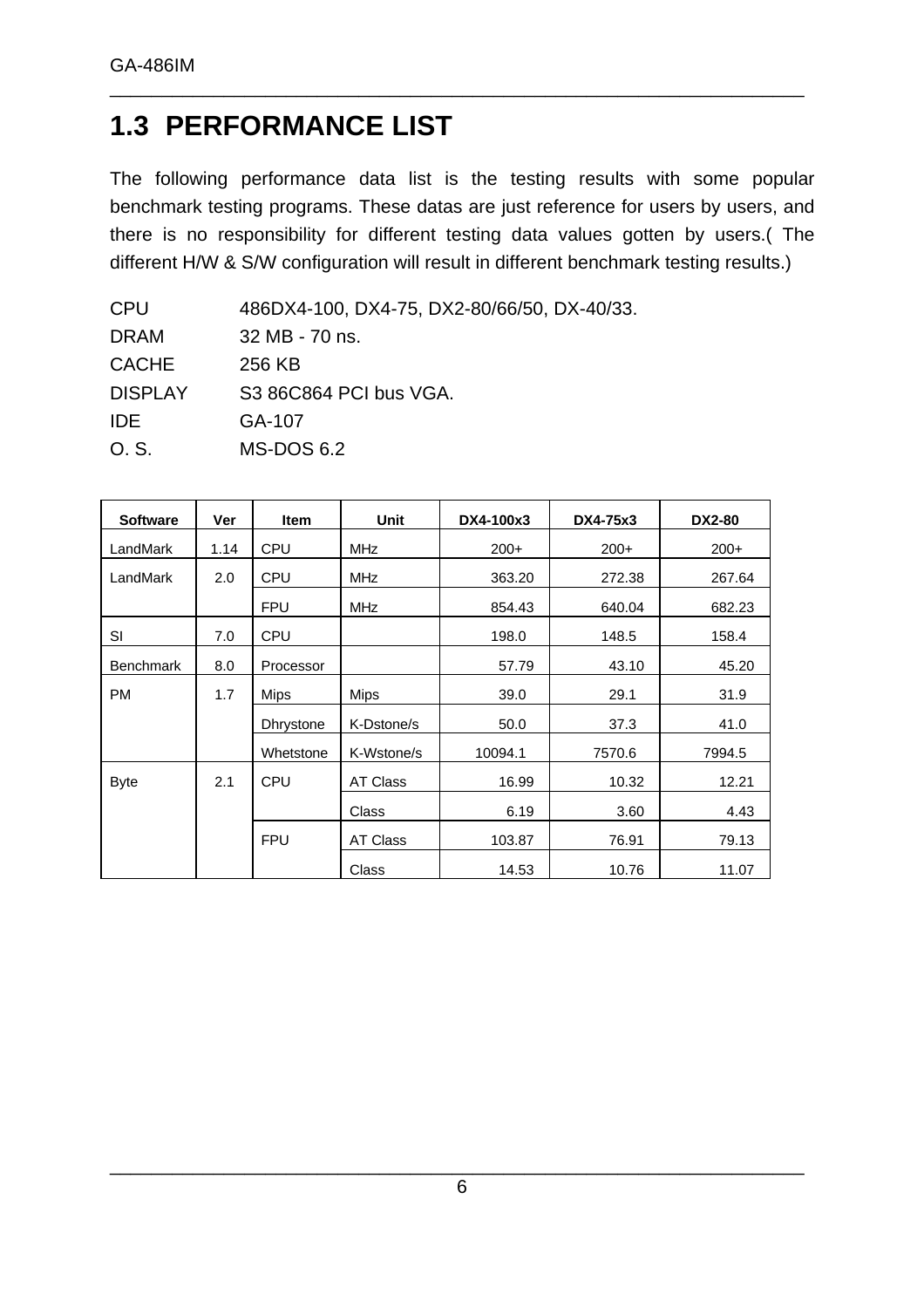| <b>Software</b>  | Ver  | <b>Item</b>      | <b>Unit</b> | <b>DX2-66</b> | <b>DX2-50</b> | <b>DX-40</b> | <b>DX-33</b> |
|------------------|------|------------------|-------------|---------------|---------------|--------------|--------------|
| LandMark         | 1.14 | <b>CPU</b>       | <b>MHz</b>  | $200+$        | $200+$        | 183.0        | 152.5        |
| LandMark         | 2.0  | <b>CPU</b>       | <b>MHz</b>  | 222.96        | 167.21        | 133.81       | 111.47       |
|                  |      | <b>FPU</b>       | <b>MHz</b>  | 568.92        | 426.23        | 341.09       | 284.15       |
| SI               | 7.0  | <b>CPU</b>       |             | 144.0         | 108.0         | 86.4         | 72.0         |
| <b>Benchmark</b> | 8.0  | Processor        |             | 43.48         | 32.42         | 28.41        | 24.79        |
| <b>PM</b>        | 1.7  | Mips             | <b>Mips</b> | 28.4          | 21.3          | 17.8         | 14.8         |
|                  |      | <b>Dhrystone</b> | K-Dstone/s  | 36.5          | 27.3          | 22.8         | 19.0         |
|                  |      | Whetstone        | K-Wstone/s  | 6662.1        | 4996.6        | 3981.3       | 3320.0       |
| <b>Byte</b>      | 2.1  | <b>CPU</b>       | AT Class    | 10.96         | 8.18          | 8.74         | 7.54         |
|                  |      |                  | Class       | 4.04          | 3.02          | 3.41         | 2.98         |
|                  |      | <b>FPU</b>       | AT Class    | 68.12         | 49.44         | 39.56        | 32.96        |
|                  |      |                  | Class       | 9.53          | 6.92          | 5.54         | 4.61         |

\_\_\_\_\_\_\_\_\_\_\_\_\_\_\_\_\_\_\_\_\_\_\_\_\_\_\_\_\_\_\_\_\_\_\_\_\_\_\_\_\_\_\_\_\_\_\_\_\_\_\_\_\_\_\_\_\_\_\_\_\_\_\_\_\_\_\_

# **1.4 BLOCK DIAGRAM**

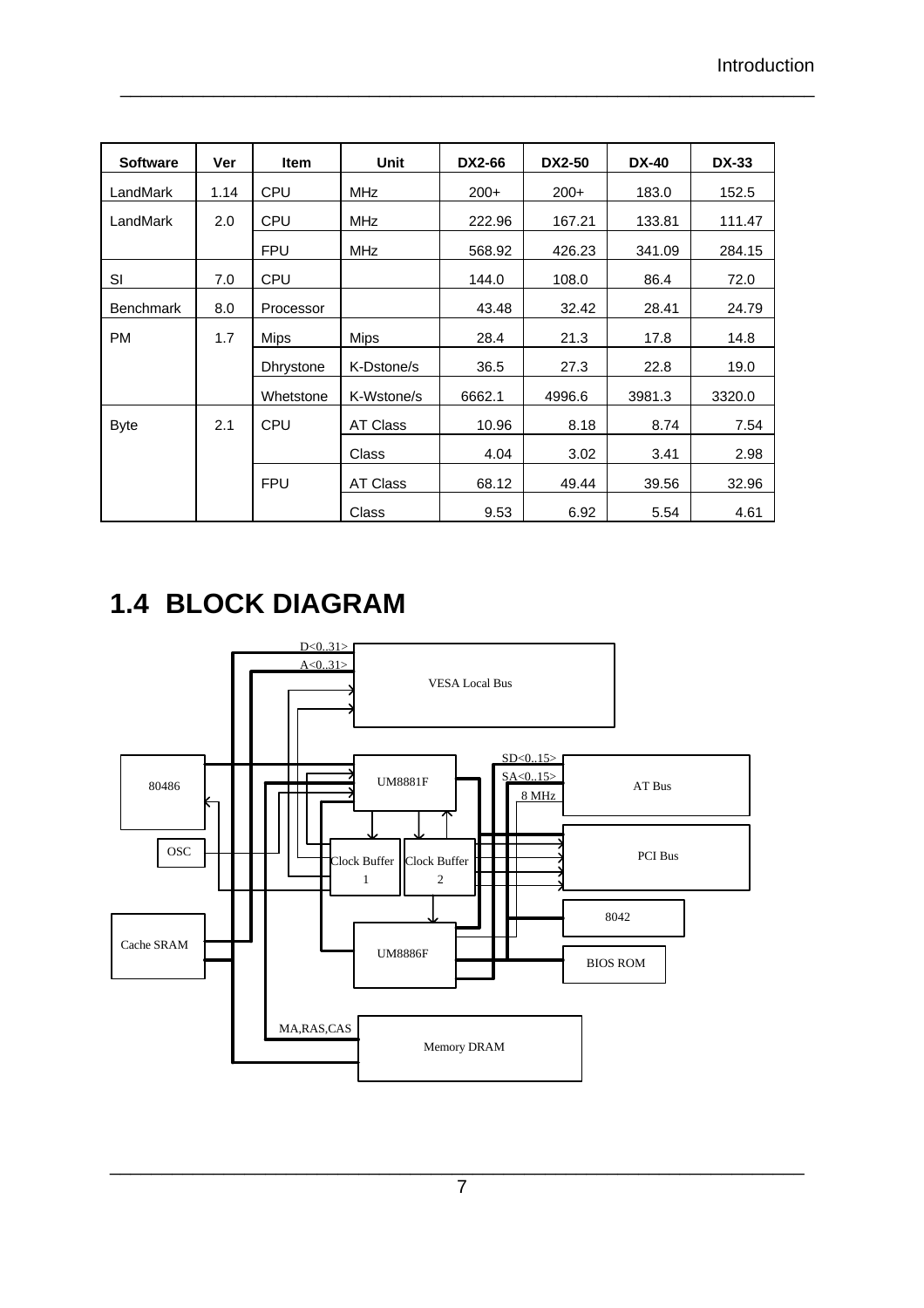### **1.5 INTRODUCE THE PCI-BUS and VL-BUS**

Connecting devices to a CPU local bus can dramatically increase the speed of I/Obound peripherals with only a slight increase in cost over traditional systems. This price/performance point has created a vast market potential for local bus products. The main barrier to this market has been the lack of an accepted standard for local bus peripherals. Many mainboard and chipset manufactures developed their own local bus implementations, but they are incompatible with each other. The VESA (Video Electronics Standards Association) local bus and PCI (Peripheral Component Interconnect) bus specification were created to end this confusion.

\_\_\_\_\_\_\_\_\_\_\_\_\_\_\_\_\_\_\_\_\_\_\_\_\_\_\_\_\_\_\_\_\_\_\_\_\_\_\_\_\_\_\_\_\_\_\_\_\_\_\_\_\_\_\_\_\_\_\_\_\_\_\_\_\_\_\_

The PCI-bus standard, under development since Jun. 1992, which is designed to bring workstation-level performance to standard PC platform. The PCI-bus removes many of the bottlenecks that have hampered PC for several years. On the PCI-bus, peripherals operate at the native speed of the computer system, thus enabling data transfer between peripherals and the system at maximum speed. This performance is critical for bandwidth-constrained devices such as video, multimedia, mass storage and networking adapters.

The VL-bus standard, under development since November 1991, is designed to bring workstation-level performance to a standard PC platform. The VL-bus removes many of the bottlenecks that have happened PCs for several years. On the VL-bus, peripherals operate at the native speed of the computer system, thus enabling data transfer between peripherals and the system at maximum speed. This performance is critical for bandwidth-constrained devices such as video, multimedia, mass storage, and networking adapters.

PCI and VL-buses standard provide end-users with a low-cost, extendible and portable local bus design, which will allow systems and peripherals from different manufacturers to work togeter.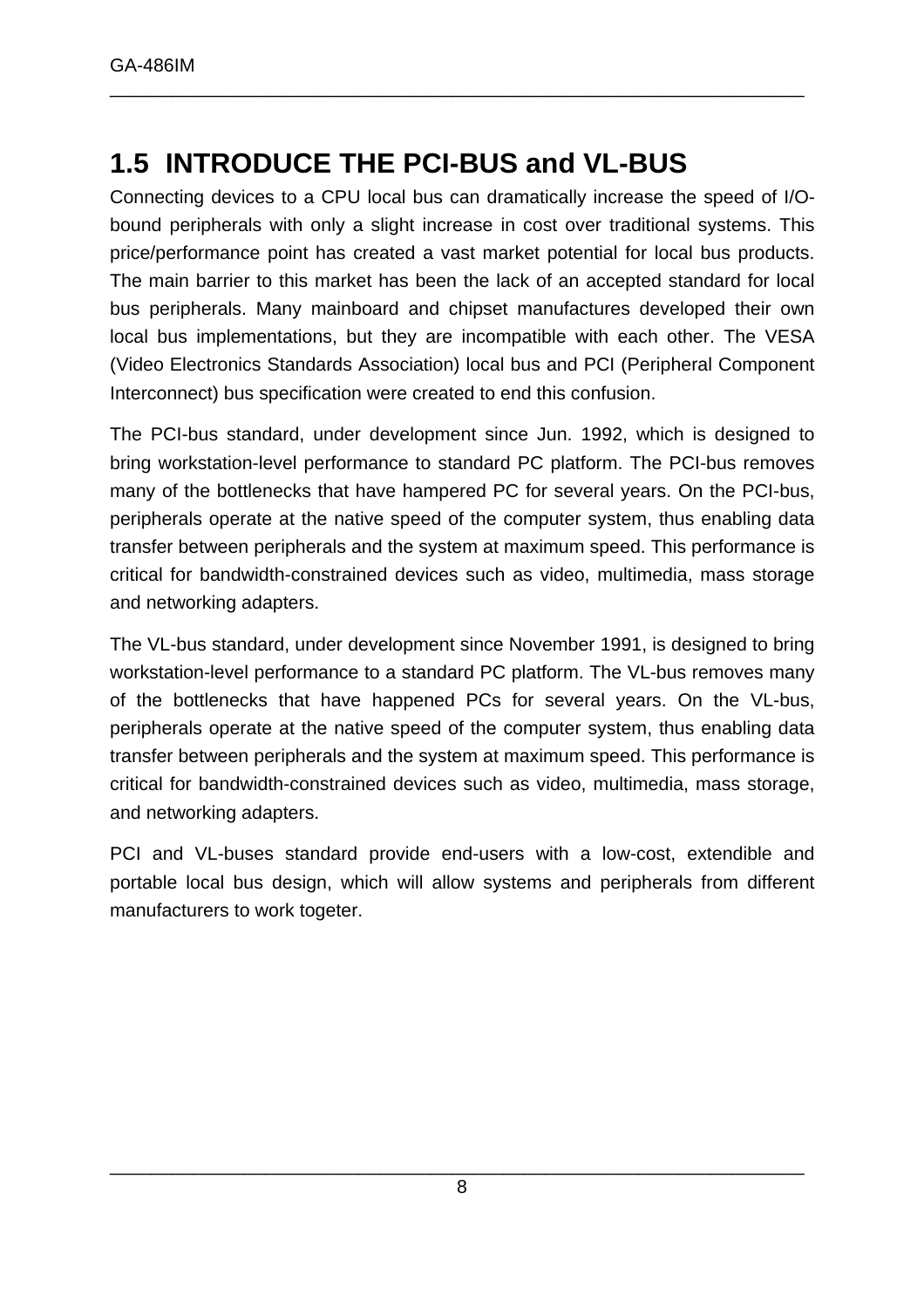# **2 SPECIFICATION**

### **2.1 HARDWARE**

| <b>CPU</b>            |                          | 80486SX/DX/DX2/S-Series, 80487SX, OverDrive,      |
|-----------------------|--------------------------|---------------------------------------------------|
|                       |                          | P24T, P24D, DX4.                                  |
|                       |                          | 237 pins (Socket 3) ZIF white socket / LIF socket |
|                       |                          | on board.                                         |
| <b>COPROCESSOR</b>    | $\overline{\phantom{0}}$ | Coprocssor included in 80486DX.                   |
| <b>SPEED</b>          | $\overline{\phantom{0}}$ | 25 / 33 / 40 / 50 MHz system and VL-bus speed.    |
|                       |                          | 20-33 MHz PCI- bus speed.                         |
|                       | $\qquad \qquad -$        | 8 MHz (programmable) AT Bus speed.                |
|                       |                          | Hardware and Software speed switchable            |
|                       |                          | function.                                         |
| <b>GREEN FUNCTION</b> |                          | - Power Down Timer from 15 sec. to 512 mins.      |
|                       |                          | - When enter Power Down Mode, 8 MHz system        |
|                       |                          | speed for non S-Series and 0 MHz system speed     |
|                       |                          | for Intel & Cyrix S-Series.                       |
|                       |                          | Ext. Power Control Port for Monitor Power ON /    |
|                       |                          | <b>OFF</b>                                        |
|                       |                          | Support IDE Hard Disk Standby Mode control.       |
|                       |                          | Wake Up by all IRQ and DMA, Local Bus Master      |
|                       |                          | and Device Cannel.                                |
|                       |                          | Support Green LED Indicator and Green Switch.     |
| <b>DRAM MEMORY</b>    | $\overline{\phantom{m}}$ | 4 banks 72 pins SIMM module sockets on board.     |
|                       |                          | Use 1/2/4/8/16/32 MB 70 ns SIMM module            |
|                       |                          | DRAM.                                             |
|                       |                          | Support Fast Page DRAM access mode.               |
| CACHE MEMORY          | $\overline{\phantom{m}}$ | 8 KB cache memory included in 80486 DX / SX.      |
|                       |                          | 16 KB cache memory included in DX4.               |
|                       |                          | 128 / 256 / 512 KB 2nd cache memory on board.     |
|                       |                          | Support 486 Burst mode on 2nd cache memory        |
|                       |                          | access.                                           |
| <b>SHADOW RAM</b>     |                          | Main BIOS shadow function programmable.           |
|                       |                          | Video BIOS shadow function programmable.          |
|                       |                          | Shadow RAM cacheable function programmable.       |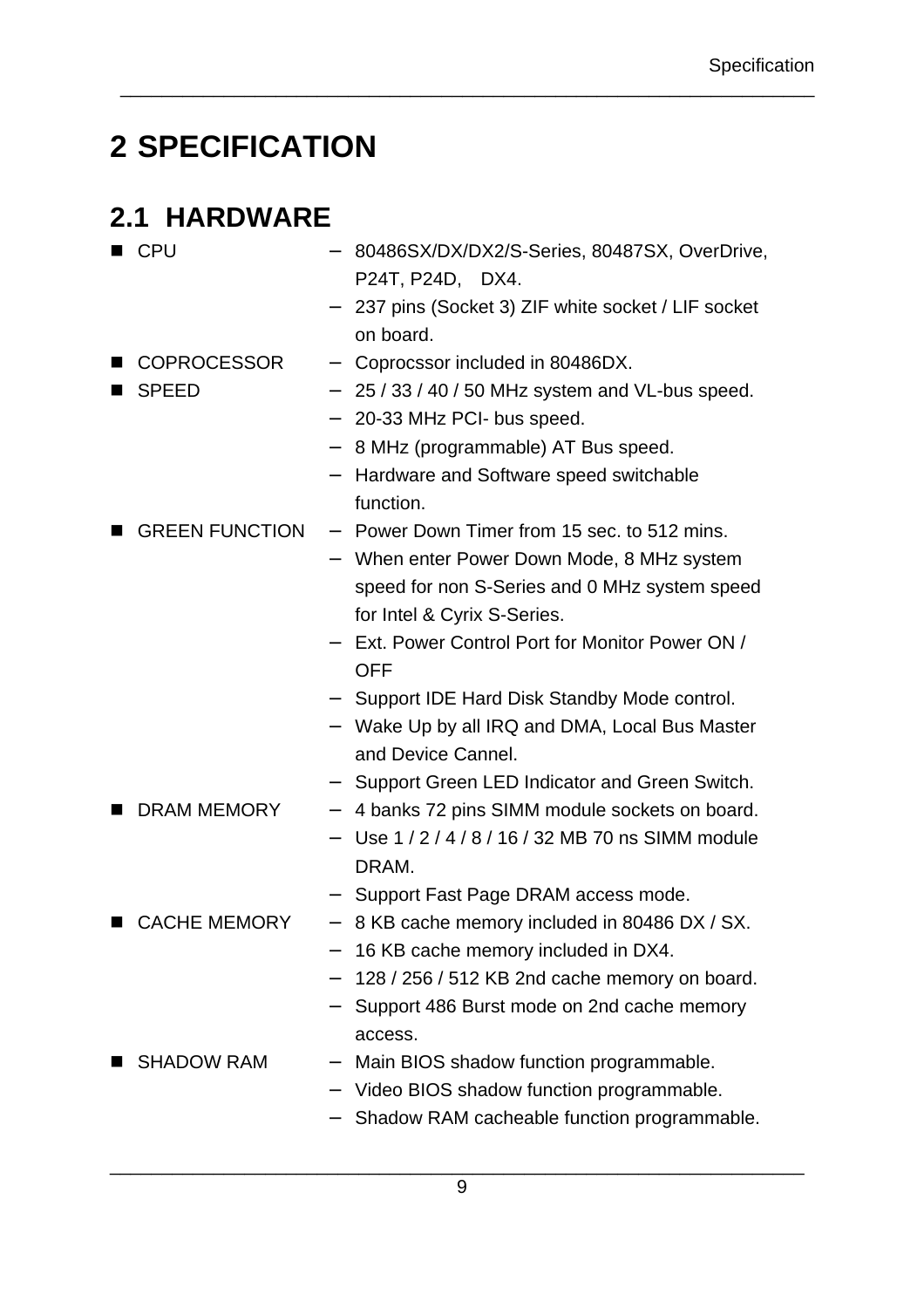- $\blacksquare$  I/O BUS SLOTS  $-4$  AT-bus. − 4 PCI-bus. − 2 VL-bus.
- DIMENSION  $-$  2/3 Baby AT size (25 cm x 22 cm).

### **2.2 SOFTWARE**

- 
- BIOS Licensed AWARD BIOS.

\_\_\_\_\_\_\_\_\_\_\_\_\_\_\_\_\_\_\_\_\_\_\_\_\_\_\_\_\_\_\_\_\_\_\_\_\_\_\_\_\_\_\_\_\_\_\_\_\_\_\_\_\_\_\_\_\_\_\_\_\_\_\_\_\_\_\_

- − AT CMOS Setup, Advanced / Chipset Setup, Power Management and Hard Disk Utility included.
- O. S. → Operation with MS-DOS, WINDOWS NT, OS/2, NOVELL, SCO UNIX.

### **2.3 ENVIRONMENT**

■ AMBIENT TEMP.  $-$  0°C to +50°C (operating).  $R$  RELATIVE HUM.  $-$  0 to +85% (operating). ■ ALTITUDE  $-$  0 to 10,000 feet (operating). ■ VIBRATION  $-$  0 to 1,000 Hz.  $\blacksquare$  ELECTRICITY  $-4.9 \text{ V to } 5.2 \text{ V.}$ − 3 A to 5 A current.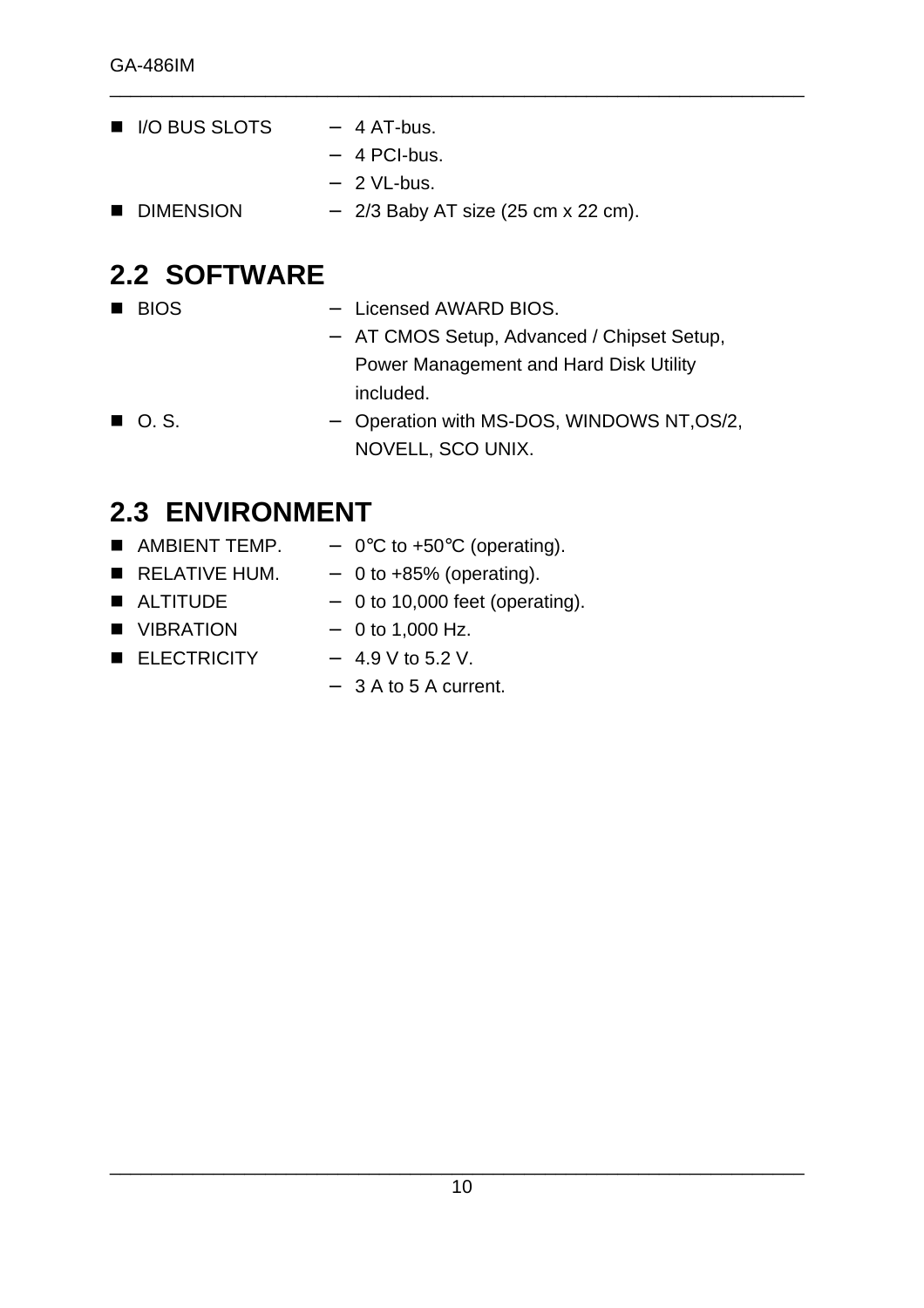# **3 HARDWARE INSTALLATION**

## **3.1 UNPACKING**

The ainboard ackage hould ontain he dlowing:

- The A-486IM ainboard
- $\blacksquare$  User's manual

The mainboard contains sensitive electric components which can be easily damaged by static electricity, so the mainboard should be left in its original packing until it is installed.

\_\_\_\_\_\_\_\_\_\_\_\_\_\_\_\_\_\_\_\_\_\_\_\_\_\_\_\_\_\_\_\_\_\_\_\_\_\_\_\_\_\_\_\_\_\_\_\_\_\_\_\_\_\_\_\_\_\_\_\_\_\_\_\_\_\_\_

Unpacking and installation should be done on a grounded anti-static mat. The operator should be wearing an anti static wristband, grounded at the same point as the anti-static mat.

Inspect the mainboard carton for obvious damage. Shipping and handling may cause damage to your board. Be sure there are no shipping and handling damages on the board before proceeding.

After opening the mainboard carton, extract the system board and place it only on a grounded anti-static surface component side up. Again inspect the board for damage. Press down on all of the socket IC's to make sure that they are properly seated. Do this only on with the board placed on a firm flat surface.

### $\bullet^*$  Do not apply power to the board if it has been damaged..

You are now ready to install your maniboard. The mounting hole pattern on the mainboard matches the IBM-XT system board. It is assumed that the chassis is designed for a standard IBM XT/AT mainboard mounting.

Place the chassis on the anti-static mat and remove the cover. Take the plastic clips, Nylon stand-off and screws for mounting the system board, and keep them separate.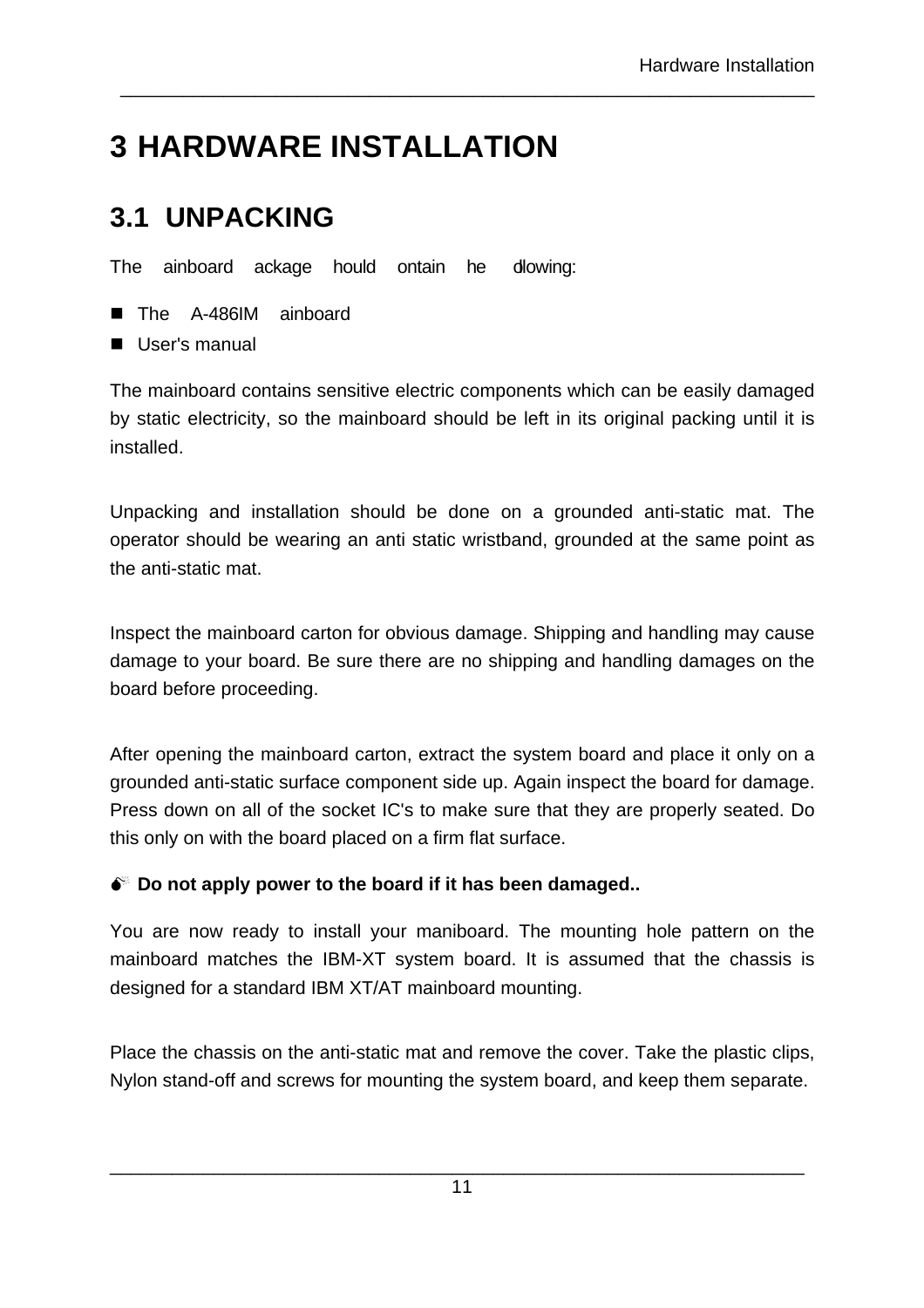## **3.2 MAINBOARD LAYOUT**

×GA-486IMÿ



\_\_\_\_\_\_\_\_\_\_\_\_\_\_\_\_\_\_\_\_\_\_\_\_\_\_\_\_\_\_\_\_\_\_\_\_\_\_\_\_\_\_\_\_\_\_\_\_\_\_\_\_\_\_\_\_\_\_\_\_\_\_\_\_\_\_\_

## **3.3 JUMPERS AND CONNECTORS SETTING**

CONNECTOR SETTING

| U2: Reset Connector            |  |
|--------------------------------|--|
| Open   Normal operation.       |  |
| Close   Hardware reset system. |  |
|                                |  |

| J3: Turbo Switch Connector |                       |
|----------------------------|-----------------------|
| $1 - 2$                    | Low speed.            |
| $2-3$                      | High speed. (Default) |

| J4: Speaker Connector |                 |  |  |
|-----------------------|-----------------|--|--|
|                       | Data.           |  |  |
|                       | GND.            |  |  |
|                       | GND.            |  |  |
|                       | $VCC$ $(+5V)$ . |  |  |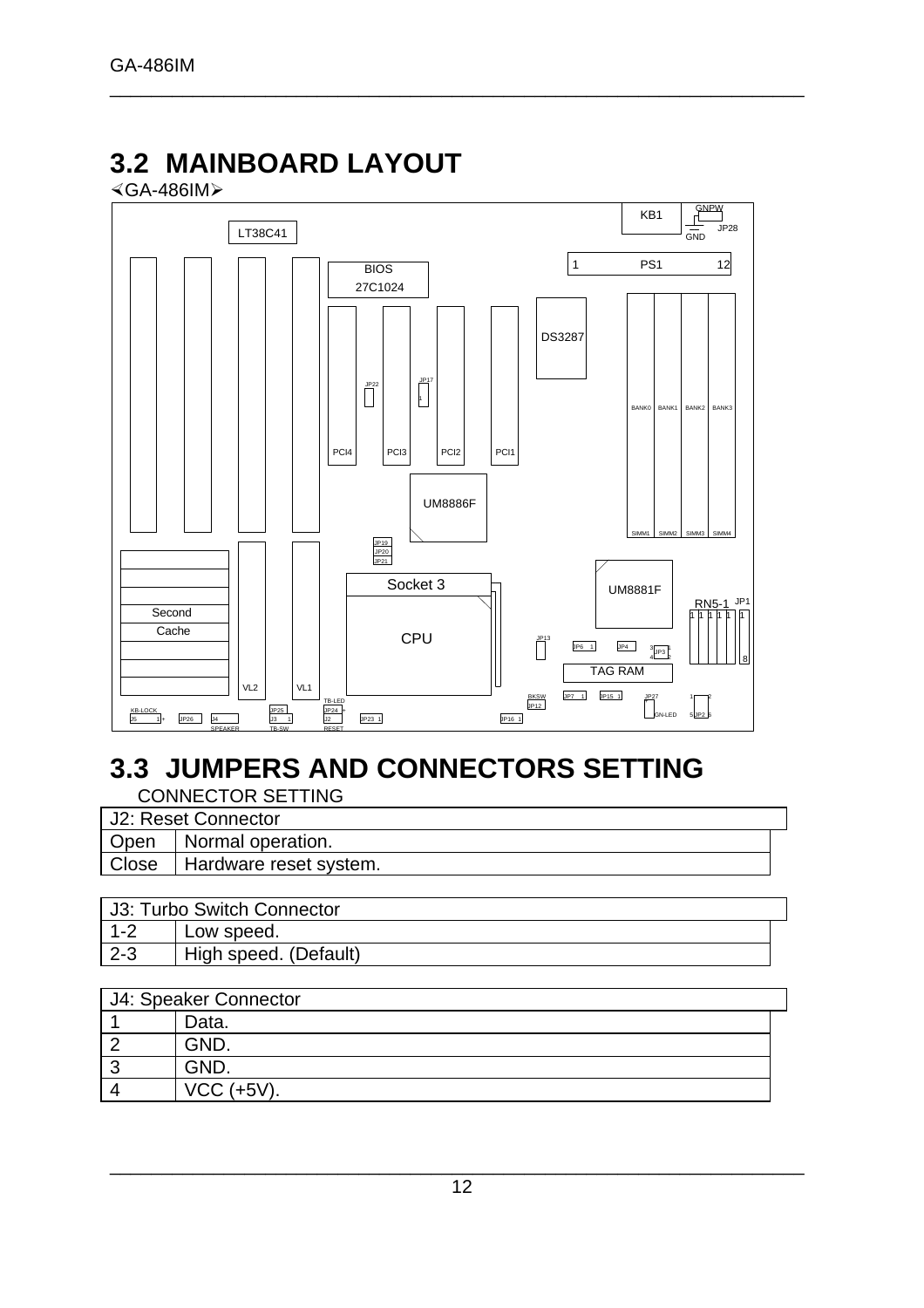| J5: Power LED & Key-Lock Connector |                     |  |  |
|------------------------------------|---------------------|--|--|
|                                    | LED anode $(+)$ .   |  |  |
|                                    | NC.                 |  |  |
| າ                                  | LED cathode $(-)$ . |  |  |
|                                    | Key-lock.           |  |  |
|                                    | GND                 |  |  |

\_\_\_\_\_\_\_\_\_\_\_\_\_\_\_\_\_\_\_\_\_\_\_\_\_\_\_\_\_\_\_\_\_\_\_\_\_\_\_\_\_\_\_\_\_\_\_\_\_\_\_\_\_\_\_\_\_\_\_\_\_\_\_\_\_\_\_

| <b>KB1: Keyboard Connector</b> |  |  |  |  |
|--------------------------------|--|--|--|--|
| Keyboard clock.                |  |  |  |  |
| Keyboard data.                 |  |  |  |  |
| NC.                            |  |  |  |  |
| $VCC$ (+5V).                   |  |  |  |  |
| GND                            |  |  |  |  |

| PS1: Power Supply Connector |                           |  |  |  |
|-----------------------------|---------------------------|--|--|--|
|                             | Power good signal.        |  |  |  |
|                             | $2,10,11,12$   VCC (+5V). |  |  |  |
| 3                           | $+12V$ .                  |  |  |  |
|                             | $-12V$ .                  |  |  |  |
| 5,6,7,8                     | GND.                      |  |  |  |
| 9                           | $-5V$ .                   |  |  |  |
| VI-BUS JUMPER SETTING       |                           |  |  |  |

|                            | VE DOO JONIE ER OE FIJNO          |  |  |  |
|----------------------------|-----------------------------------|--|--|--|
| JP25: VL-Bus Clock Setting |                                   |  |  |  |
| <b>Open</b>                | VL clock $\leq$ 33 MHz. (Default) |  |  |  |
| Close                      | $\vert$ VL clock $>$ 33 MHz.      |  |  |  |
|                            |                                   |  |  |  |

| JP7,15: Delay Local Bus Clock |                                                              |  |  |
|-------------------------------|--------------------------------------------------------------|--|--|
| Pin No.                       | <b>Function</b>                                              |  |  |
| $1 - 2$                       | For normal operation.                                        |  |  |
| $2 - 3$                       | For some VL-Bus interface card that needs more address setup |  |  |
|                               | time.                                                        |  |  |
| $\overline{O}$                |                                                              |  |  |

#### GREEN FUNCTION JUMPER SETTING

| JP12: Brake Switch                                                                                      |
|---------------------------------------------------------------------------------------------------------|
| Shorting this jumper and then releasing it immediately will force<br>system into Green mode right away. |
|                                                                                                         |

#### JP24: Turbo LED and Flash Green LED Normally the JP24 is a Turbo LED. But when system gets into Green mode, the LED on JP24 will light on once per second.

#### JP27: Green LED

When system gets into Green, the LED on JP27 will be light.

JP28: Green Power Connector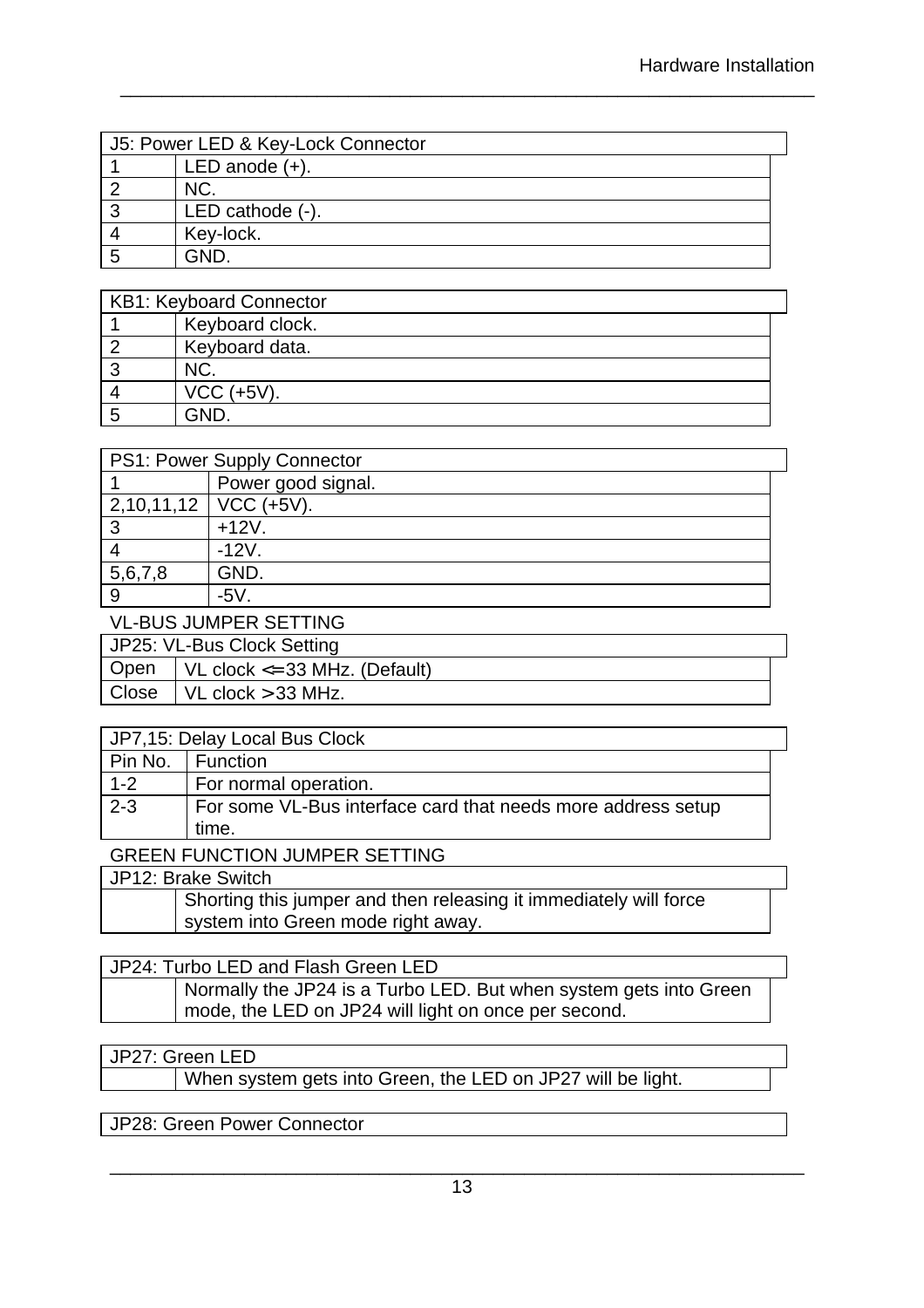| If your power supply has signal to control the A.C. output, and then |
|----------------------------------------------------------------------|
| the signal can be connected to JP28; when system gets into Green     |
| mode, your power supply A.C. output will be turned OFF. By this way, |
| you can control your monitor ON/OFF or other devices.                |

\_\_\_\_\_\_\_\_\_\_\_\_\_\_\_\_\_\_\_\_\_\_\_\_\_\_\_\_\_\_\_\_\_\_\_\_\_\_\_\_\_\_\_\_\_\_\_\_\_\_\_\_\_\_\_\_\_\_\_\_\_\_\_\_\_\_\_

|         | JP6: AMD CPU Selection Jumper              |  |  |  |
|---------|--------------------------------------------|--|--|--|
|         |                                            |  |  |  |
| $1 - 2$ | AMD DXL CPU X 3                            |  |  |  |
| $2 - 3$ | I AMD DXL CPU X 2                          |  |  |  |
|         | This spring is supported from DCD DEV $98$ |  |  |  |

This option is supported from PCB REV.2A.

## **3.4 SRAM INSTALLATION AND JUMPERS SETUP**

The cache memory system consists of two parts, one is TAG SRAM, the other is DATA SRAM. The TAG SRAM type used in this mainboard is 8Kx8, 16Kx8 or 32Kx8- 15ns , and the DATA SRAM type is 8Kx8-15ns, 32Kx8-15ns 64Kx8-20ns or 128Kx8- 20ns.

The mainboard can be installed with 64, 128, 256 or 512 KB cache memory when using 8Kx8 or 32Kx8 or 128Kx8 type DATA SRAM respectinely.

| <b>JUMPER</b> | JP19 | JP20 | <b>JP21</b> | JP26    |
|---------------|------|------|-------------|---------|
| 128 KB        | ∩FF  | ヿFF  | ОN          | $2 - 3$ |
| 256 KB        | OFF  | ЭN   | ΟN          | $1 - 2$ |
| $*256$ KB     | OFF  | JN   | ОN          | $2 - 3$ |
| 512 KB        | 7N   | )N   | ОN          | $2 - 3$ |

 $\overline{F}$  128 KB cache: Put 32 K X 8 in U25 ~ U28.

 $\degree$  512 KB cache: Put 128 K X 8 in U25 ~ U28.

 $*$  256 KB cache: Put 64 K X 8 in U25 ~ U28.

### **3.5 CPU INSTALLATION AND JUMPERS SETUP**

The system speed depends on the frequency of CLOCK GENERATOR. The user can change the JP2 selection to set up the system speed at 25 MHz, 33 MHz ,40 MHz and 50 MHz for different CPU speeds.

The mainboard can use 80486DX, DX2, SX, OverDrive, P24T, P24D and DX4 CPU, and the CPU speed must match with the frequency of CLOCK GEN. It will cause system hanging up if the CLOCK GEN.'S frequency is higher than CPU's.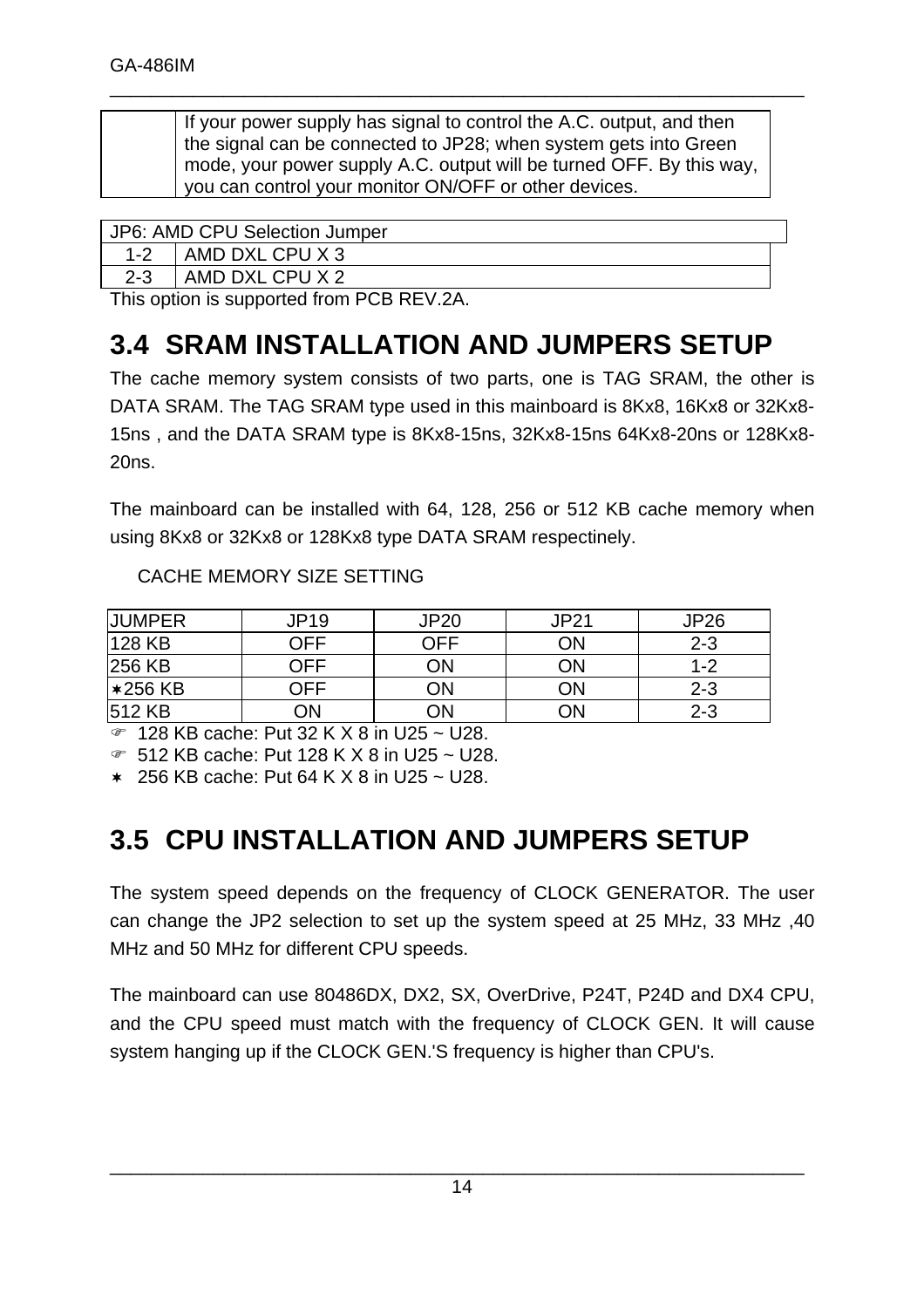Refer to the following table to correctly install the CPU and jumpers setup:

| <b>Clock</b>  | JP2          |       |       |  |  |
|---------------|--------------|-------|-------|--|--|
|               | $1 - 2$      | l3-4  | $5-6$ |  |  |
| <b>25 MHz</b> | <b>Short</b> | Open  | Open  |  |  |
| 33 MHz        | <b>Short</b> | Short | Short |  |  |
| 40 MHz        | <b>Short</b> | Short | Open  |  |  |
| 50 Mhz        | Open         | Open  | Short |  |  |

\_\_\_\_\_\_\_\_\_\_\_\_\_\_\_\_\_\_\_\_\_\_\_\_\_\_\_\_\_\_\_\_\_\_\_\_\_\_\_\_\_\_\_\_\_\_\_\_\_\_\_\_\_\_\_\_\_\_\_\_\_\_\_\_\_\_\_

#### CPU CLOCK SETTING

#### CPU TYPE SELECTION

DX CPU : JP16 pin 1-2 short, SX CPU JP16 pin 2-3 short. **Intel-S CPU JP3 PIN3-4 short, others JP3 PIN1-2 short. ( Including Intel-Non-S, AMD, Cyrix & UMC CPU. )**

| • Intel CPU :         | JP1 3-4, 5-6 closed.                                                  |
|-----------------------|-----------------------------------------------------------------------|
|                       | RN2, RN5, 8P4R 0 ohm installed.                                       |
|                       | JP13 closed.                                                          |
| DX4 CPU               | 3.3V, 5V Auto switch. No Jumper needed to<br>switch CPU voltage.      |
|                       | JP4 open, JP23 2-3 open DX4 Running X3                                |
|                       | CPUCLK, JP23 2-3 close DX4 Running X2                                 |
|                       | CPUCLK.                                                               |
| P <sub>24</sub> D CPU | For internal Cache write-Through function, pls<br>set JP6 2-3 closed. |
|                       | For internal Cache write-Back function, pls set<br>JP6 1-2 closed.    |
| • AMD/UMC CPU:        | JP1 5-6, 7-8 closed.                                                  |
|                       | RN3 8P4R 0 ohm installed.                                             |
|                       | JP13 open.                                                            |
| • Cyrix CPU:          | JP1 1-2, 3-4 closed.                                                  |

RN1, RN4, 8P4R 0 ohm installed. JP13 open.

The CPU is a sensitive electric component and it can be easily damaged by static electricity, so users must keep it away from metal surface when the CPU is installed onto mainboard.

When the user installs the CPU on socket, please notice the PIN 1 of CPU is in the same corner as the PIN 1 of socket!

Before the CPU is installed, the mainboard must be placed on a flat plane in order to avoid being broken by the pressure of CPU installation.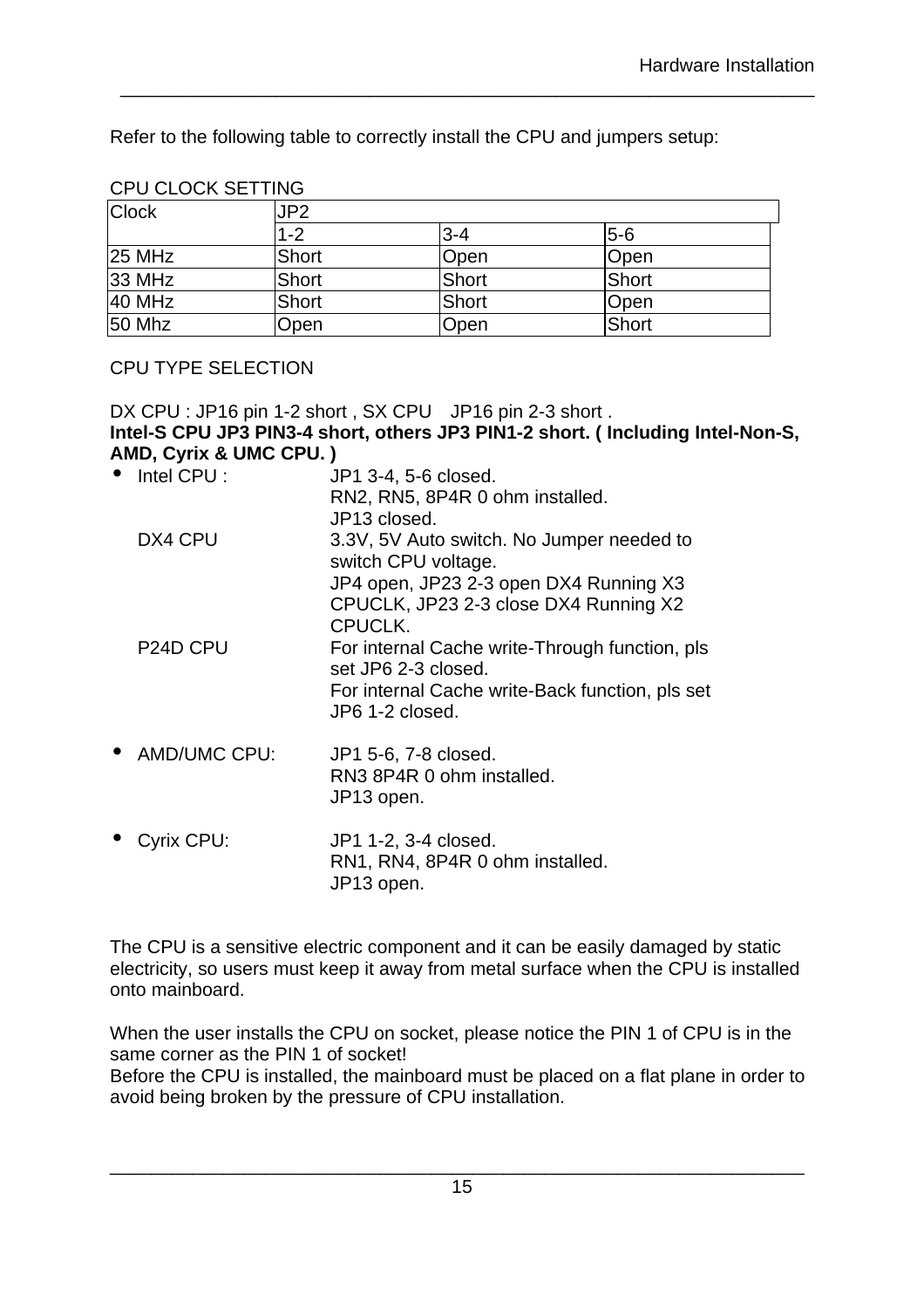### **3.6 DRAM INSTALLATION**

GA-486IM can be installed with 1, 2, 4, 8, 16 or 32 MB 72 pins SIMM module DRAM. The DRAM speed of both mainboard is using 60/70 ns. The banks of memory system on GA-486IM includes from SIMM 1 to SIMM 4.

\_\_\_\_\_\_\_\_\_\_\_\_\_\_\_\_\_\_\_\_\_\_\_\_\_\_\_\_\_\_\_\_\_\_\_\_\_\_\_\_\_\_\_\_\_\_\_\_\_\_\_\_\_\_\_\_\_\_\_\_\_\_\_\_\_\_\_

**SIMM 1 and SIMM 2 is a group; SIMM 3 and SIMM 4 is the other group. One group DRAM size can be 2, 4, 8, 16, 32, 64 MB, please install the same DRAM size in one group. Total DRAM size is 2MB ~ 128 MB.**

The DRAM installation position refer to MAINBOARD LAYOUT, and notice the PIN-1 of SIMM module must match with the PIN-1 of SIMM socket when the DRAM SIMM module is installed.

Insert the DRAM SIMM module into the SIMM socket at 45 degree angle. If there is a wrong direction of PIN-1, the DRAM SIMM module couldn't be inserted into socket completely. After completely insert SIMM module into socket, then press the SIMM module in vertical direction until the left and right metal holders can keep the SIMM module standing up con-firmly.

## **3.7 SPEAKER CONNECTOR INSTALLATION**

There is always a speaker in AT system for sound purpose. The 4-Pins connector J4 is used to connect speaker. The speaker can work well in both direction of connector when it is installed to the connector J4 on mainboard.

### **3.8 POWER LED & KEY LOCK CONNECTOR INSTALLATION**

There are a system power LED lamp and a key on the panel of case. The power LED will light on when system is powered-on, and the key can lock the keyboard input or unlock it, both of them are connected to a 5 PIN connector. The connector should be installed to J5 of mainboard in correct direction.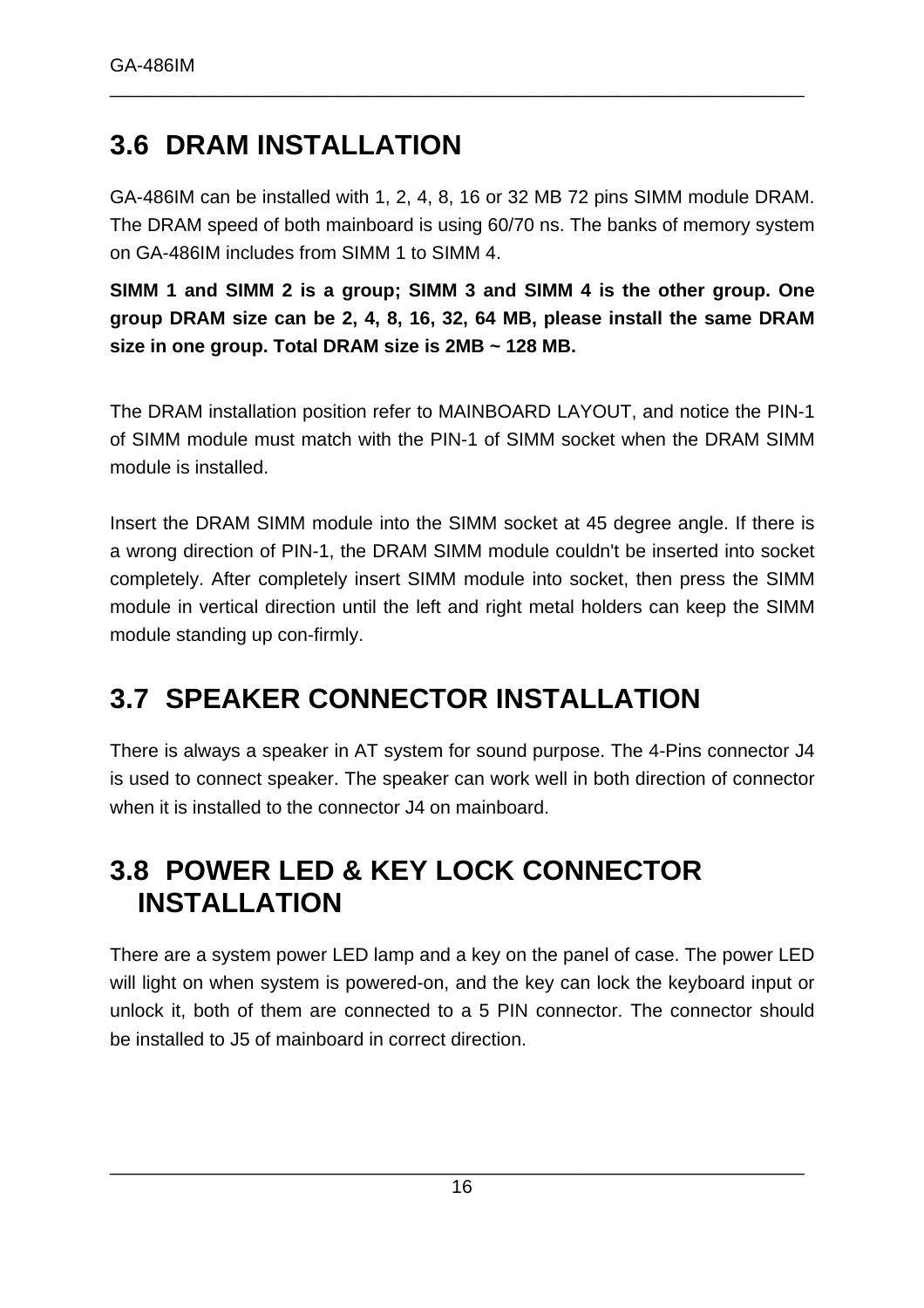## **3.9 TURBO SWITCH CONNECTOR INSTALLATION**

The TURBO switch on the panel is used for controlling the system speed. Some program developed on XT should be executed with a low speed system, so a high speed system needs the speed switching function to change its running speed.

\_\_\_\_\_\_\_\_\_\_\_\_\_\_\_\_\_\_\_\_\_\_\_\_\_\_\_\_\_\_\_\_\_\_\_\_\_\_\_\_\_\_\_\_\_\_\_\_\_\_\_\_\_\_\_\_\_\_\_\_\_\_\_\_\_\_\_

Because a 80486 CPU cannot accept the real clock speed change when program is executed, so the mainboard uses cache-enable or disable function to simulate TURBO switching function. The J3 on mainboard should be connected to the TURBO switch on panel, and user can push in or pop out the TURBO switch to enable or disable the cache function of system.

## **3.10TURBO LED FLASH GREEN LED CONNECTOR INSTALLATION**

The TURBO LED on panel can indicate the current speed status of system. The TURBO LED connector should be installed to JP24 in correct direction. Normally, the JP24 is a TURBO LED connector. But when system gets into Green mode, the LED on JP24 will light on once perosecond.

## **3.11HARDWARE RESET SWITCH CONNECTOR INSTALLATION**

The Reset switch on panel provides users with Hardware Reset function which is almost the same as power on / off. The system will do a cold start after the Reset switch is pushed and released at ance. The Reset switch is a 2 PIN connector and should be installed to J2 on mainboard.

## **3.12GREEN FUNCTION INSTALLATION**

For the purpose of power saving, there are two jumpers, JP27 and JP12, to make sure the power saving function doing well. The JP27 is a indicator (Green LED) for Green function. If the green LED is ON, the system is operating in green mode. The JP12 is a switch to force the system into Green mode immediately.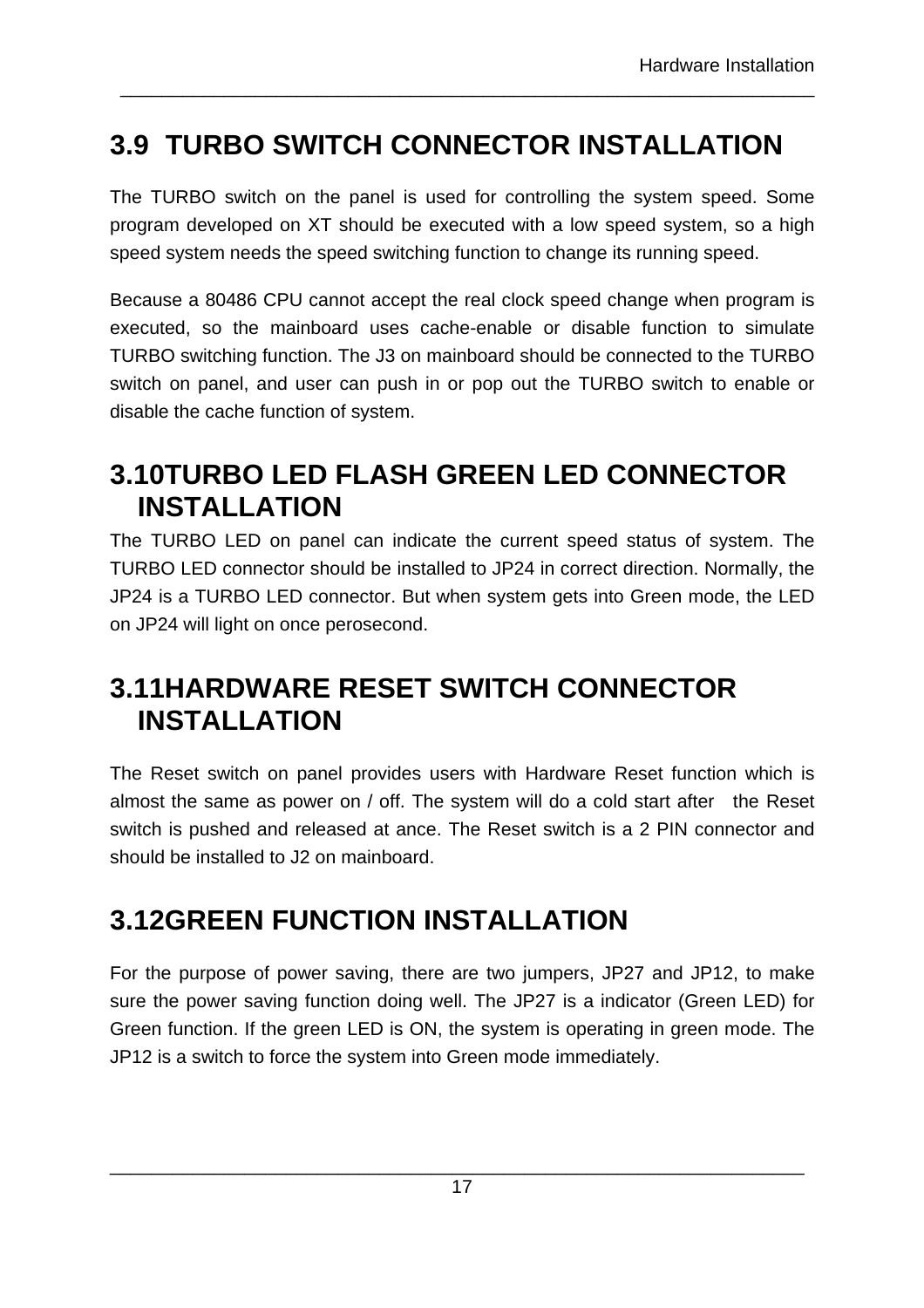## **3.13PERIPHERAL DEVICE INSTALLATION**

If the PCI-bus (VL-bus) device is to be installed in the system, any the of four PCIbus (VL-bus) slots can be used no matter Slave or Master PCI-bus (VL-bus) device being installed,

\_\_\_\_\_\_\_\_\_\_\_\_\_\_\_\_\_\_\_\_\_\_\_\_\_\_\_\_\_\_\_\_\_\_\_\_\_\_\_\_\_\_\_\_\_\_\_\_\_\_\_\_\_\_\_\_\_\_\_\_\_\_\_\_\_\_\_

After installing the peripheral device, the user should check everything again, and prepare to power-on the system.

After the device installation and jumpers setup finished, the mainboard can be mounted into the case and fixed with screws To complete the mainboard installation, the peripheral device could be installed now. The basic system needs a display interface card and a disk control interface card.

If the VL-Bus device is to be installed in the system, any one of three VL-Bus slots can be used no matter Slave or Master VL-Bus device being installed.

After installing the peripheral device, the user should check everything again, and prepare to poweron the system.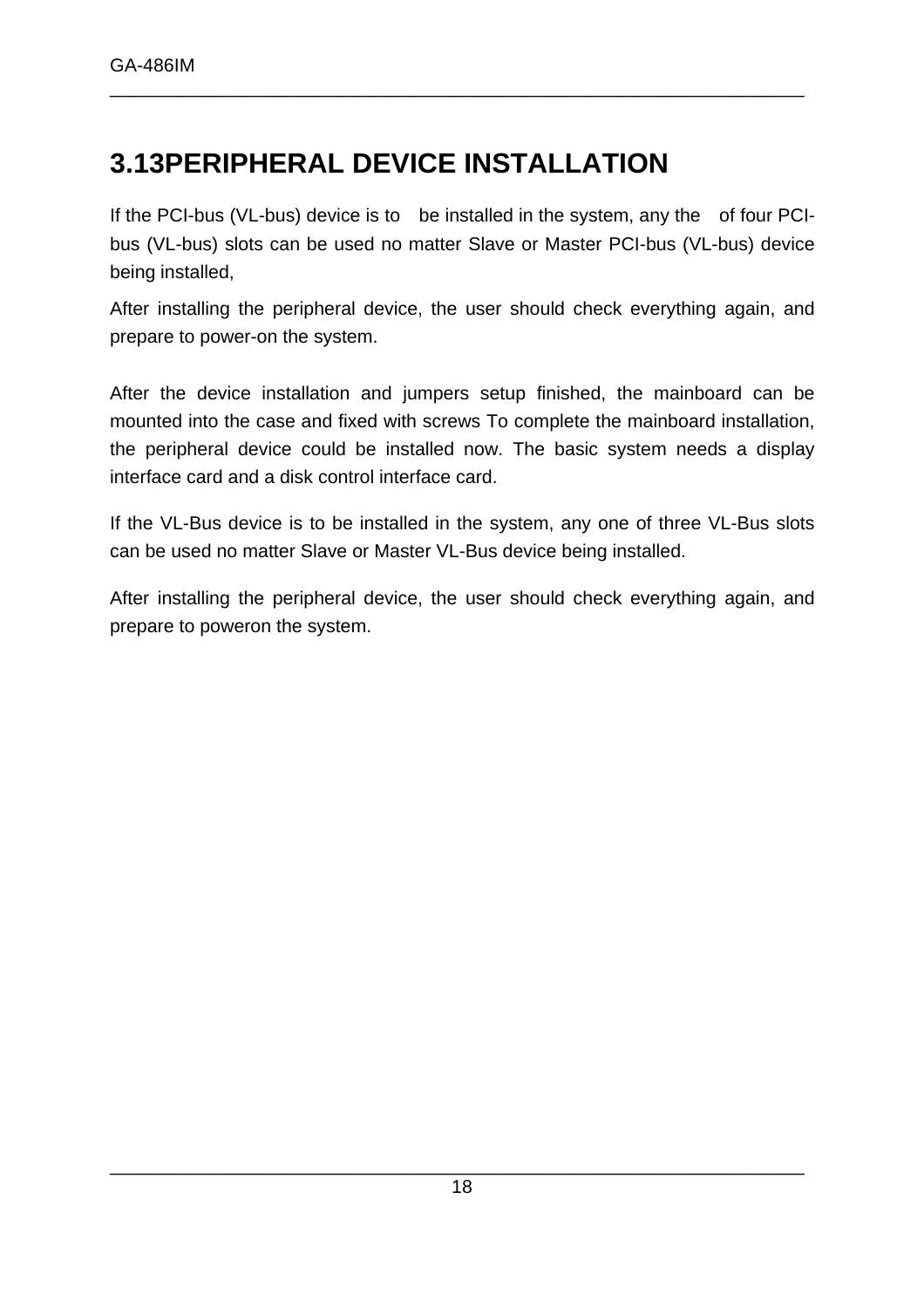# **4 BIOS CONFIGURATION**

Award's BIOS ROM has a built-in Setup program that allows users to modify the basic system configuration. This type of information is stored in battery-backed CMOS SRAM so that it retains the Setup information when the power is turned off.

\_\_\_\_\_\_\_\_\_\_\_\_\_\_\_\_\_\_\_\_\_\_\_\_\_\_\_\_\_\_\_\_\_\_\_\_\_\_\_\_\_\_\_\_\_\_\_\_\_\_\_\_\_\_\_\_\_\_\_\_\_\_\_\_\_\_\_

### **4.1 ENTERING SETUP**

Power ON the computer and press <Del> immediately will allow you to enter Setup. The other way to enter Setup is to power on the computer, when the below message appears briefly at the bottom of the screen during the POST (Power On Self Test), press <Del> key or simultaneously press <Ctrl>,<Alt>,and <Esc> keys.

TO ENTER SETUP BEFORE BOOT PRESS CTRL-ALT-ESC OR DEL KEY

If the message disappears before you respond and you still wish to enter Setup, restart the system to try again by turning it OFF then ON or pressing the "RESET" bottom on the system case. You may also restart by simultaneously press <Ctrl>,<Alt>,and<Del> keys. If you do not press the keys at the correct time and the system does not boot, an error message will be displayed and you will again be asked to,

PRESS F1 TO CONTINUE, CTRL-ALT-ESC OR DEL TO ENTER SETUP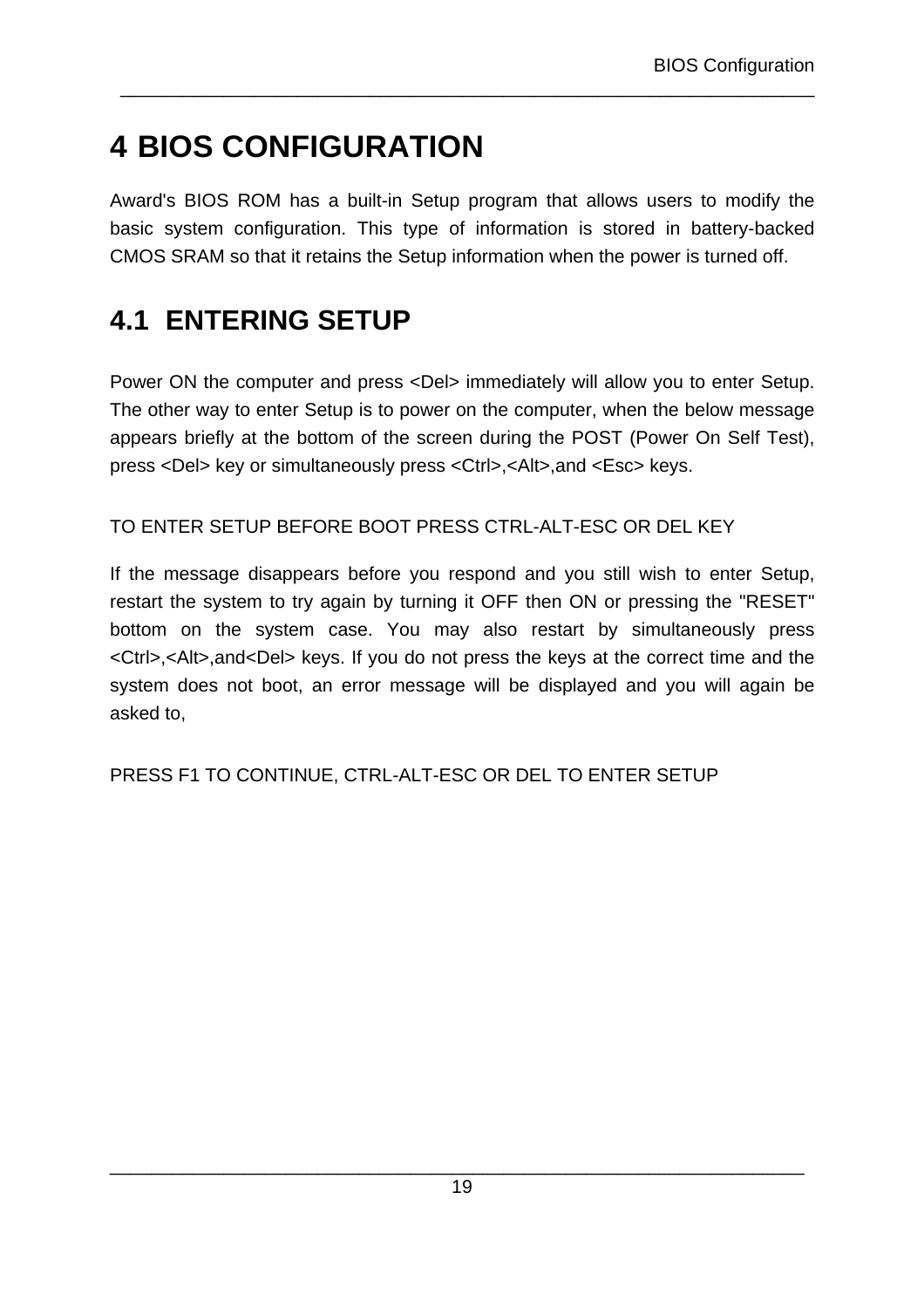## **4.2 CONTROL KEYS**

| Up arrow            | Move to previous item                                         |
|---------------------|---------------------------------------------------------------|
| Down arrow          | Move to next item                                             |
| Left arrow          | Move to the item in the left hand                             |
| <b>Right arrow</b>  | Move to the item in the right hand                            |
| Esc key             | Main Menu - Quit and not save changes into CMOS               |
|                     | Status Page Setup Menu and Option Page Setup Menu - Exit      |
|                     | current page and return to Main Menu                          |
| PgUp key            | Increase the numeric value or make changes                    |
| PgDn key            | Decrease the numeric value or make changes                    |
| F1 key              | General help, only for Status Page Setup Menu and Option Page |
|                     | Setup Menu                                                    |
| F <sub>2</sub> key  | Change color from total 16 colors                             |
| F <sub>3</sub> key  | Calendar, only for Status Page Setup Menu                     |
| F4 key              | Reserved                                                      |
| F <sub>5</sub> key  | Restore the previous CMOS value from CMOS, only for Option    |
|                     | Page Setup Menu                                               |
| F6 key              | Load the default CMOS value from BIOS default table, only for |
|                     | Option Page Setup Menu                                        |
| F7 key              | Load the default                                              |
| F <sub>8</sub> key  | Reserved                                                      |
| F9 key              | Reserved                                                      |
| F <sub>10</sub> key | Save all the CMOS changes, only for Main Menu                 |

\_\_\_\_\_\_\_\_\_\_\_\_\_\_\_\_\_\_\_\_\_\_\_\_\_\_\_\_\_\_\_\_\_\_\_\_\_\_\_\_\_\_\_\_\_\_\_\_\_\_\_\_\_\_\_\_\_\_\_\_\_\_\_\_\_\_\_

## **4.3 GETTING HELP**

### **4.3.1Main Menu**

The on-line description of the highlighted setup function is displayed at the bottom of the screen.

### **4.3.2Status Page Setup Menu / Option Page Setup Menu**

Press F1 to pop up a small help window that describes the appropriate keys to use and the possible selections for the highlight item. To exit the Help Window press <Esc>.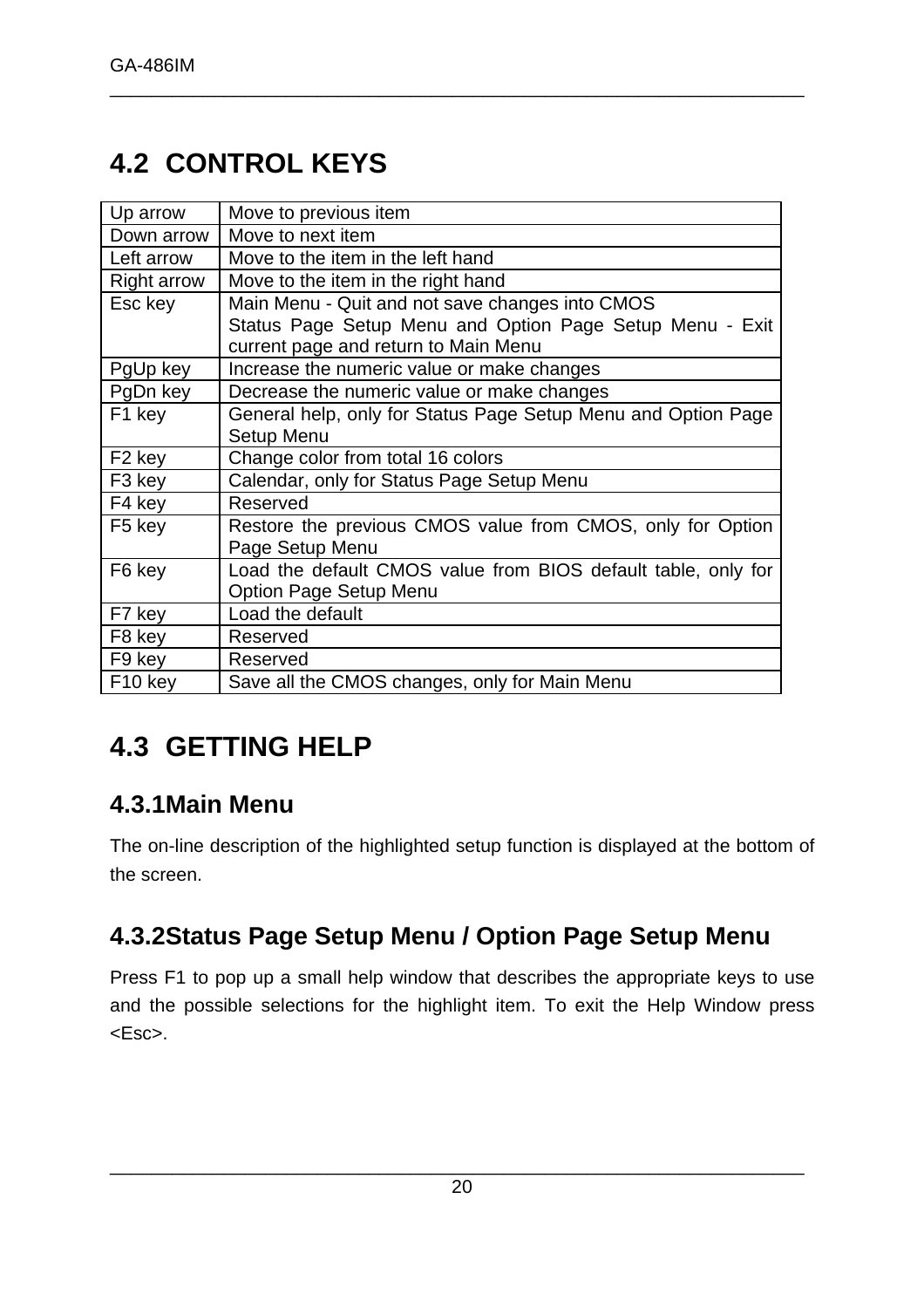## **4.4 THE MAIN MENU**

Once you enter Award BIOS CMOS Setup Utility, the Main Menu (Figure 1) will appear on the screen. The Main Menu allows you to select from seven setup functions and two exit choices. Use arrow keys to select among the items and press <Enter> to accept or enter the sub-menu.

\_\_\_\_\_\_\_\_\_\_\_\_\_\_\_\_\_\_\_\_\_\_\_\_\_\_\_\_\_\_\_\_\_\_\_\_\_\_\_\_\_\_\_\_\_\_\_\_\_\_\_\_\_\_\_\_\_\_\_\_\_\_\_\_\_\_\_

ROM PCI/ISA BIOS ( 2A4X5G01 ) CMOS SETUP UTILITY AWARD SOFTWARE, INC.

| <b>STANDARD CMOS SETUP</b>      | <b>PASSWORD SETTING</b>                            |
|---------------------------------|----------------------------------------------------|
|                                 |                                                    |
| <b>BIOS FEATURES SETUP</b>      | <b>IDE HDD AUTO DETECTION</b>                      |
|                                 |                                                    |
| <b>CHIPSET FEATURES SETUP</b>   | <b>HDD LOW LEVEL FORMAT</b>                        |
|                                 |                                                    |
| <b>POWER MANAGEMENT SETUP</b>   | <b>SAVE &amp; EXIT SETUP</b>                       |
| <b>PCI/GREEN FUNCTION SETUP</b> | <b>EXIT WITHOUT SAVING</b>                         |
|                                 |                                                    |
| <b>LOAD SETUP DEFAULTS</b>      |                                                    |
|                                 |                                                    |
|                                 |                                                    |
| ESC : Quit                      | $\wedge \vee \rightarrow \leftarrow$ : Select Item |
|                                 |                                                    |
| F10 : Save & Exit Setup         | (Shift)F2<br>: Change Color                        |
|                                 |                                                    |
|                                 | Time, Date, Hard Disk Type,                        |

Standard CMOS setup

This setup page includes all the items in a standard compatible BIOS.

BIOS features setup

This setup page includes all the items of Award special enhanced features.

Chipset features setup

This setup page includes all the items of chipset special features.

Power Management Setup

This setup page includes all the item of power management features.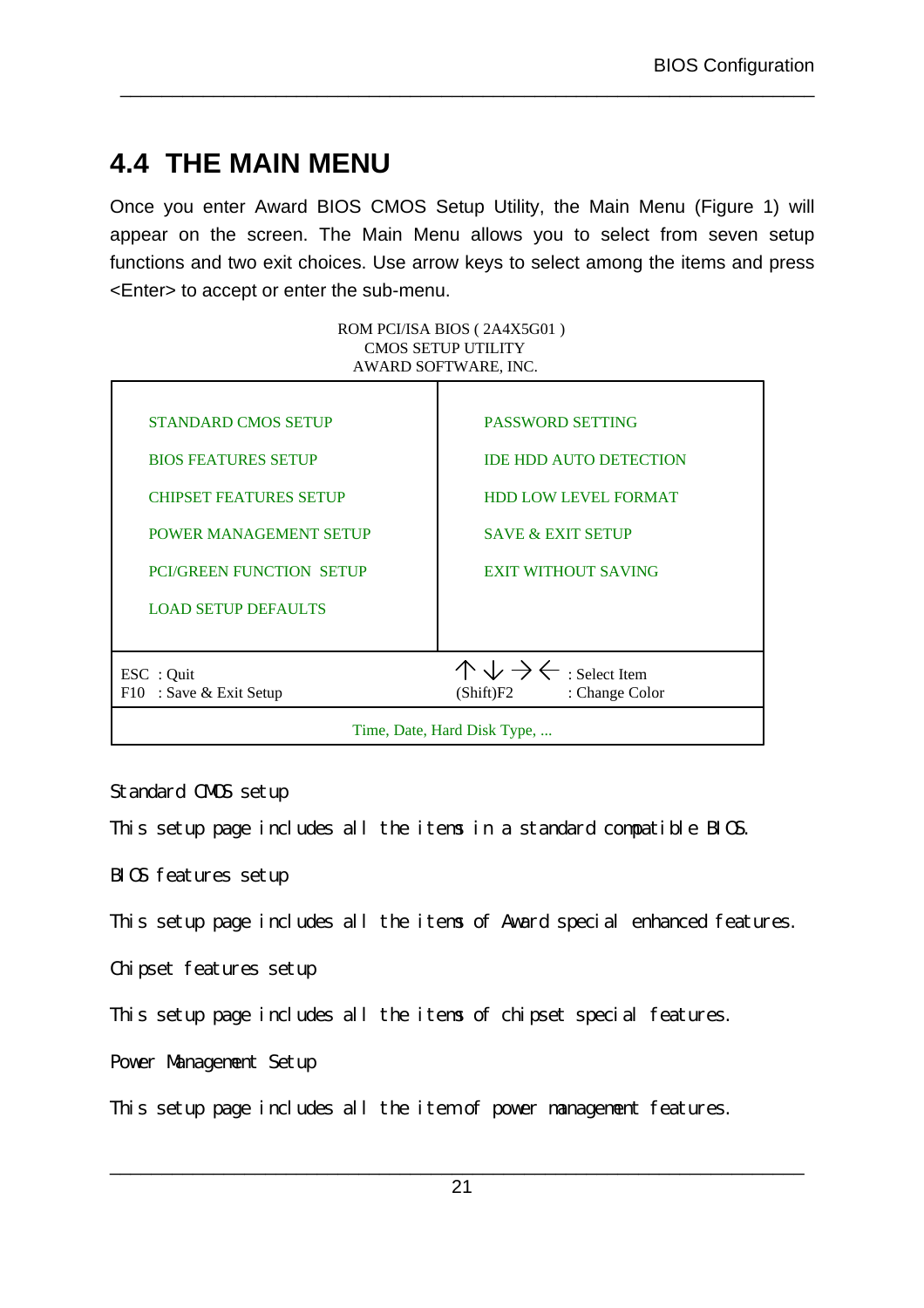Load SETUP Defaults

SETUP defaults indicate the most appropriate value of the system parameter which the system would be in maximum performance.

\_\_\_\_\_\_\_\_\_\_\_\_\_\_\_\_\_\_\_\_\_\_\_\_\_\_\_\_\_\_\_\_\_\_\_\_\_\_\_\_\_\_\_\_\_\_\_\_\_\_\_\_\_\_\_\_\_\_\_\_\_\_\_\_\_\_\_

Password setting

Change, set, or disable password. It allows you to limit access to the system and Setup, or just to Setup.

IDE HDD auto detection

Automatically configure hard disk parameter.

Save & exit setup

Save CMOS value changes to CMOS and exit setup.

Exit without save

Abandon all CMOS value changes and exit setup.

### **4.5 STANDARD CMOS SETUP MENU**

The items in Standard CMOS Setup Menu (Figure 2) are divided into 9 categories. Each category includes none, one or more than one setup items. Use the arrows to highlight the item and then use the <PgUp> or <PgDn> keys to select the value you want in each item.

Figure 2: Standard CMOS Setup Menu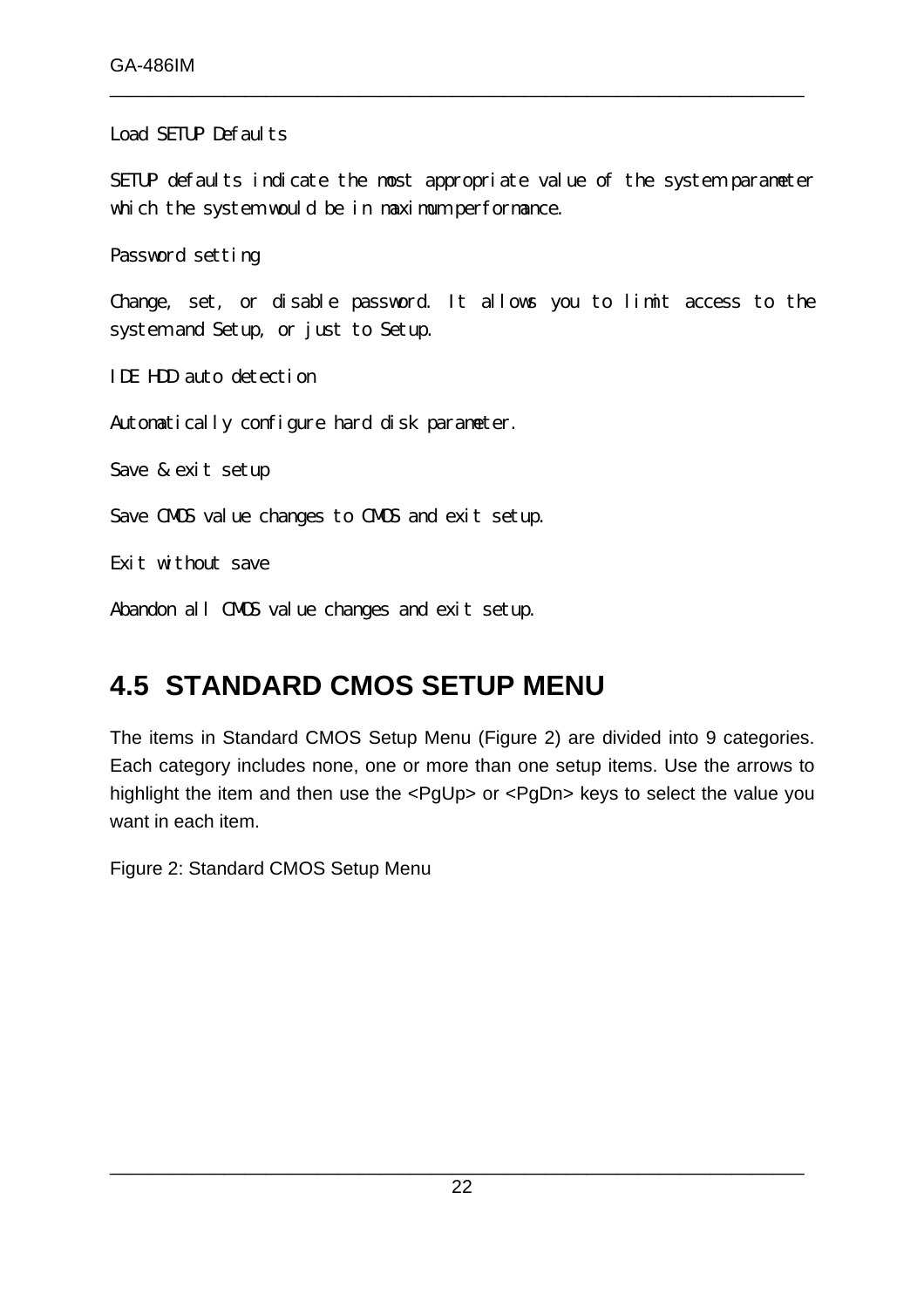#### ROM PCI/ ISA BIOS ( 2A4X5G01 ) STANDARD CMOS SETUP AWARD SOFTWARE, INC.

\_\_\_\_\_\_\_\_\_\_\_\_\_\_\_\_\_\_\_\_\_\_\_\_\_\_\_\_\_\_\_\_\_\_\_\_\_\_\_\_\_\_\_\_\_\_\_\_\_\_\_\_\_\_\_\_\_\_\_\_\_\_\_\_\_\_\_

| Date (mm:dd:yy) : Wed, Aug $31\,1994$<br>Time (hh:mm:ss) : $16$ : $12$ : 00                             |          |                      |                                                    |                                                                                                      |                                             |               |
|---------------------------------------------------------------------------------------------------------|----------|----------------------|----------------------------------------------------|------------------------------------------------------------------------------------------------------|---------------------------------------------|---------------|
|                                                                                                         |          |                      |                                                    | CYLS. HEADS PRECOMP LANDZONE                                                                         | <b>SECTORS</b>                              | <b>MODE</b>   |
| Drive C : User $(504Mb)$ 1024<br>Drive $D : None(0Mb)$                                                  | $\Omega$ | 16<br>$\overline{0}$ | 65535<br>$\Omega$                                  | 1023<br>$\Omega$                                                                                     | 17<br>$\Omega$                              | <b>NORMAL</b> |
| Drive A : $1.44$ M, $3.5$ in.<br>Drive $B : 1.2 M, 5.25 in.$<br>EGA/AGA<br>Video<br>Halt On: All Errors |          |                      |                                                    | Base Memory:<br><b>Extended Memory:</b><br><b>Expanded Memory:</b><br>Other Memory:<br>Total Memory: | 640 K<br>31744 K<br>0 K<br>384 K<br>32768 K |               |
| ESC: Quit                                                                                               |          |                      | $\wedge \vee \rightarrow \leftarrow$ : Select Item |                                                                                                      | $PU/PD/+/-$ : Modify                        |               |
| $F1$ : Help                                                                                             |          | (Shift)F2            | : Change Color                                     |                                                                                                      |                                             |               |

#### **Date**

The date format is <day>, <date> <month> <year>. Press <F3> to show the calendar.

| day  | The day, from Sun to Sat, determined by the BIOS and is    |
|------|------------------------------------------------------------|
|      | $\frac{d}{d}$ splay-only                                   |
|      | date The date, from 1 to 31 (or the maximum allowed in the |
|      | month)                                                     |
|      | month The month, Jan. through Dec.                         |
| year | The year, from 1900 through 2099                           |

#### Time

The time format in <hour> <minute> <second>. The time is calculated base on the 24-hour military-time clock. For example, 1 p.m. is 13:00:00.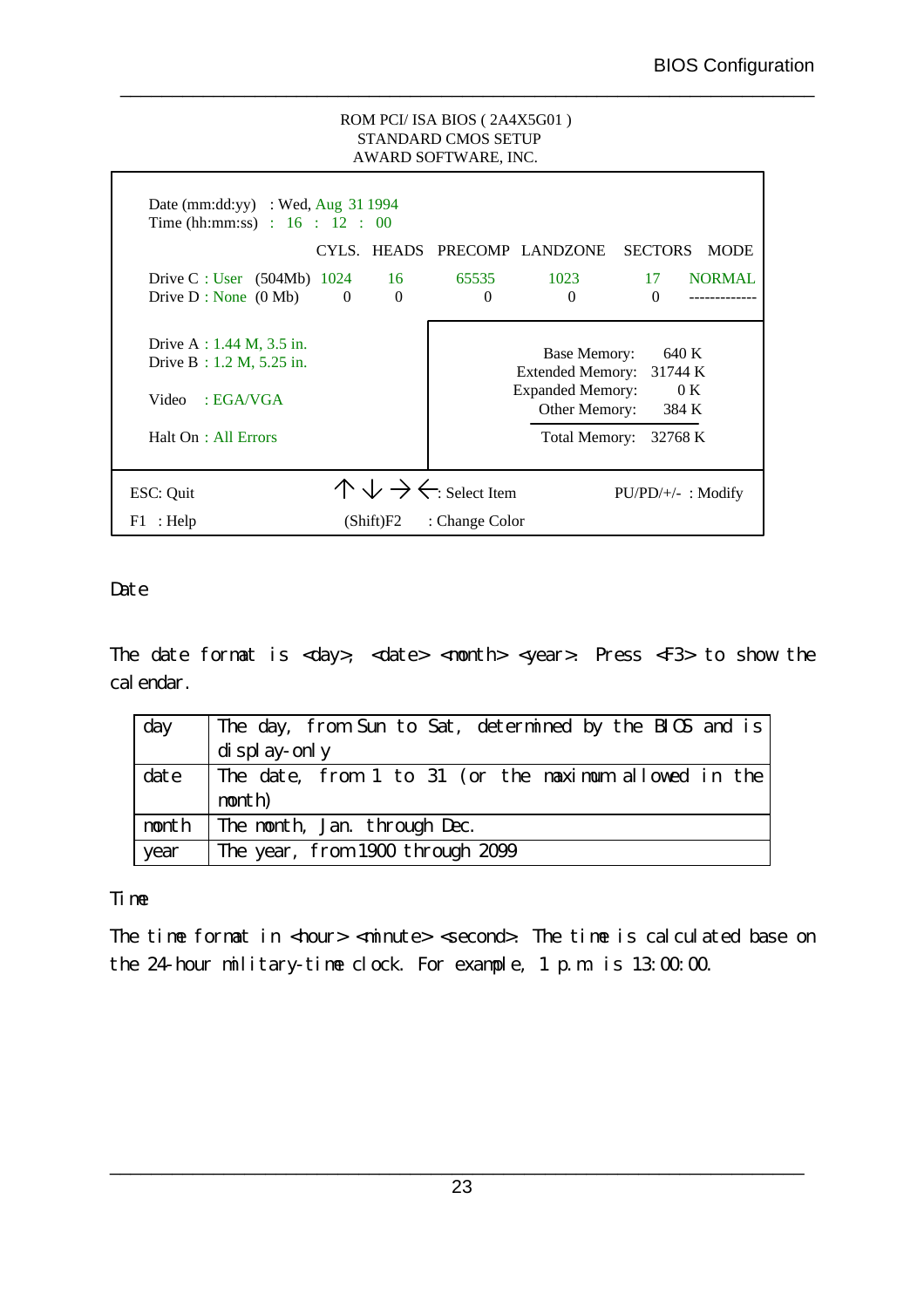Drive C type / Drive D type

The category identify the types of hard disk drive C or drive D that has been installed in the computer. There are 46 pre-defined types and a user definable type. Type 1 to Type 46 are pre-defined. Type User is userdefinable.

\_\_\_\_\_\_\_\_\_\_\_\_\_\_\_\_\_\_\_\_\_\_\_\_\_\_\_\_\_\_\_\_\_\_\_\_\_\_\_\_\_\_\_\_\_\_\_\_\_\_\_\_\_\_\_\_\_\_\_\_\_\_\_\_\_\_\_

Press PgUp or PgDn to select a numbered hard disk type or type the number and press <Enter>. Note that the specifications of your drive must match with the drive table. The hard disk will not work properly if you enter improper information for this category. If your hard disk drive type is not matched or listed, you can use Type User to define your own drive type manually.

If you select Type User, related information is asked to be entered to the following items. Enter the information directly from the keyboard and press <Enter>. Those information should be provided in the documentation form your hard disk vendor or the system manufacturer.

| CYLS.           | number of cylinders |
|-----------------|---------------------|
| <b>HEADS</b>    | number of heads     |
| <b>PRECOMP</b>  | write precom        |
| <b>LANDZONE</b> | landing zone        |
| <b>SECTORS</b>  | number of sectors   |

If a hard disk has not been installed select NONE and press <Enter>.

Drive A type / Drive B type

The category identify the types of floppy disk drive A or drive B that has been installed in the computer.

| <b>None</b>   | No floppy drive installed                                      |
|---------------|----------------------------------------------------------------|
| 360K,<br>5.25 | inch PC-type standard drive; 360 kilobyte capacity             |
| in.           |                                                                |
| 1.2M          | high-density drive; 1.2 megabyte<br>$5.25$ inch AT-type        |
| in.           | capaci ty                                                      |
|               | 720K, 3.5 in.   inch double-sided drive; 720 kilobyte capacity |
| 1.44M         | 3.5 inch double-sided drive; 1.44 megabyte capacity            |
| in.           |                                                                |
| 2.88M         | 3.5 inch double-sided drive; 2.88 megabyte capacity            |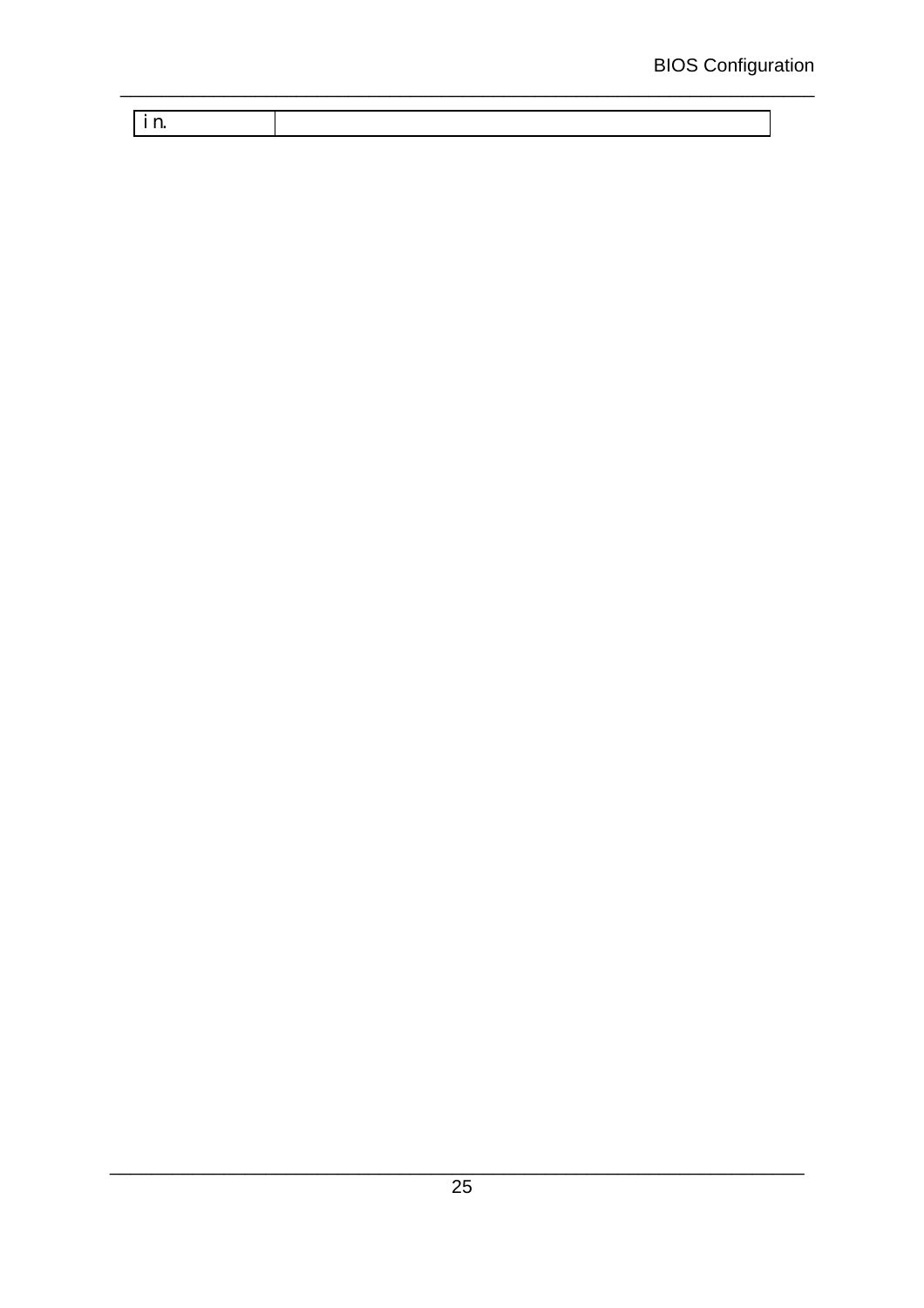#### Video

The category detects the type of adapter used for the primary system monitor that must match your video display card and monitor. Although secondary monitors are supported, you do not have to select the type in setup.

\_\_\_\_\_\_\_\_\_\_\_\_\_\_\_\_\_\_\_\_\_\_\_\_\_\_\_\_\_\_\_\_\_\_\_\_\_\_\_\_\_\_\_\_\_\_\_\_\_\_\_\_\_\_\_\_\_\_\_\_\_\_\_\_\_\_\_

| EGA/VGA       | Enhanced Graphics Adapter/Video Graphics Array. For |
|---------------|-----------------------------------------------------|
|               | EGA, VGA, SVGA, or PGA monitor adapters             |
| <b>CGA 40</b> | Color Graphics Adapter, power up in 40 column mode  |
| <b>CGA 80</b> | Color Graphics Adapter, power up in 80 column mode  |
| <b>MDNO</b>   | Monochrome adapter, includes high resolution        |
|               | monochrome adapters                                 |

Halt on

The category determines whether the computer will stop if an error is detected during power up.

| All errors          | Whenever the BIOS detects a non-fatal error the     |
|---------------------|-----------------------------------------------------|
|                     | system will be stopped and you will be prompted     |
| No errors           | The system boot will not stop for any error that    |
|                     | may be detected                                     |
| All,                | The system boot will not stop for a keyboard        |
| <b>But Keyboard</b> | error; it will stop for all other errors            |
| All,                | But The system boot will not stop for a disk error; |
| Diskette            | it will stop for all other errors                   |
| All,                | But The system boot will not stop for a keyboard or |
| Disk/Key            | disk error; it will stop for all other errors       |

#### Memory

The category is display-only which is determined by POST (Power On Self Test) of the BIOS.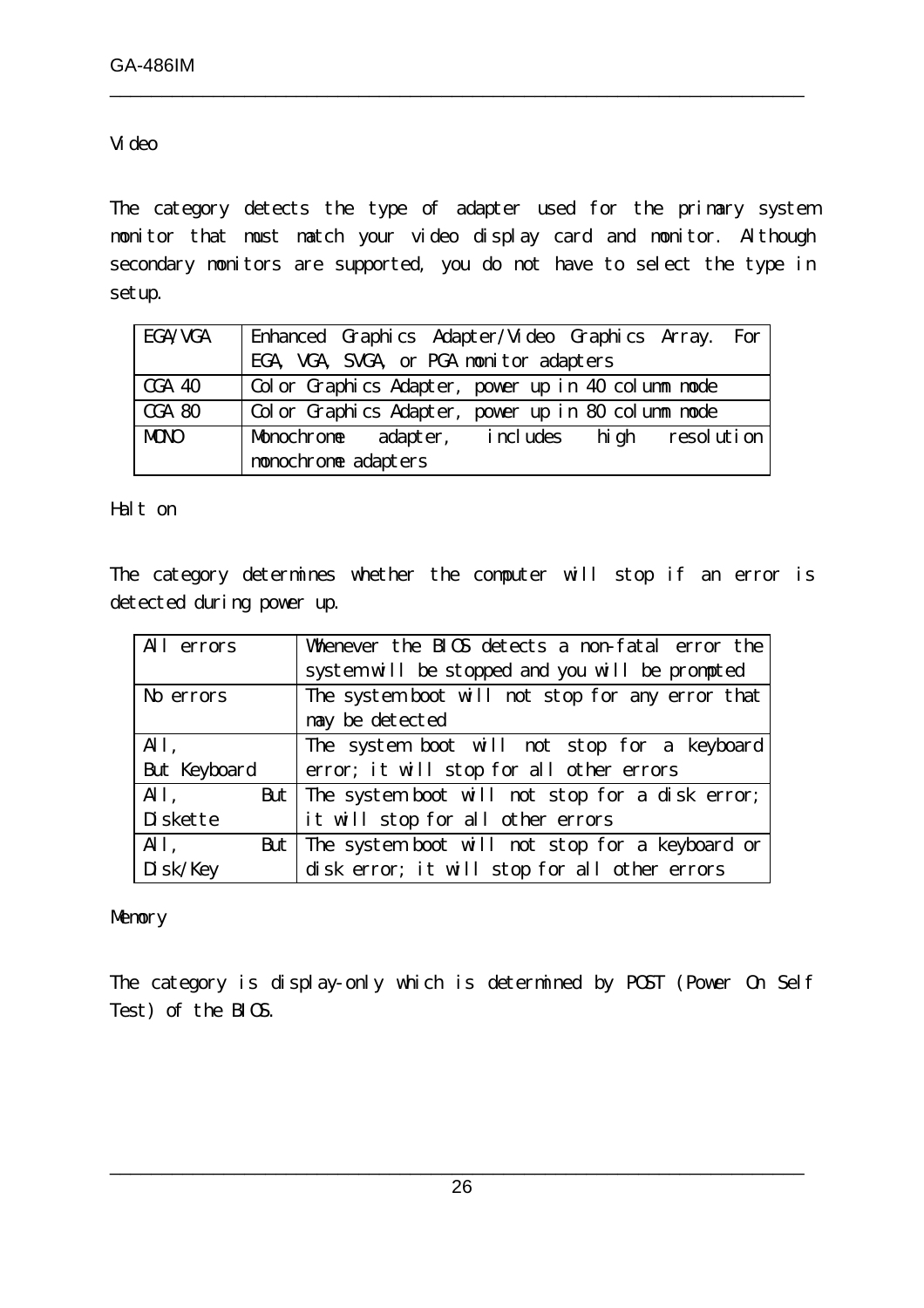Base Memory

The POST of the BIOS will determine the amount of base (or conventional) memory installed in the system. The value of the base memory is typically 512 K for systems with 512 K memory installed on the motherboard, or 640 K for systems with 640 K or more memory installed on the motherboard.

\_\_\_\_\_\_\_\_\_\_\_\_\_\_\_\_\_\_\_\_\_\_\_\_\_\_\_\_\_\_\_\_\_\_\_\_\_\_\_\_\_\_\_\_\_\_\_\_\_\_\_\_\_\_\_\_\_\_\_\_\_\_\_\_\_\_\_

#### Extended Memory

The BIOS determines how much extended memory is presented during the POST. This is the amount of memory located above 1 MB in the CPU's memory address map.

### Expanded Memory

Expanded Memory in memory defined by the Lotus/Intel/Microsoft (LIM) standard as EMS. Many standard DOS applications can not utilize memory above 64KB, the Expanded Memory Specification (EMS) swaps memory which is not utilized by DOS with a section, or frame, so these applications can access to all of the system memory. Memory can be swapped by EMS is usually 64KB within 1 MB or memory above 1 MB, depending on the chipset design.

Expanded memory device driver is required to use memory as Expanded Memory.

Other Memory

This refers to the memory located in the 640KB to 1024KB address space. This is the memory that can be used for different applications. DOS uses this area to load device drivers to keep as much base memory free for application programs. Most use for this area is Shadow RAM.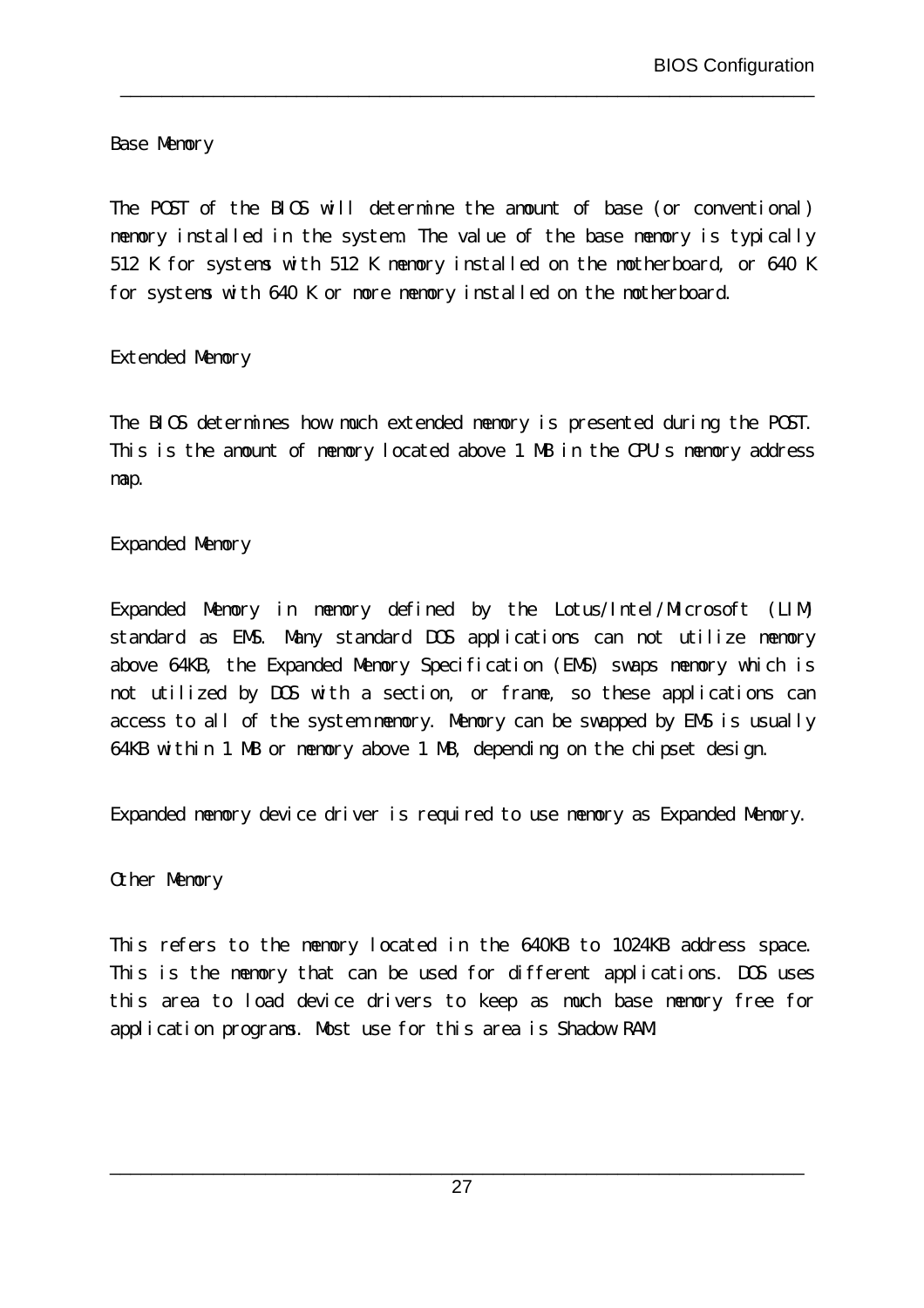## **4.6 BIOS FEATURES SETUP**

|                                                                                                                                                                                                                                                                                                        |                                                                                                    | ROM PCI/ISA BIOS (2A4X5G01)<br><b>BIOS FEATURES SETUP</b><br>AWARD SOFTWARE, INC.                                                                                                                                                          |
|--------------------------------------------------------------------------------------------------------------------------------------------------------------------------------------------------------------------------------------------------------------------------------------------------------|----------------------------------------------------------------------------------------------------|--------------------------------------------------------------------------------------------------------------------------------------------------------------------------------------------------------------------------------------------|
| <b>Security Option</b><br>Virus Warning<br><b>CPU</b> Internal Cache<br><b>External Cache</b><br>Quick Power On Self Test<br><b>Boot Sequence</b><br>Swap Floppy Drive<br>Boot Up Floppy Seek : Enabled<br>Boot Up NumLock Status : Off<br><b>IDE HDD Block Mode</b><br>Turbo SW Function Enable : Yes | $:$ Setup<br>: Disabled<br>: Enabled<br>: Enabled<br>: Enabled<br>A, C<br>: Disabled<br>: Disabled | Video BIOS Shadow<br>: Enabled<br>C8000 - CBFFF Shadow: Disabled<br>CC000 - CFFFF Shadow: Disabled<br>D0000 - D3FFF Shadow: Disabled<br>D4000 - D7FFF Shadow: Disabled<br>D8000 - DBFFF Shadow: Disabled<br>DC000 - DFFFF Shadow: Disabled |
|                                                                                                                                                                                                                                                                                                        |                                                                                                    | $\wedge \vee \rightarrow \leftarrow$ : Select Item<br>ESC: Quit<br>$PU/PD/+/-$<br>$F1$ : Help<br>$:$ Modify<br>F5 : Old Values<br>: Color<br>(Shift)F2<br>: Load BIOS Defaults<br>F6<br>: Load Setup Defaults<br>F7                        |

\_\_\_\_\_\_\_\_\_\_\_\_\_\_\_\_\_\_\_\_\_\_\_\_\_\_\_\_\_\_\_\_\_\_\_\_\_\_\_\_\_\_\_\_\_\_\_\_\_\_\_\_\_\_\_\_\_\_\_\_\_\_\_\_\_\_\_

Security Option

| Setup | Asking password when enter CMDS Setup.                         |
|-------|----------------------------------------------------------------|
|       | System   Asking password when enter CMDS Setup and boot system |

Virus Warning

This category flashes on the screen. During and after the system boots up, any attempt to write to the boot sector or partition table of the hard disk drive will halt the system and the following error message will appear, in the mean time, you can run anti-virus program to locate the problem. Default value is Disabled.

| Enabled   Activate automatically when the system boots up and     |
|-------------------------------------------------------------------|
| causes a warning message to appear when anything                  |
| attempts to access to the boot sector or hard disk                |
| partition table                                                   |
| Disabled   No warning message to appear when anything attempts to |
| access to the boot sector or hard disk partition table            |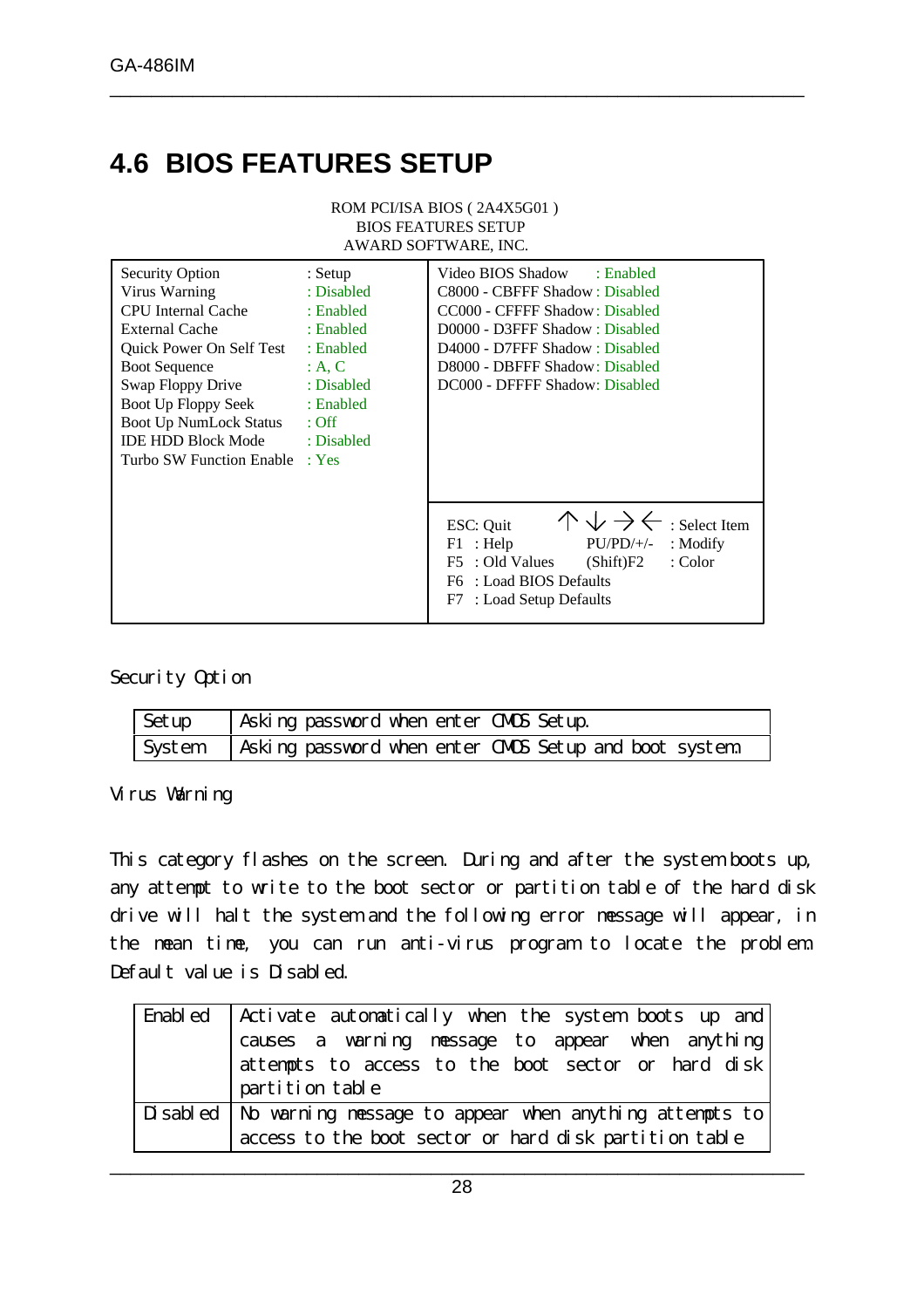CPU Internal Cache / External Cache

These two categories speed up memory access. However, it depends on CPU / chipset design. The default value is Enabled.

\_\_\_\_\_\_\_\_\_\_\_\_\_\_\_\_\_\_\_\_\_\_\_\_\_\_\_\_\_\_\_\_\_\_\_\_\_\_\_\_\_\_\_\_\_\_\_\_\_\_\_\_\_\_\_\_\_\_\_\_\_\_\_\_\_\_\_

| Enabled Enable cache   |
|------------------------|
| Disabled Disable cache |

Quick Power On Self Test

This category speeds up Power On Self Test (POST) after you power on the computer. If it is set to Enable, BIOS will shorten or skip some check items during POST. The default value is Enabled.

| Enabled Enable quick POST |
|---------------------------|
| Disabled Normal POST      |

Boot Sequence

This category determines which drive computer searches first for the disk operating system (i.e., DOS). Default value is A,C.

| A, C | System will first search for floppy disk drive and then |
|------|---------------------------------------------------------|
|      | hard disk drive                                         |
| C, A | System will first search for hard disk drive and then   |
|      | floppy disk drive                                       |

Swap Floppy Drive

The default value is Disabled.

| Enabled   Floppy A & B will be swapped under DOS  |
|---------------------------------------------------|
| Disabled   Floppy A & B will be normal definition |

Boot Up Floppy Seek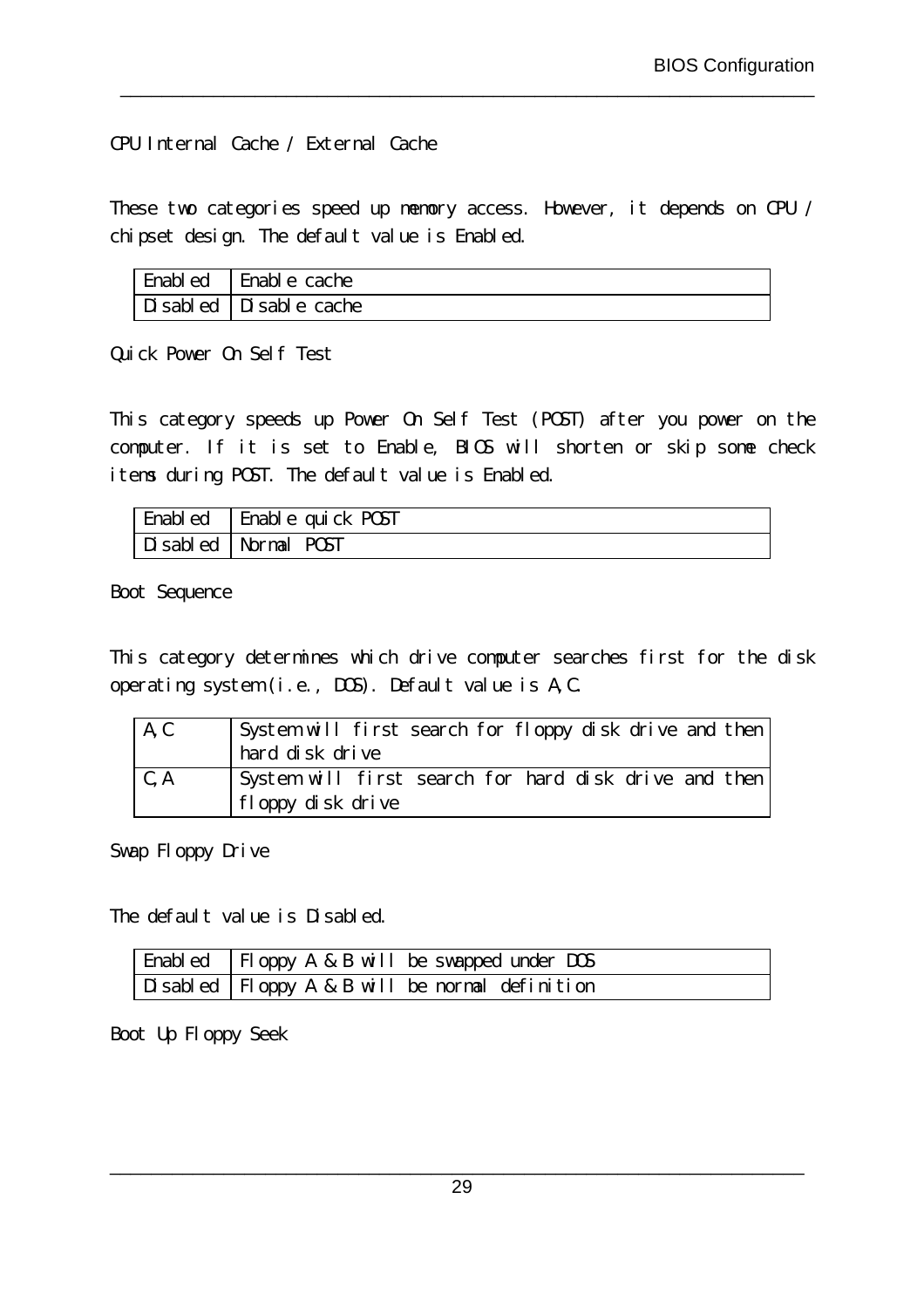During POST, BIOS will determine if the floppy disk drive installed is 40 or 80 tracks. 360 type is 40 tracks while 720 , 1.2 and 1.44 are all 80 tracks. The default value is Enabled.

\_\_\_\_\_\_\_\_\_\_\_\_\_\_\_\_\_\_\_\_\_\_\_\_\_\_\_\_\_\_\_\_\_\_\_\_\_\_\_\_\_\_\_\_\_\_\_\_\_\_\_\_\_\_\_\_\_\_\_\_\_\_\_\_\_\_\_

| Enabled   BIOS searches for floppy disk drive to determine if it             |
|------------------------------------------------------------------------------|
| $^{\dagger}$ is 40 or 80 tracks, Note that BIOS cannot tell from 720 $\vert$ |
| , 1.2 or 1.44 drive type as they are all 80 tracks                           |
| Disabled   BIOS will not search for the type of floppy disk drive            |
| by track number. Note that there will not be any warning                     |
| message if the drive installed is 360                                        |

Boot Up NumLock Status

The default value is On

| 0 <sub>n</sub> | Keypad is number keys |
|----------------|-----------------------|
| 0ff            | Keypad is arrow keys  |

IDE HDD Block Mode

The default value is Disabled.

| Enabled   Enable IDE HDD Block Mode |
|-------------------------------------|
| Disabled Disable IDE HDD Block Mode |

Turbo SW Function Enable

The default value is Yes

| Yes | Change system speed by Turbo SW immediately when system |
|-----|---------------------------------------------------------|
|     | boot up.                                                |
| No  | Change system speed by keyboard immediately when system |
|     | boot up.                                                |

Video BIOS Shadow

It determines whether video BIOS will be copied to RAM, however, it is optional from chipset design. Video Shadow will increase the video speed. The default value is Enabled.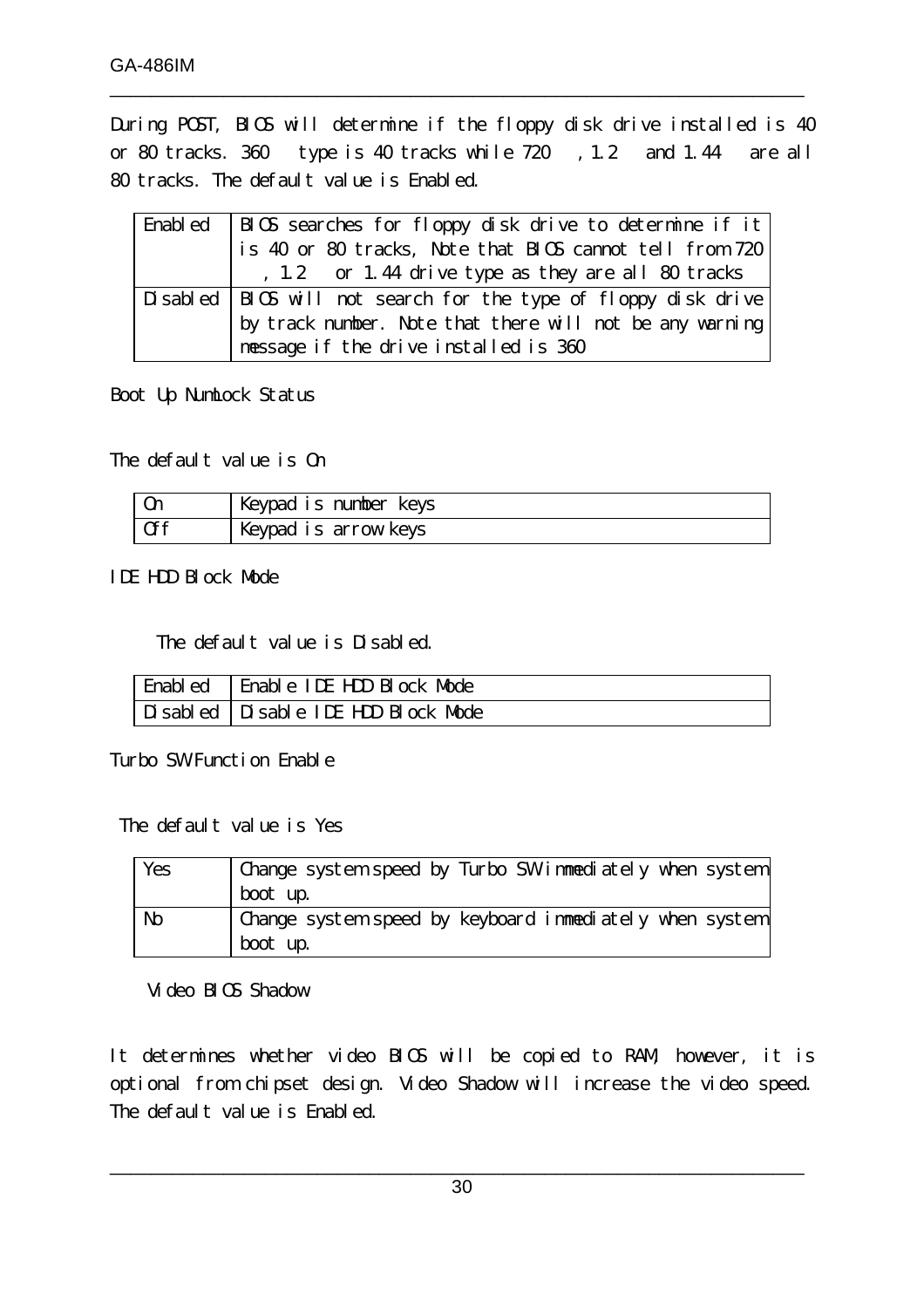| Enabled   Video shadow is enabled   |
|-------------------------------------|
| Disabled   Video shadow is disabled |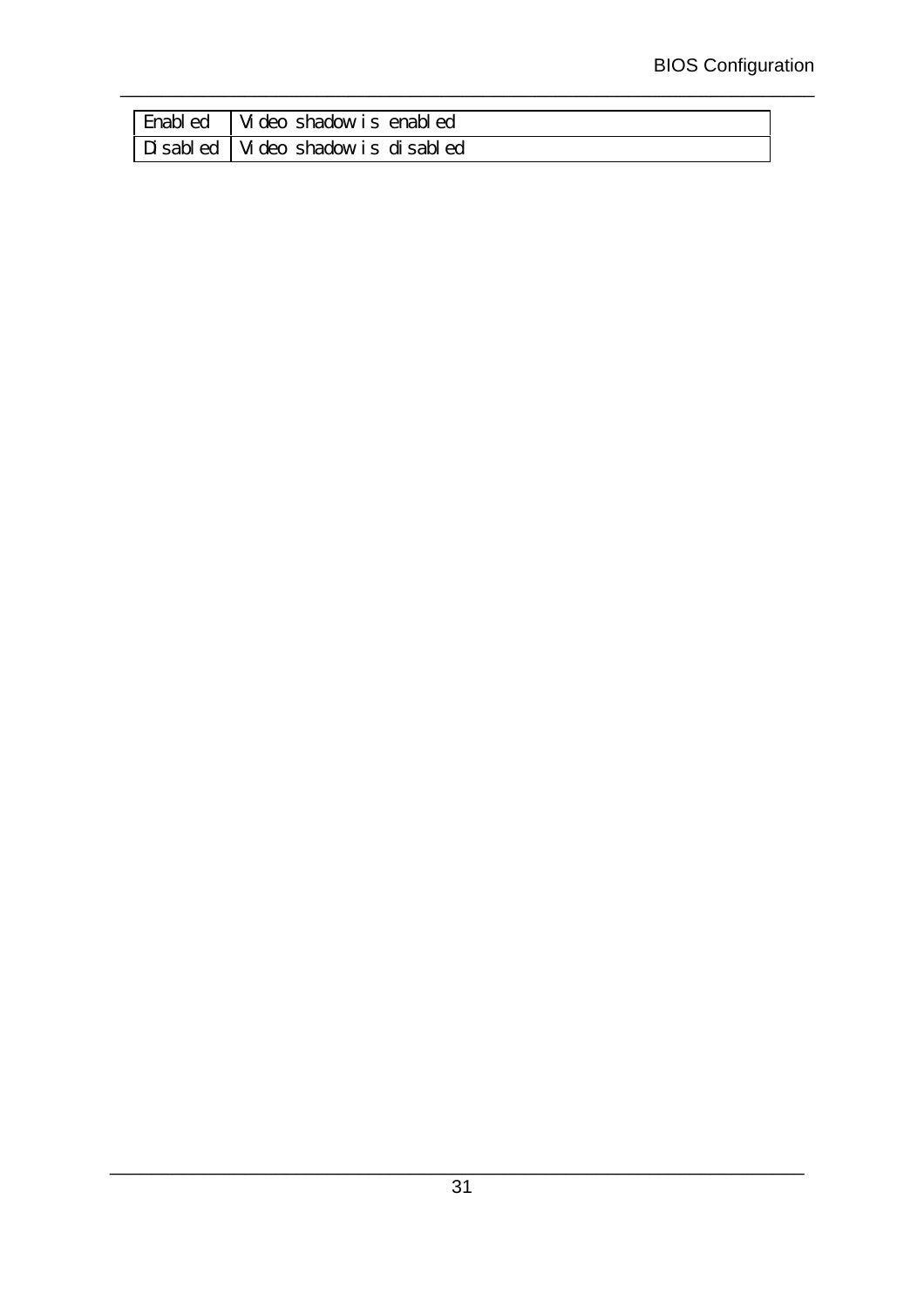C8000 - CFFFF Shadow / D0000 - DFFFF Shadow

These categories determine whether optional ROM will be copied to RAM by 16K byte. The default value are Disabled.

\_\_\_\_\_\_\_\_\_\_\_\_\_\_\_\_\_\_\_\_\_\_\_\_\_\_\_\_\_\_\_\_\_\_\_\_\_\_\_\_\_\_\_\_\_\_\_\_\_\_\_\_\_\_\_\_\_\_\_\_\_\_\_\_\_\_\_

| Enabled   Optional shadow is enabled   |
|----------------------------------------|
| Disabled   Optional shadow is disabled |

CHIPSET FEATURES SETUP

### **4.7 CHIPSET FEATURES SETUP** ROM PCI/ISA BIOS ( 2A4X5G01 )

| AWARD SOFTWARE, INC.                                                                                                                                                                                                                                                                                                   |                                                                                   |                                                                                                                                                                                                                         |  |
|------------------------------------------------------------------------------------------------------------------------------------------------------------------------------------------------------------------------------------------------------------------------------------------------------------------------|-----------------------------------------------------------------------------------|-------------------------------------------------------------------------------------------------------------------------------------------------------------------------------------------------------------------------|--|
| <b>Auto Configuration</b><br>AT Bus Clock<br>DRAM Read Wait States : 1 WS<br>DRAM Write Wait States : 1 WS<br>Cache Burst Read<br>Internal Cache WB/WT : Write Thru<br>External Cache WB/WT : Write Back<br><b>System BIOS Cacheable</b><br>Video BIOS Cacheable<br>Memory Hole Size : None<br><b>I/O Recover Time</b> | : Enabled<br>: PCICLK/4<br>$:0$ WS<br>: Enabled<br>: Enabled<br>$\therefore$ 1 WS | CPU-to-PCI Post Write<br>$:1$ WS<br>CPU-to-PCI Burst Write<br>: Enabled<br>Enhance PCI performance : Enabled<br>: 1 : 1<br>CPU Clock / PCI Clock                                                                        |  |
|                                                                                                                                                                                                                                                                                                                        |                                                                                   | $\uparrow \downarrow \rightarrow \leftarrow$ : Select Item<br>ESC: Quit<br>$F1$ : Help<br>$PU/PD/+\!/-$<br>$:$ Modify<br>: Color<br>F5 : Old Values (Shift)F2<br>F6 : Load BIOS Defaults<br>: Load Setup Defaults<br>F7 |  |

### Auto Configuration

The default value is Enabled.

| Enabled   To Enable auto configuration function.                  |
|-------------------------------------------------------------------|
| $\fbox{Disable}$ $\fbox{To Disable auto configuration function.}$ |

#### AT Bus Clock

| $\vert$ PCICLK/3 $\vert$ For 25 MHz system |
|--------------------------------------------|
| $\vert$ PCICLK/4 $\vert$ For 33 MHz system |
| $\vert$ PCICLK/3 $\vert$ For 40 MHz system |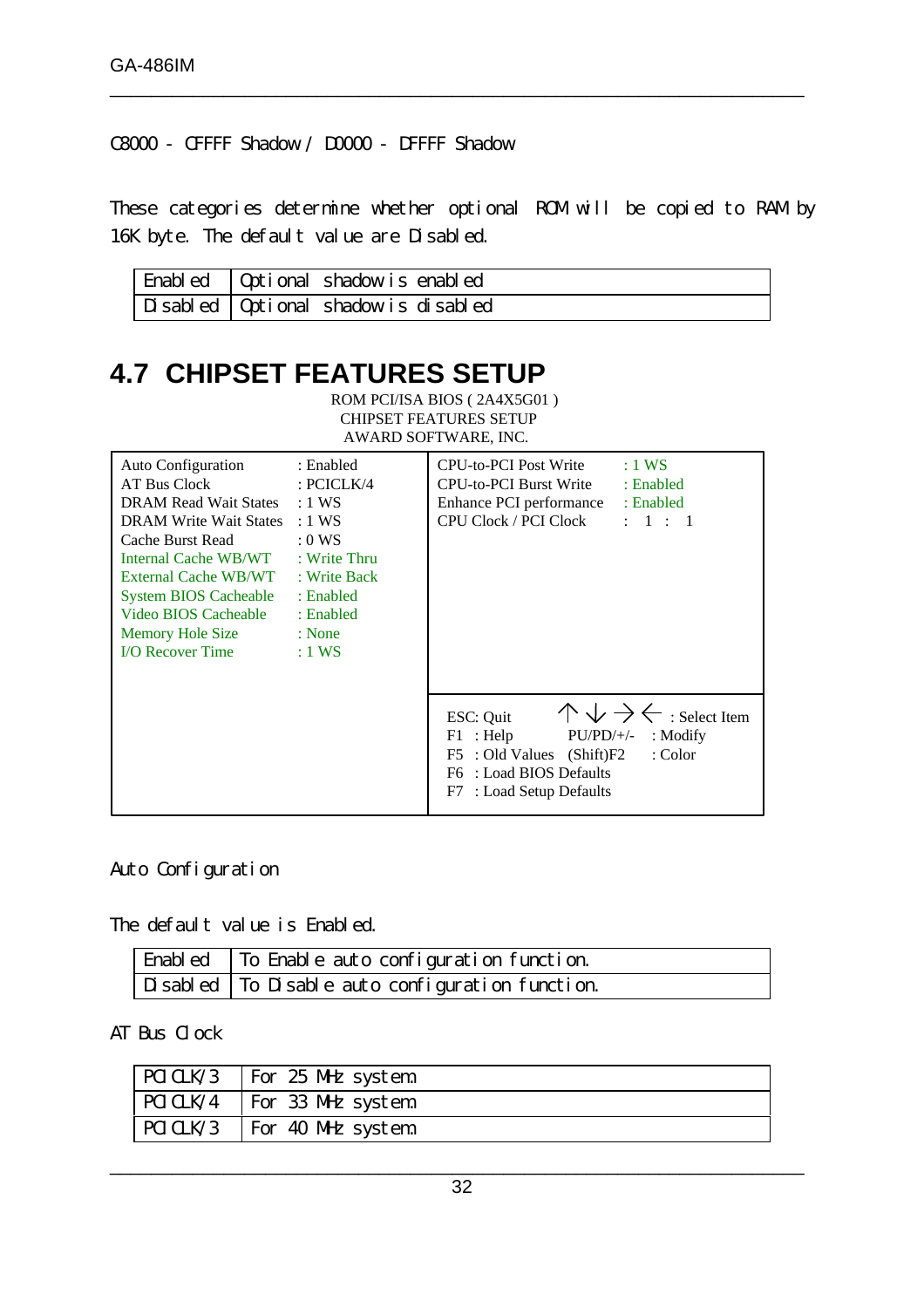| PCICLK/3 |  |  |  | For 50 MHz system |
|----------|--|--|--|-------------------|
|----------|--|--|--|-------------------|

#### DRAM Read Wait States

| 2W        | For 40 MHz, 50 MHz system |
|-----------|---------------------------|
| 1W        | For 33MHz system          |
| <b>OW</b> | For 25 MHz system         |

\_\_\_\_\_\_\_\_\_\_\_\_\_\_\_\_\_\_\_\_\_\_\_\_\_\_\_\_\_\_\_\_\_\_\_\_\_\_\_\_\_\_\_\_\_\_\_\_\_\_\_\_\_\_\_\_\_\_\_\_\_\_\_\_\_\_\_

DRAM Write Wait States

| 2W | For 40 MHz, 50 MHz system |
|----|---------------------------|
| 1W | For 33MHz system          |
| 0W | For 25 MHz system         |

Cache Burst Read

Cache Burst Read cycle can be set to 2-1-1-1 or 2-2-2-2 or 3-1-1-1 or 3-2-  $2 - 2$ .

Internal Cache WB / WT

The default value is Write Through.

| Write Thru Using write through for the configuration of CPU         |  |  |  |  |
|---------------------------------------------------------------------|--|--|--|--|
| internal cache.                                                     |  |  |  |  |
| Write Back   Using write back for the configuration of CPU internal |  |  |  |  |
| cache.                                                              |  |  |  |  |

External Cache WB / WT

The default value is Write Back.

| Write Thru   Using write through for the configuration of external<br>cache. |
|------------------------------------------------------------------------------|
| Write Back   Using write back for the configuration of external<br>cache.    |

System BIOS Shadow

The default value is Cacheable.

| Cacheable | Cache and Shadow system BIOS. |
|-----------|-------------------------------|
|           |                               |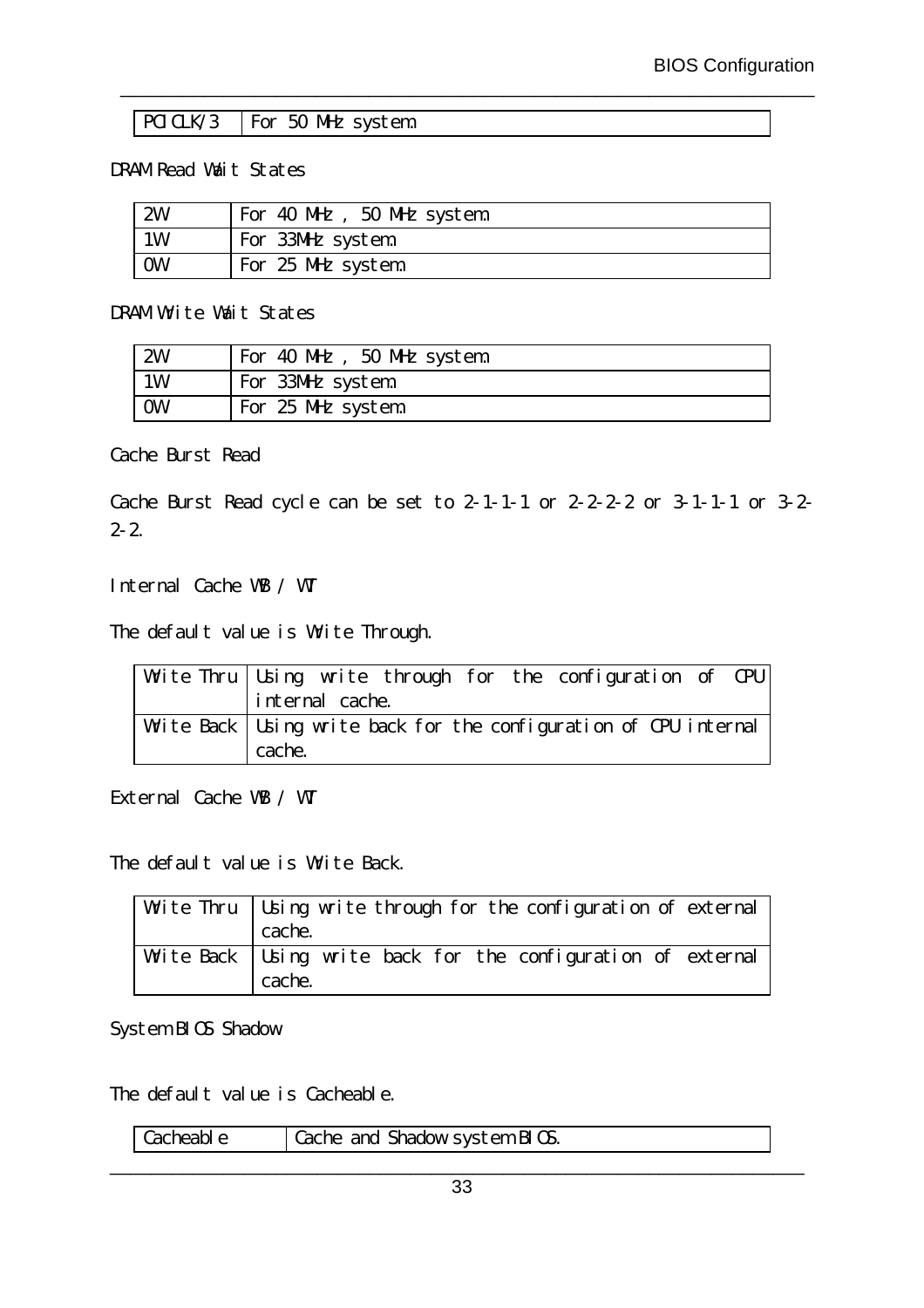Non-cacheable Shadow system BIOS only.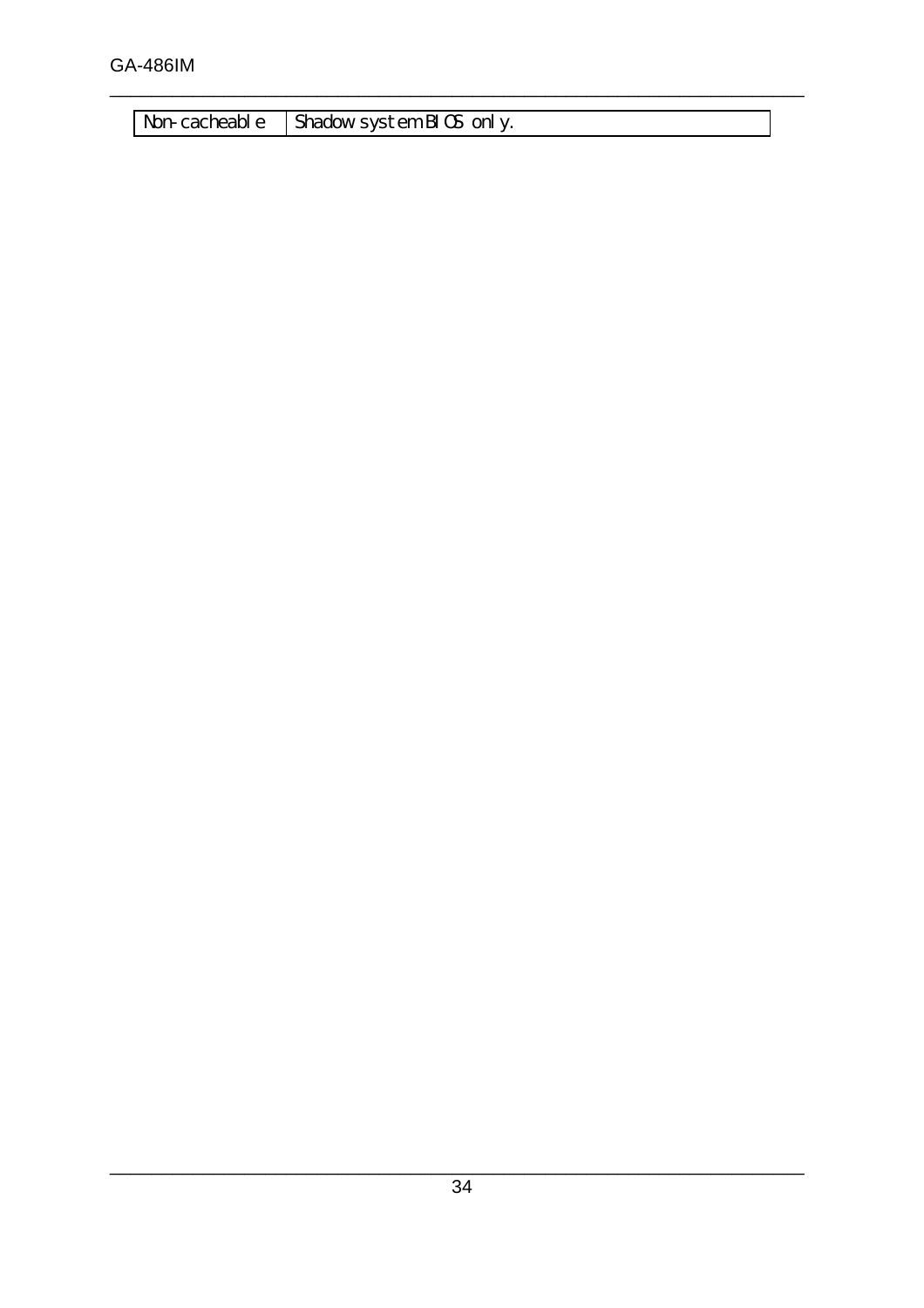#### Video BIOS Shadow

The default value is Cacheable.

| Cacheable | Cache and Shadow video BIOS.            |
|-----------|-----------------------------------------|
|           | Non-cacheable   Shadow video BIOS only. |

\_\_\_\_\_\_\_\_\_\_\_\_\_\_\_\_\_\_\_\_\_\_\_\_\_\_\_\_\_\_\_\_\_\_\_\_\_\_\_\_\_\_\_\_\_\_\_\_\_\_\_\_\_\_\_\_\_\_\_\_\_\_\_\_\_\_\_

Memory Hole Size

| None            | System doesn't assign any memory below 16 MB to AT Bus. |
|-----------------|---------------------------------------------------------|
| 1M <sub>B</sub> | System assign 1 MB memory size below 16 MB to AT Bus.   |
| 2MB             | System assign 2 MB memory size below 16 MB to AT Bus.   |
| 4MB             | System assign 4 MB memory size below 16 MB to AT Bus.   |

#### I/O Recover Time

| 1 W | For 33MHz, 40 MHz or 50 MHz system |
|-----|------------------------------------|
| 0W  | For 25 MHz system                  |

CPU-to-PCI Post Write

| 1W | For 33MHz, 40 MHz or 50 MHz system |
|----|------------------------------------|
| 0W | For 25 MHz system                  |

### CPU-to-PCI Burst Write

| Enabled   Enable CPU-to -PCI Burst Write.   |
|---------------------------------------------|
| Disabled   Disable CPU-to -PCI Burst Write. |

### Enhance PCI performance

| Enabled   Enable Enhance PCI performance. |
|-------------------------------------------|
| Disabled Disable Enhance PCI performance. |

### CPU Clock / PCI Clock

|  | For 25 MHz or 33 MHz system |
|--|-----------------------------|
|  |                             |
|  | For 40 MHz or 50 MHz system |
|  |                             |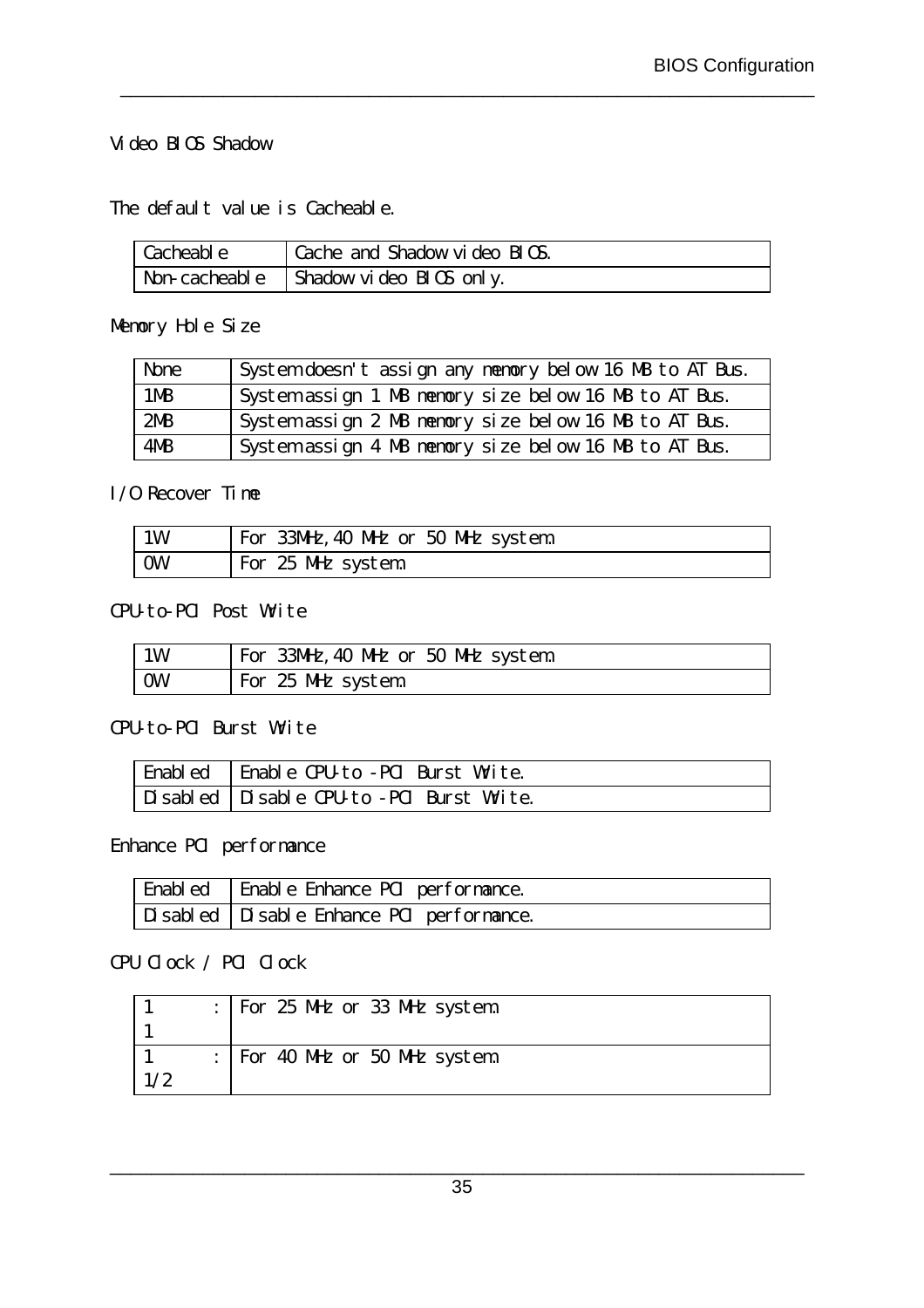## **4.8 POWER MANAGEMENT SETUP**

ROM PCI/ISA BIOS ( 2A4X5G01 ) POWER MANAGEMENT SETUP AWARD SOFTWARE, INC.

\_\_\_\_\_\_\_\_\_\_\_\_\_\_\_\_\_\_\_\_\_\_\_\_\_\_\_\_\_\_\_\_\_\_\_\_\_\_\_\_\_\_\_\_\_\_\_\_\_\_\_\_\_\_\_\_\_\_\_\_\_\_\_\_\_\_\_

| <b>Green Function</b><br>Green Timer<br>VGA Adaptor Type<br><b>HDD Power Down</b><br>Netwerk Card Instialled<br>Non-S CPU PMI IRQ | : Enable<br>$: 2$ Min<br>$: Non-Green$<br>: Disable<br>: No.<br>: IRQ10 | *Monitor Even In Full On Mode<br>Monitor PCI1 Master Card<br><b>Monitor PCI2 Master Card</b><br>Monitor PCI3 Master Card<br>Monitor PCI4 Master Card<br>Monitor VL-Bus Card<br>Monitor Video Action | : Enabled<br>: Enabled<br>: Enabled<br>: Enabled<br>: Enabled<br>: Enabled |
|-----------------------------------------------------------------------------------------------------------------------------------|-------------------------------------------------------------------------|-----------------------------------------------------------------------------------------------------------------------------------------------------------------------------------------------------|----------------------------------------------------------------------------|
|                                                                                                                                   |                                                                         | $\wedge \vee \rightarrow \leftarrow$ : Select Item<br>ESC: Quit<br>$F1$ : Help<br>$PU/PD/+/-$<br>F5 : Old Values (Shift)F2<br>: Load BIOS Defaults<br>F6<br>F7 : Load Setup Defaults                | : Modify<br>: Color                                                        |

#### Green Function

| Enable | Enable Green function.                          |
|--------|-------------------------------------------------|
|        | $\vert$ Disable $\vert$ Disable Green function. |

Please disable Green Function for Non-S CPU in OS/2, Unix, Window NT & Novell system.

Green Timer

|            | Disable Disable System's Green Timer function.                    |
|------------|-------------------------------------------------------------------|
|            | 15 secs   Enable System's Green Timer function between 15 seconds |
|            | $-512$ to 512 mins.                                               |
| $\ln$ mins |                                                                   |

VGA Adaptor Type

This category can be accessed while S-Series CPU installed.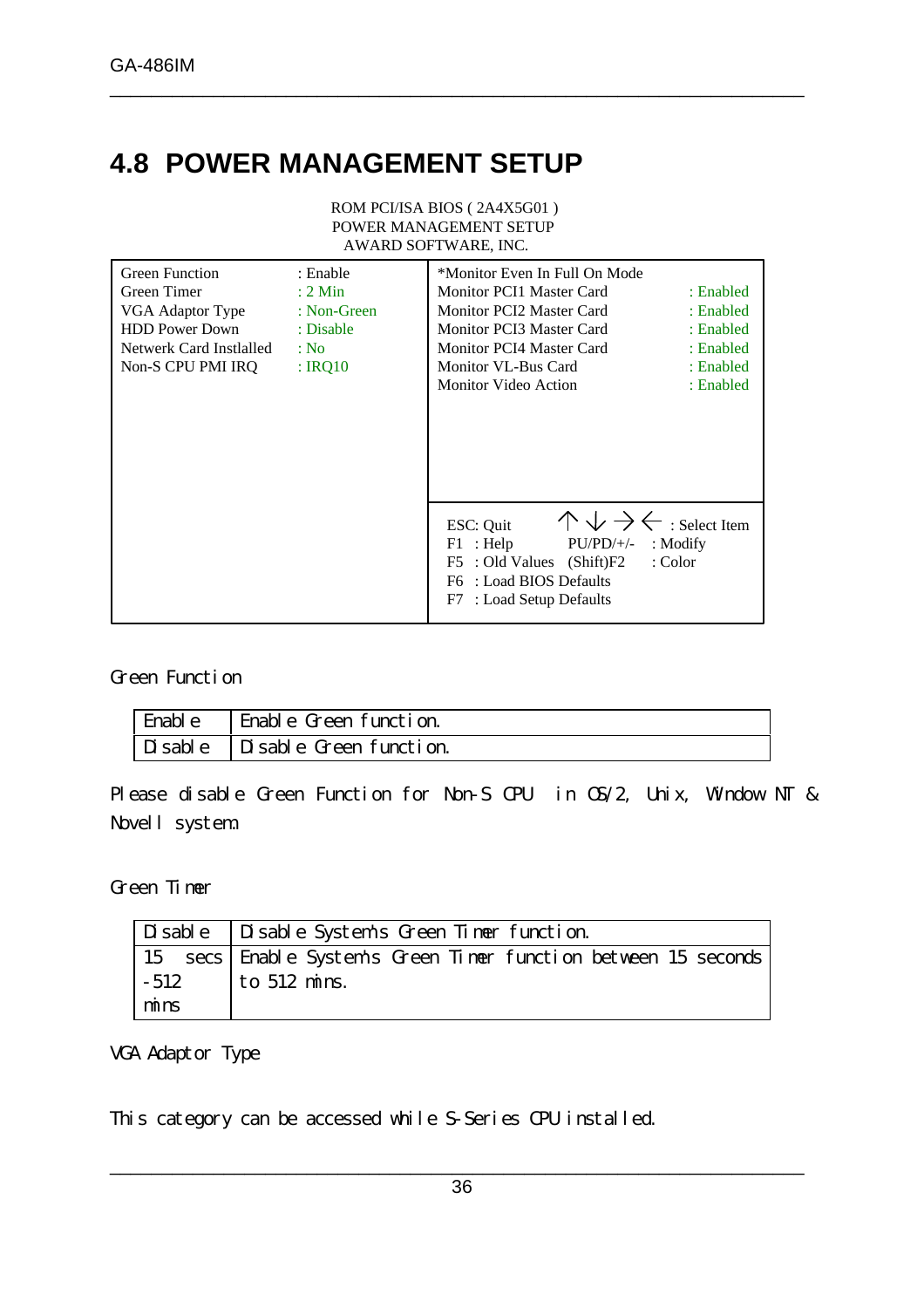| Green            |       |  |  | BIOS will turn off H-SYNC & V-SYNC when gets into |  |  |
|------------------|-------|--|--|---------------------------------------------------|--|--|
|                  |       |  |  | Green mode for Green monitor power saving.        |  |  |
| <b>Non-Green</b> |       |  |  | BIOS will only black monitor when gets into Green |  |  |
|                  | mode. |  |  |                                                   |  |  |

\_\_\_\_\_\_\_\_\_\_\_\_\_\_\_\_\_\_\_\_\_\_\_\_\_\_\_\_\_\_\_\_\_\_\_\_\_\_\_\_\_\_\_\_\_\_\_\_\_\_\_\_\_\_\_\_\_\_\_\_\_\_\_\_\_\_\_

#### HDD Power Down

| $\vert$ Disable | Disable HDD Power Down mode function.            |
|-----------------|--------------------------------------------------|
| $-15$ Mins      | Enable HDD enter Power Down mode between 1 to 15 |
|                 | mins.                                            |

#### Netwerk Card Installed

| YES | Netwerk Card Installed.     |
|-----|-----------------------------|
| NO  | Netwerk Card not Installed. |

#### Non-S CPU PMI IRQ

| IRQ10   use IRQ10 to close monitor in DOS system only. |
|--------------------------------------------------------|
| IRQ15   use IRQ15 to close monitor in DOS system only. |

Monitor PCI1-4 Master Card, VL-Bus Card,Video Action

The system gets into green mode or not depending on the status of PCI1-4 Master Card, VL-Bus Card, Video Action

| Enable | System will not get into green mode when PCI1-4 Master          |
|--------|-----------------------------------------------------------------|
|        | Card, VL-Bus Card, Video Action is active.                      |
|        | Disable   System will get into green mode no matter what PCI1-4 |
|        | Master Card, VL-Bus Card, Video Action is active or not.        |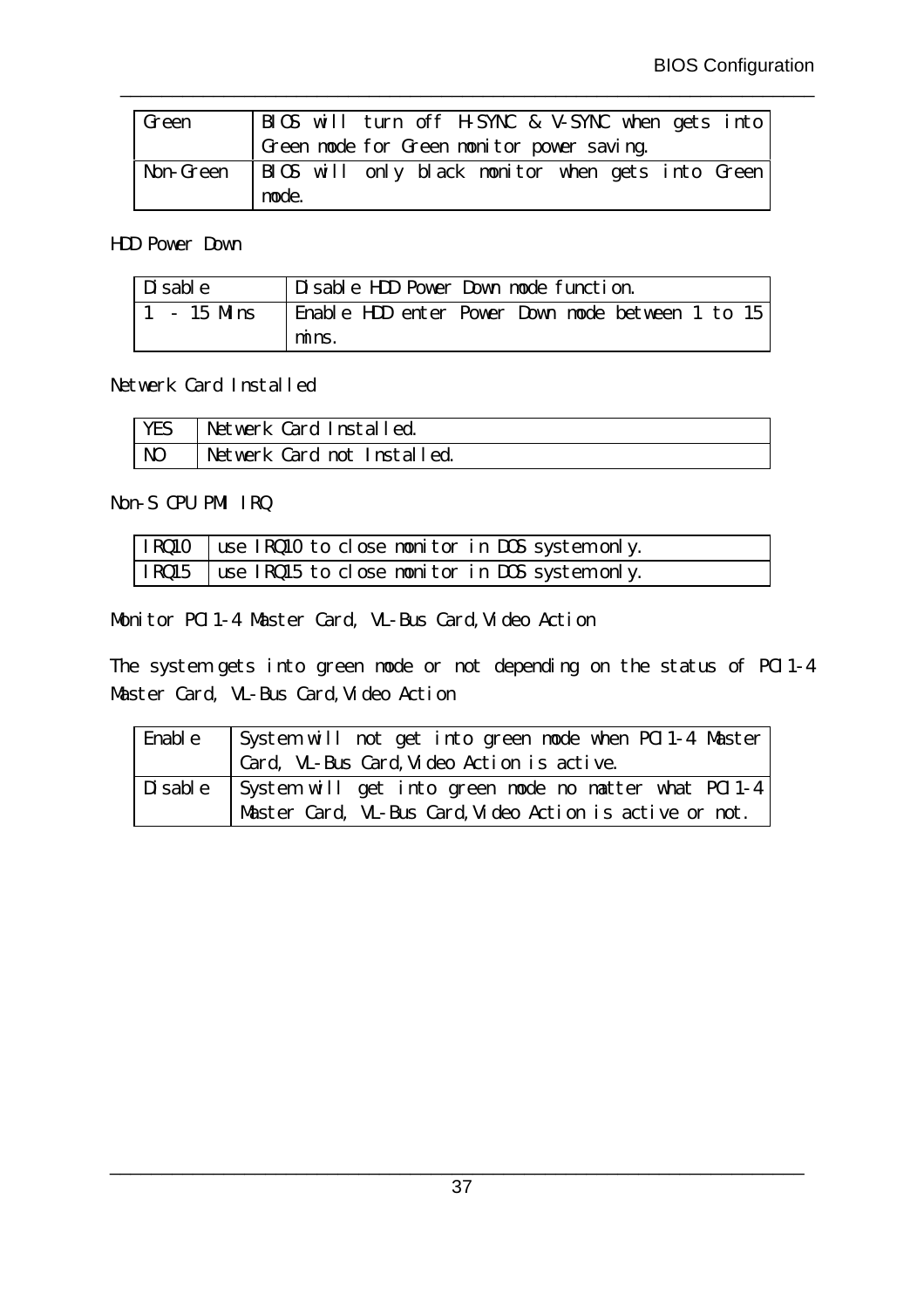## **4.9 PCI /GREEN FUNCTION SETUP**

ROM PCI/ISA BIOS ( 2A4X5G01 ) PCI / GREEN FUNCTION SETUP AWARD SOFTWARE, INC.

\_\_\_\_\_\_\_\_\_\_\_\_\_\_\_\_\_\_\_\_\_\_\_\_\_\_\_\_\_\_\_\_\_\_\_\_\_\_\_\_\_\_\_\_\_\_\_\_\_\_\_\_\_\_\_\_\_\_\_\_\_\_\_\_\_\_\_

| Slot 1 Using INT#<br>Slot 2 Using INT#<br>Slot 3 Using INT#<br>Slot 4 Using INT#<br>Ga410 Using INTA IN<br>PIRQ1# Connect IRQ<br>PIRQ2# Connect IRQ | $: A-PIRQ1$<br>: $A-PIRQ2$<br>$: A-PIRQ3$<br>$: A-PIRQ4$<br>$:$ Slot1<br>$: 14$ By Single<br>: NA By Single | *WeakUp Even In Inactive Mode:<br><b>Monitor IRQ3</b><br>Monitor IRQ5<br><b>Monitor IRO7</b><br><b>Monitor IRQ9</b><br>Monitor IRO10<br>Monitor IRQ12                             | : Enabled<br>: Enabled<br>: Enabled<br>: Enabled<br>: Enabled<br>: Enabled |
|-----------------------------------------------------------------------------------------------------------------------------------------------------|-------------------------------------------------------------------------------------------------------------|-----------------------------------------------------------------------------------------------------------------------------------------------------------------------------------|----------------------------------------------------------------------------|
| PIRQ3# Connect IRQ<br>PIRQ4# Connect IRQ                                                                                                            | : NA By Single<br>: NA By Single                                                                            |                                                                                                                                                                                   |                                                                            |
|                                                                                                                                                     |                                                                                                             | $\wedge \vee \rightarrow \leftarrow$ : Select Item<br>ESC: Quit<br>$PU/PD/+/-$<br>$F1$ : Help<br>F5 : Old Values (Shift)F2<br>F6 : Load BIOS Defaults<br>F7 : Load Setup Defaults | $:$ Modify<br>: Color                                                      |

### Monitor IRQ3, 5, 7, 9, 10, 12

| Enable | System will wake up when IRQ3, 5, 7, 9, 10, 12 acting.               |
|--------|----------------------------------------------------------------------|
|        | Disable System will not wake up no matter what IRQ3, 5, 7, 9, 10, 12 |
|        | acting.                                                              |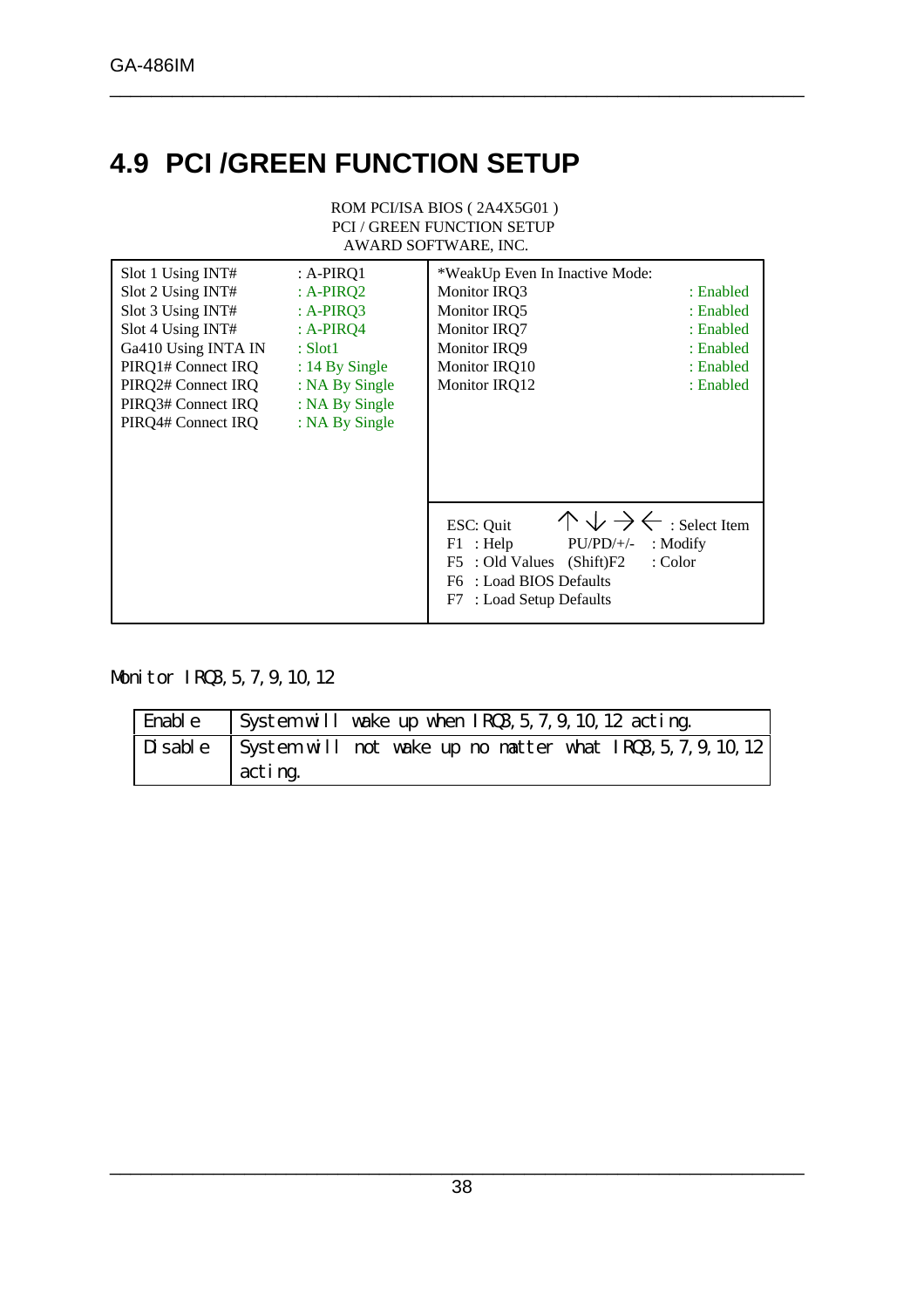#### PCI CARD SETTING PROCEDDRES

- A: Please set all your PCI card using INTA# as possible.
- $B:$ Select "PCI/Green Function setup" in CMOS SETUP.
- C: According to which PCI slot installed with the PCI card, you can select your referencial settings. For example: PCI CARD in slot1 using INTA. Then you have to set item 1: SLOT1 using INT#: "A-PIRQ1" and set item 6: PIRQ1# connected IRQ: "5, 7, 9, 10, 11, 12, 14, 15" PCI IDE has to be set to 14 PCI SCSI can be set to 9, 10, 11, 12

\_\_\_\_\_\_\_\_\_\_\_\_\_\_\_\_\_\_\_\_\_\_\_\_\_\_\_\_\_\_\_\_\_\_\_\_\_\_\_\_\_\_\_\_\_\_\_\_\_\_\_\_\_\_\_\_\_\_\_\_\_\_\_\_\_\_\_

- D: GA-107 / 108 only can be installed in PCI SLOT2, so please set item 2 SLOT2 using INT#:"D-PIRQ1" and set item 6 PIRQ1# connected IRQ14 by single.
- E: Please always set ITEM 6~9 by single. If you don't have two or more PCI cards using the same PIRQ1, PIRQ2 , PIRQ3 or PIRQ4. PIRQ1# connected IRQ:" " by single PIRQ2# connected IRQ:" " by single
	- PIRQ3# connected IRQ:" " by single
	- PIRQ4# connected IRQ:" " by single
- F: Some PCI display cards (For example: WD90C33, Trident 9420) can't accept CPU to PCI Burst-write,so please disable CPU to PCI Burst-write for those PCI display card in Chipset Features Setup.
- G: Some PCI display cards would conflict with some PCI Matser card. For example:

Intel S3928 with NCR 810

Intel S3928 with Adaptec 2940

WD90C33 with Adaptec 2940

Intel S3928 with BusLogic BT 946

In these cases,please install Master Card (Adaptec 2940 or BusLogic BT946) in PCI slot1 and install display card (Intel S3928 or WD90C33) in PCI slot3, then short pin 2-3 of JP17 and open JP22.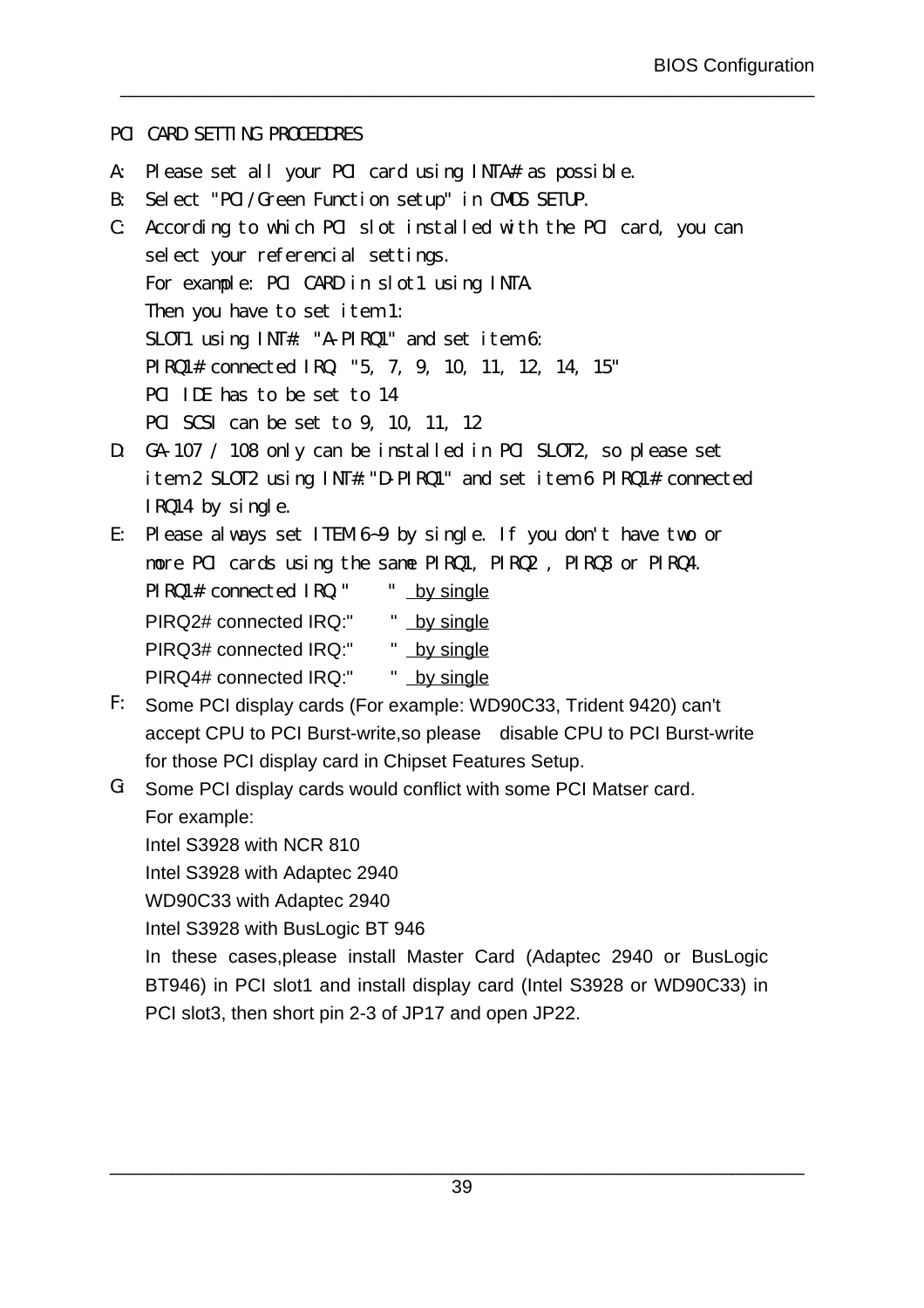## **4.10LOAD SETUP DEFAULTS**

#### ROM PCI/ISA BIOS ( 2A4X5G01 ) CMOS SETUP UTILITY AWARD SOFTWARE, INC.

\_\_\_\_\_\_\_\_\_\_\_\_\_\_\_\_\_\_\_\_\_\_\_\_\_\_\_\_\_\_\_\_\_\_\_\_\_\_\_\_\_\_\_\_\_\_\_\_\_\_\_\_\_\_\_\_\_\_\_\_\_\_\_\_\_\_\_



Load Setup Defaults

To load Setup defaults value to CMOS SRAM, enter "Y". If not, enter "N".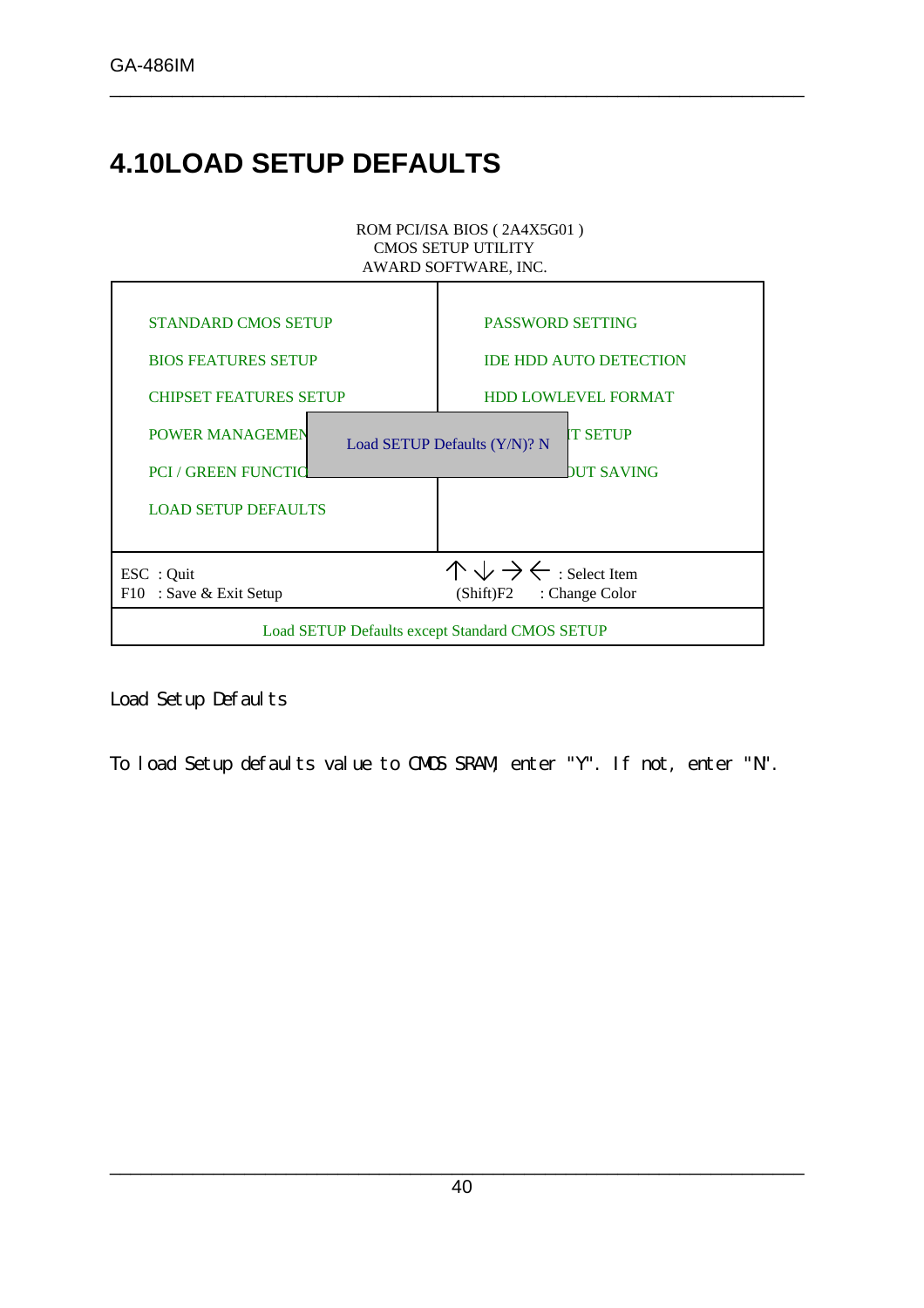## **4.11PASSWORD SETTING**

### PASSWORD SETTING

When you select this function, the following message will appear at the center of the screen to assist you in creating a password.

\_\_\_\_\_\_\_\_\_\_\_\_\_\_\_\_\_\_\_\_\_\_\_\_\_\_\_\_\_\_\_\_\_\_\_\_\_\_\_\_\_\_\_\_\_\_\_\_\_\_\_\_\_\_\_\_\_\_\_\_\_\_\_\_\_\_\_



Type the password, up to eight characters, and press <Enter>. The password typed now will clear and previously entered password from CMOS memory. You will be asked to confirm the password. Type the password again and press <Enter>. You may also press <Esc> to abort the selection and not to enter a password.

To disable password, just press <Enter> when you are prompted to enter password. A message will confirm the password being disabled. Once the password is disabled, the system will boot and you can enter Setup freely. PASSWORD DISABLED

If you select System at Security Option of BIOS Features Setup Menu, you will be prompted for the password every time the system is rebooted or any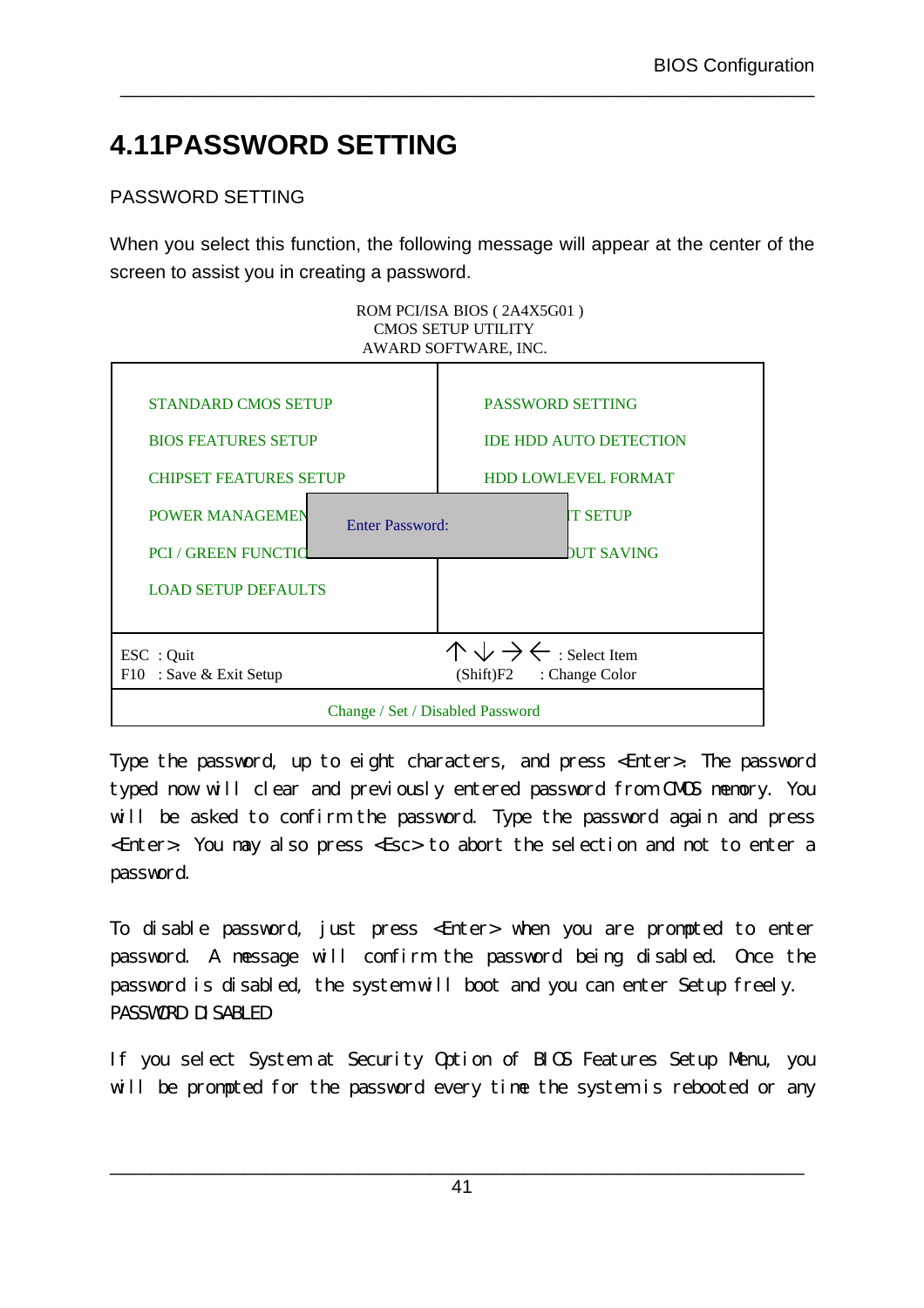time you try to enter Setup. If you select Setup at Security Option of BIOS Features Setup Menu, you will be prompted only when you try to enter Setup.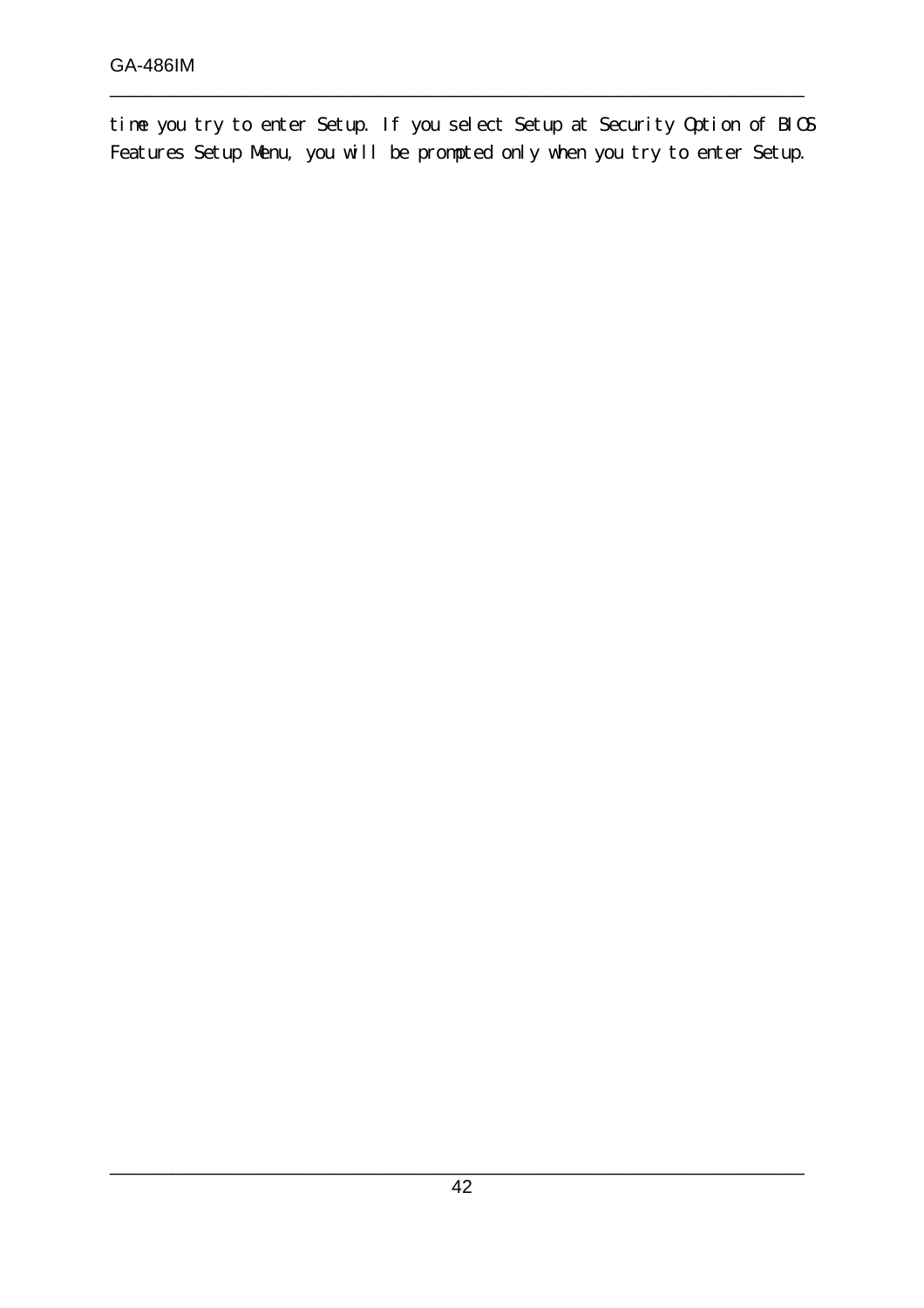## **4.12IDE HDD AUTO DETECTION**

 $\mathsf{l}$ 

ROM PCI/ ISA BIOS ( 2A4X5G01 ) STANDARD CMOS SETUP AWARD SOFTWARE, INC.

| Drive C:       |             | (0 Mb) |             |    |                                           | CYLS. HEADS PRECOMP LANDZONE | <b>SECTORS</b> | <b>MODE</b>   |
|----------------|-------------|--------|-------------|----|-------------------------------------------|------------------------------|----------------|---------------|
|                |             |        |             |    | <b>Select Driver C Option (N:Skip): N</b> |                              |                |               |
|                |             |        |             |    |                                           |                              |                |               |
| <b>OPTIONS</b> | <b>SIZE</b> |        | CYLS. HEADS |    | <b>PRECOMP</b>                            | <b>LANDZONE</b>              | <b>SECTORS</b> | <b>MODE</b>   |
| 1(Y)           | 515         | 1048   |             | 16 | 65535                                     | 1047                         | 63             | <b>NORMAL</b> |
| $\overline{2}$ | 515         | $-524$ | $\sim$ 32   |    | $\Omega$                                  | 1047                         | 63             | <b>LAB</b>    |
| 3              | 515         | $-524$ |             | 32 | 65535                                     | 1047                         | 63             | <b>LARGE</b>  |
|                |             |        |             |    | ESC: Quit                                 |                              |                |               |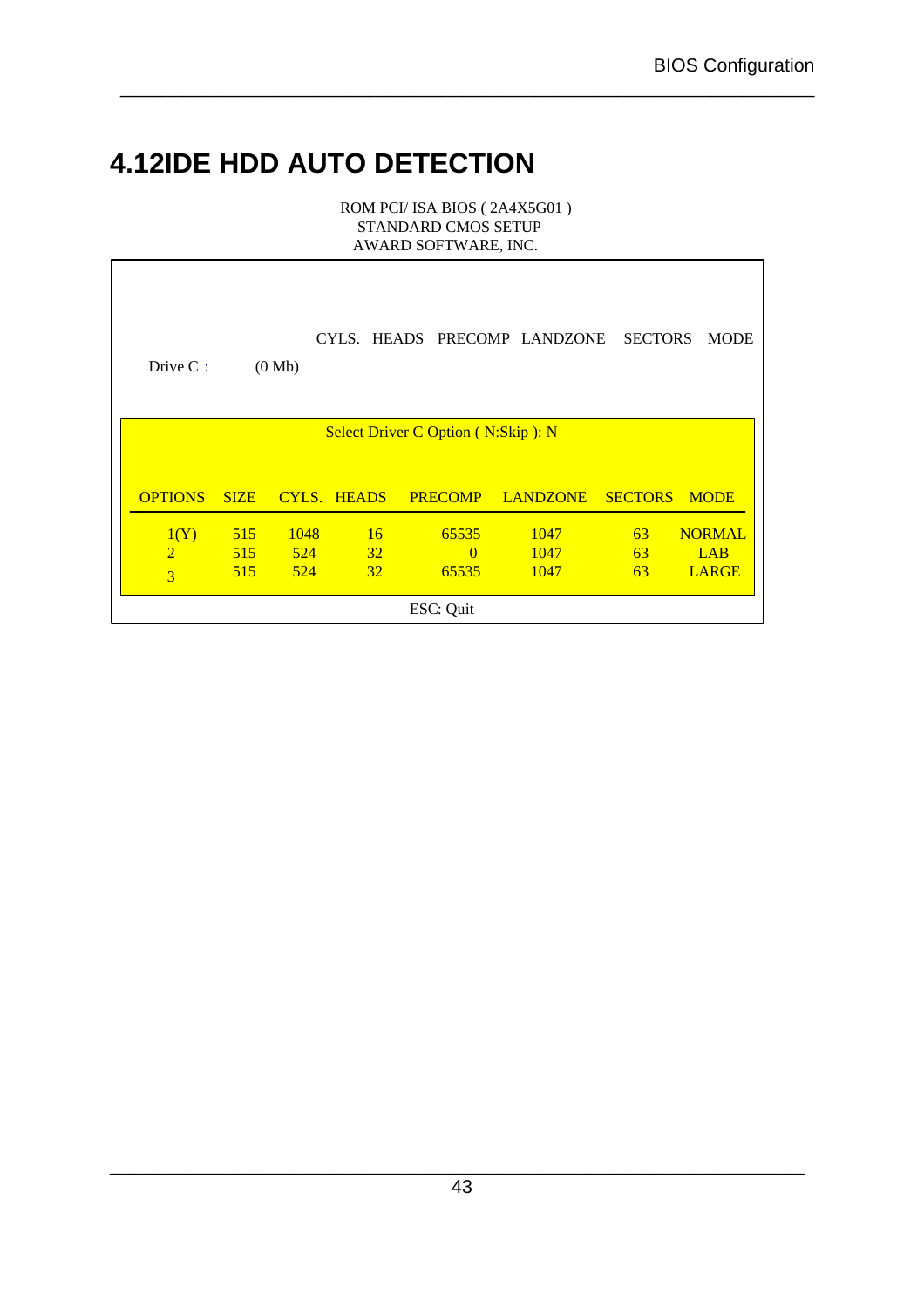## **4.13HDD LOW LEVEL FORMAT**

ROM PCI/ ISA BIOS ( 2A4X5G01 ) STANDARD CMOS SETUP AWARD SOFTWARE, INC.

\_\_\_\_\_\_\_\_\_\_\_\_\_\_\_\_\_\_\_\_\_\_\_\_\_\_\_\_\_\_\_\_\_\_\_\_\_\_\_\_\_\_\_\_\_\_\_\_\_\_\_\_\_\_\_\_\_\_\_\_\_\_\_\_\_\_\_

|                                         |                |       |              |                     | <b>HARD DISK INSTALL FAILURE</b> |                                      |                |                                |
|-----------------------------------------|----------------|-------|--------------|---------------------|----------------------------------|--------------------------------------|----------------|--------------------------------|
|                                         |                |       |              |                     | PRESS ANY KEY TO CONTINUE        |                                      |                |                                |
|                                         |                |       |              |                     |                                  |                                      |                |                                |
|                                         |                |       |              |                     |                                  | CYLS. HEADS PRECOMP LANDZONE SECTORS |                | <b>MODE</b>                    |
| Drive C: $(504 \text{ Mb})$<br>Drive D: | $\overline{a}$ | 0 Mb) | $\mathbf{0}$ | 1024 16<br>$\theta$ | 65535<br>$\Omega$                | 1023<br>$\Omega$                     | 63<br>$\Omega$ | <b>NORMAL</b><br><b>NORMAL</b> |
|                                         |                |       |              |                     |                                  |                                      |                |                                |

Type "Y" will accept the H.D.D. parameter reported by BIOS. Type "N" will keep the old H.D.D. parameter setup.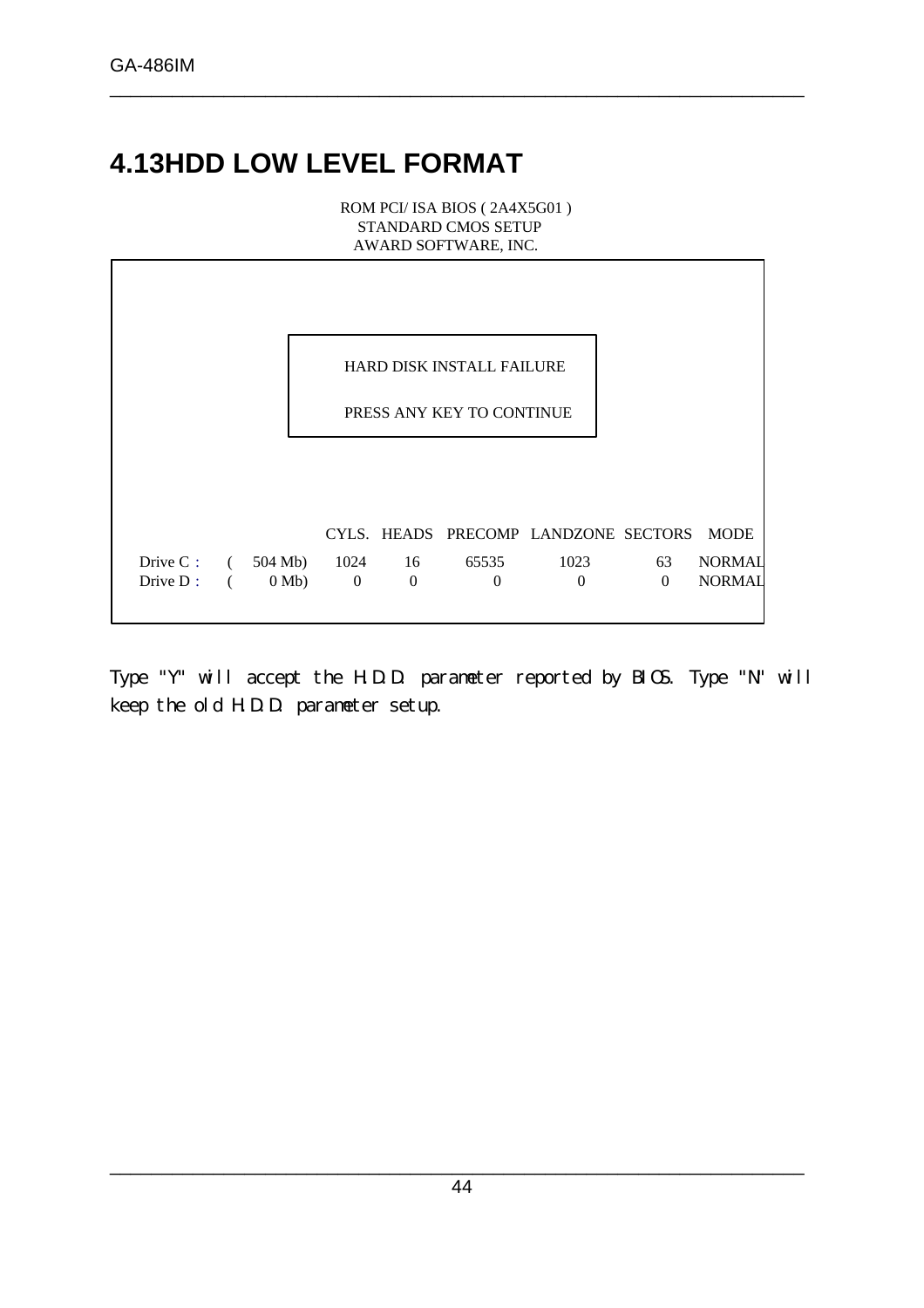## **4.14SAVE & EXIT SETUP**



\_\_\_\_\_\_\_\_\_\_\_\_\_\_\_\_\_\_\_\_\_\_\_\_\_\_\_\_\_\_\_\_\_\_\_\_\_\_\_\_\_\_\_\_\_\_\_\_\_\_\_\_\_\_\_\_\_\_\_\_\_\_\_\_\_\_\_

Type "Y" will quit the Setup Utility and save the user setup value to RTC CMOS SRAM. Type "N" will return to Setup Utility.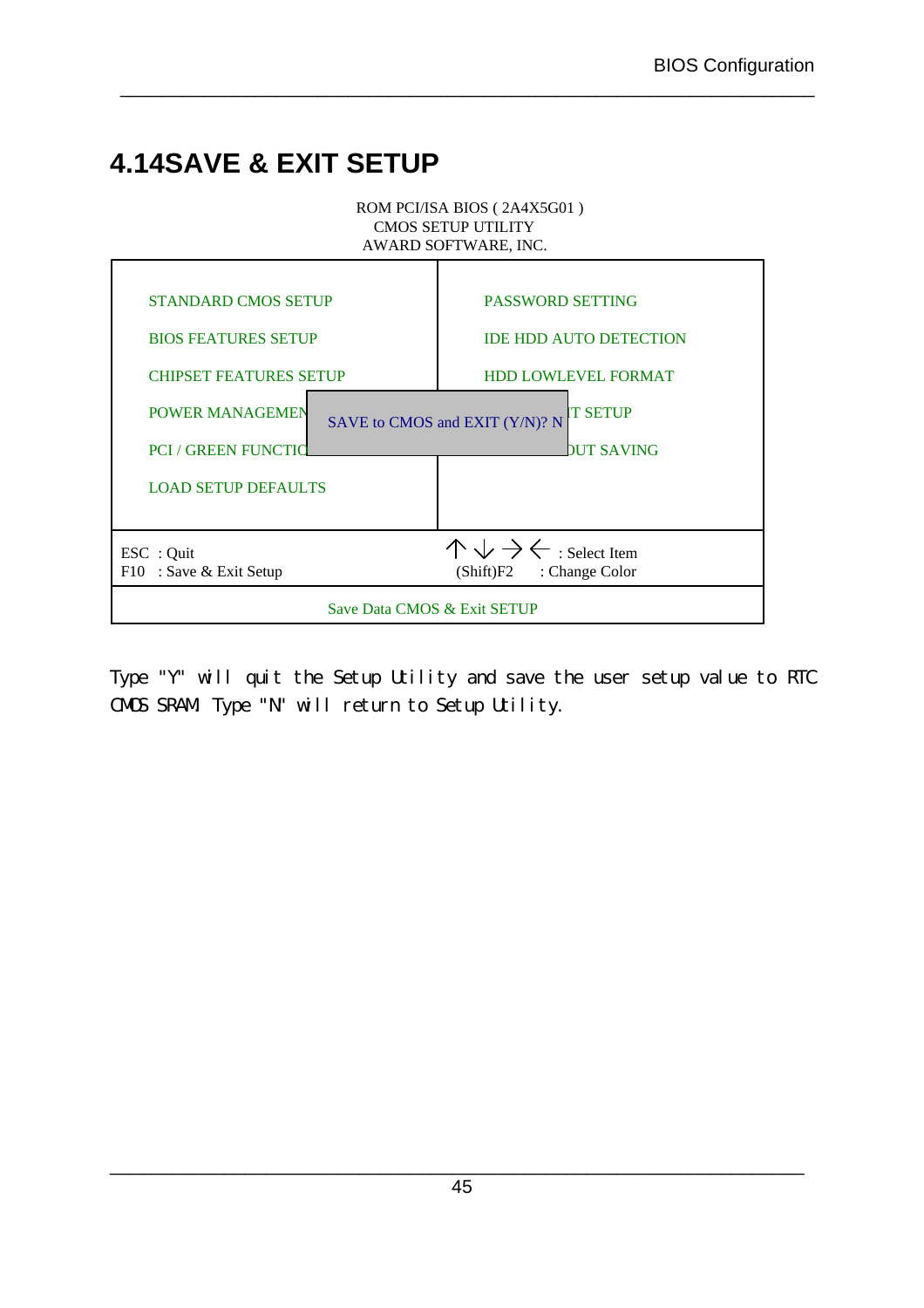## **4.15EXIT WITHOUT SAVING**



\_\_\_\_\_\_\_\_\_\_\_\_\_\_\_\_\_\_\_\_\_\_\_\_\_\_\_\_\_\_\_\_\_\_\_\_\_\_\_\_\_\_\_\_\_\_\_\_\_\_\_\_\_\_\_\_\_\_\_\_\_\_\_\_\_\_\_

Type "Y" will quit the Setup Utility without saving to RTC CMOS SRAM. Type "N" will return to Setup Utility.

#### KEYBOARD SETTING FUNCTION

After booting the O.S., there are some special functions used by keyboard as follows:

| "CTRL_ALT_DEL"    | Pressing these keys simultaneously will cause system |
|-------------------|------------------------------------------------------|
|                   | a WARM START (Soft Reset).                           |
| "CTRL ALT $[+]$ " | Pressing these keys simultaneously will change the   |
|                   | system speed to high speed (TURBO, all cache memory  |
|                   | enabled).                                            |
| "CTRL ALT $[-]$ " | Pressing these keys simultaneously will change the   |
|                   | system speed to low speed (Normal, disable cache     |
|                   | memory).                                             |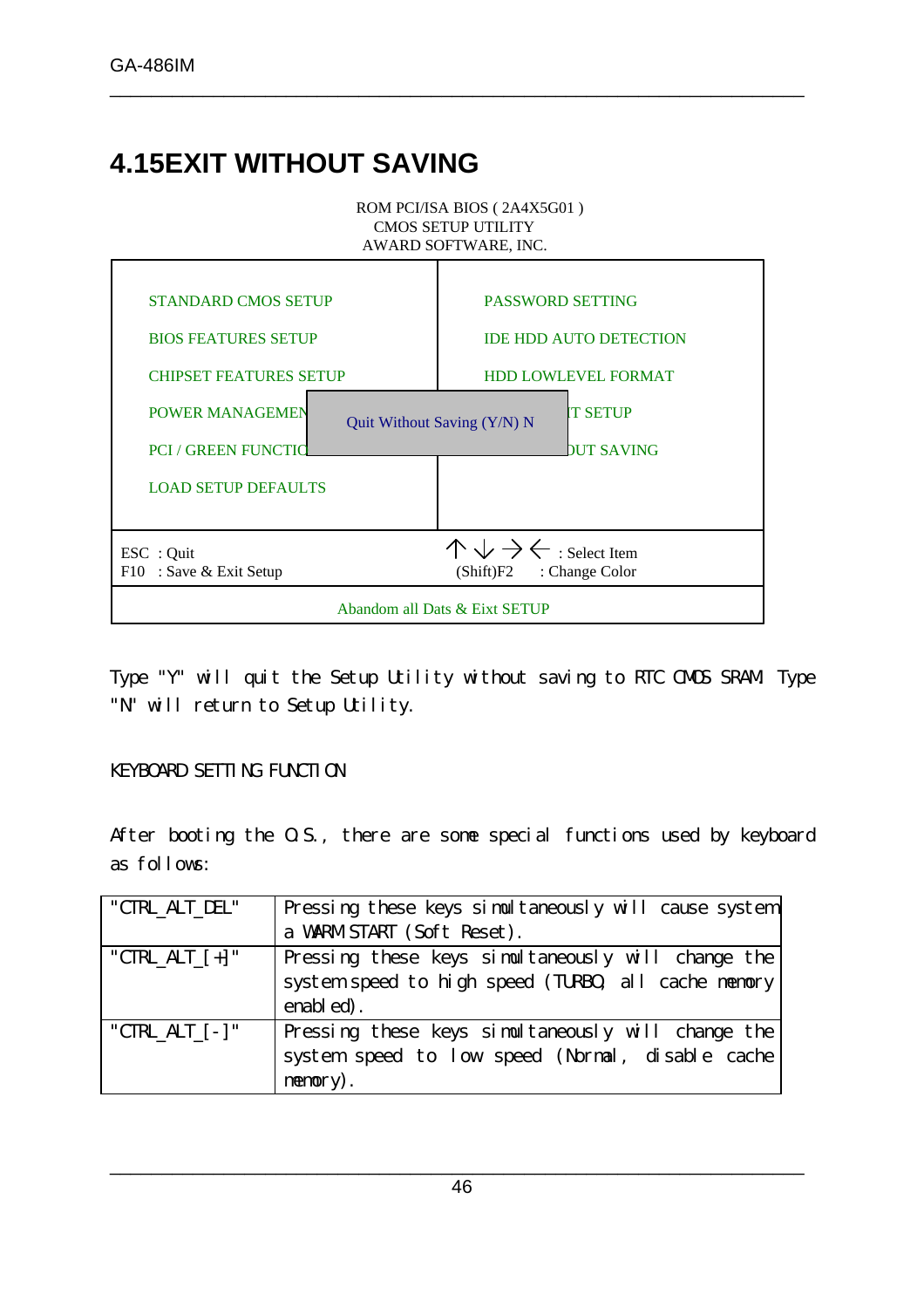# **5 AT TECHNICAL INFORMATION**

\_\_\_\_\_\_\_\_\_\_\_\_\_\_\_\_\_\_\_\_\_\_\_\_\_\_\_\_\_\_\_\_\_\_\_\_\_\_\_\_\_\_\_\_\_\_\_\_\_\_\_\_\_\_\_\_\_\_\_\_\_\_\_\_\_\_\_

## **5.1 BUS CONNECTOR PIN OUT**

### **5.1.1ISA BUS SLOT PIN OUT**

| GND.                | <b>B01</b>  | A <sub>01</sub> | -I/O CH CHK      |
|---------------------|-------------|-----------------|------------------|
| RESET.              | <b>B02</b>  | A02             | SD07             |
| $+5V_{-}$           | B03         | A <sub>03</sub> | SD06             |
| IRQ9_               | B04         | A04             | SD05             |
| $-5V$ <sub>-</sub>  | <b>B05</b>  | A05             | SD <sub>04</sub> |
| DRQ <sub>2</sub>    | <b>B06</b>  | A06             | SD03             |
| $-12V$ <sub>-</sub> | <b>B07</b>  | A07             | SD02             |
| 0WS.                | <b>B08</b>  | A08             | SD01             |
| $+12V$              | <b>B09</b>  | A09             | SD00             |
| GND_                | B10         | A10             | -I/O CH RDY      |
| -SMEMW_             | B11         | A11             | <b>AEN</b>       |
| -SMEMR              | <b>B12</b>  | A12             | SA19             |
| -IOW_               | <b>B</b> 13 | A13             | SA18             |
| -IOR_               | B14         | A14             | SA17             |
| -DACK3              | <b>B15</b>  | A15             | SA16             |
| $-DRO3$             | B16         | A16             | SA15             |
| $-$ DACK1 $-$       | <b>B17</b>  | A17             | SA14             |
| $-DRO1$             | <b>B18</b>  | A18             | SA13             |
| -REFRESH            | <b>B</b> 19 | A19             | SA12             |
| BCLK                | <b>B20</b>  | A20             | SA11             |
| $IRQ7$ <sub>-</sub> | <b>B21</b>  | A21             | S <sub>A10</sub> |
| IRQ <sub>6</sub>    | <b>B22</b>  | A22             | SA09             |
| IRQ5                | <b>B23</b>  | A23             | SA08             |
| IRQ4                | <b>B24</b>  | A24             | SA07             |
| IRQ3_               | <b>B25</b>  | A25             | SA06             |
| -DACK2              | <b>B26</b>  | A26             | SA05             |
| T/C                 | <b>B27</b>  | A27             | <b>SA04</b>      |
| <b>BALE</b>         | <b>B28</b>  | A28             | SA03             |
| $+5V$ <sub>-</sub>  | <b>B29</b>  | A29             | SA02             |
| OSC.                | B30         | A30             | SA01             |
| GND_                | <b>B31</b>  | A31             | $\_SA00$         |
|                     |             |                 |                  |

| łΚ | -MEMCS16         | D <sub>01</sub>  | CO <sub>1</sub> | SBHE             |
|----|------------------|------------------|-----------------|------------------|
|    | $-I/OCS16$       | D <sub>02</sub>  | CO <sub>2</sub> | LA23             |
|    | <b>IRQ10_</b>    | D <sub>03</sub>  | CO <sub>3</sub> | LA <sub>22</sub> |
|    | IRQ11            | D <sub>04</sub>  | CO <sub>4</sub> | LA21             |
|    | <b>IRQ12_</b>    | D <sub>05</sub>  | CO <sub>5</sub> | LA20             |
|    | IRQ15_           | D <sub>06</sub>  | C <sub>06</sub> | LA19             |
|    | <b>IRQ14</b>     | D <sub>0</sub> 7 | CO7             | LA18             |
|    | -DACK0           | D <sub>08</sub>  | CO8             | LA17             |
|    | DRQ <sub>0</sub> | D <sub>09</sub>  | CO9             | -MEMR            |
| )Υ | -DACK5           | D10              | C10             | -MEMW            |
|    | DRQ5             | D11              | C11             | SD <sub>08</sub> |
|    | -DACK6           | D <sub>12</sub>  | C12             | SD <sub>09</sub> |
|    | DRQ6             | D13              | C13             | SD10             |
|    | -DACK7           | D14              | C14             | SD11             |
|    | DRQ7_            | D15              | C15             | SD12             |
|    | $+5V$            | D <sub>16</sub>  | C16             | SD13             |
|    | -MASTER          | D17              | C17             | SD14             |
|    | GND.             | D18              | C18             | SD15             |
|    |                  |                  |                 |                  |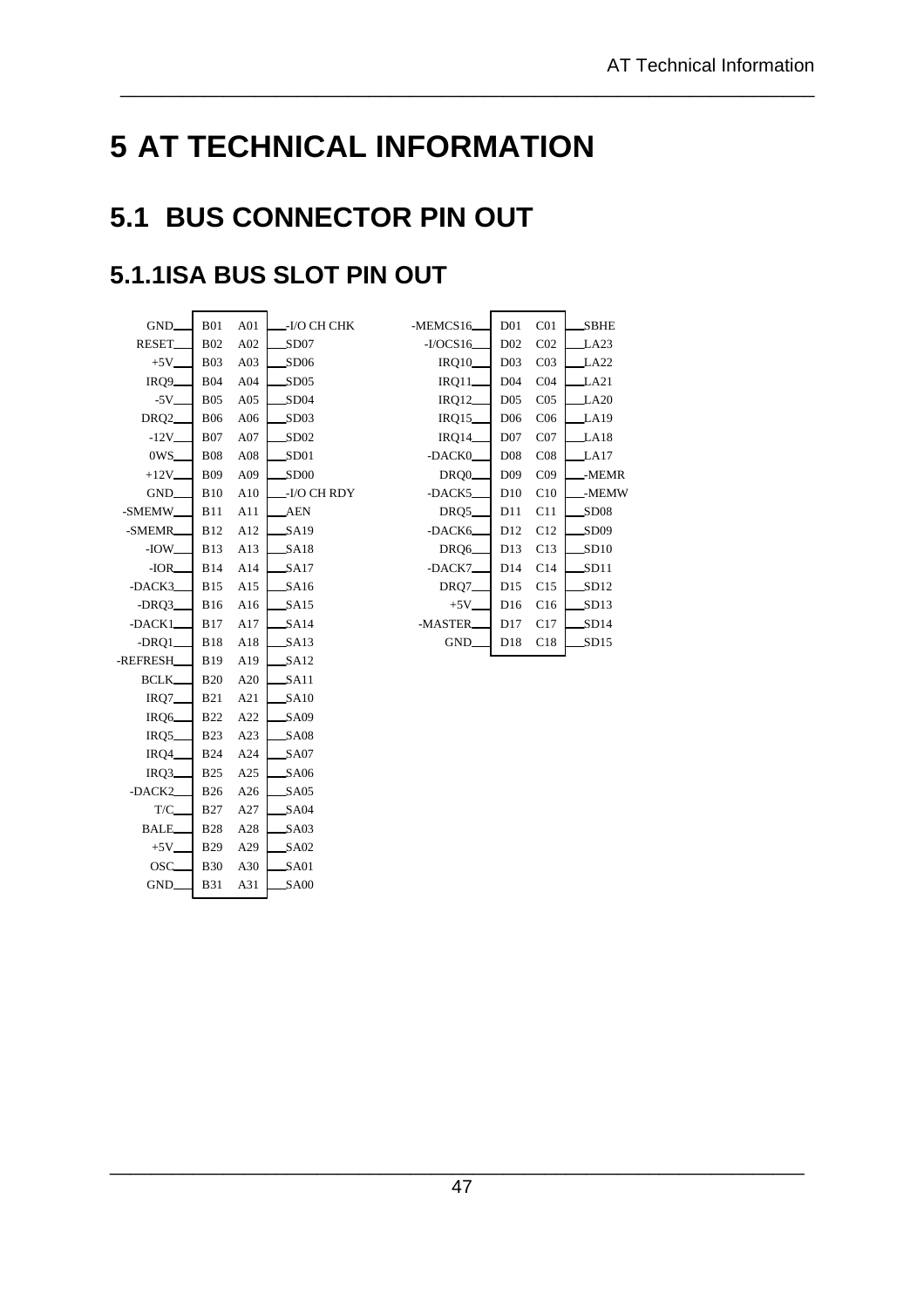### **5.1.2PCI BUS SLOT PIN OUT**

| $-12V$ <sub>-</sub> | <b>B01</b>               | A01        | $\mathbb{N}C$      |
|---------------------|--------------------------|------------|--------------------|
| NC                  | <b>B02</b>               | A02        | $+12V$             |
| GND_                | <b>B03</b>               | A03        | NC                 |
| NC                  | <b>B04</b>               | A04        | NC                 |
| VCC                 | <b>B05</b>               | A05        | VCC.               |
| VCC                 | <b>B06</b>               | A06        | INTA#              |
| INTB#               | <b>B07</b>               | A07        | INTC#              |
| INTD#               | <b>B08</b>               | A08        | VCC.               |
| <b>PST#1</b>        | <b>B09</b>               | A09        | NC                 |
| NC.                 | <b>B10</b>               | A10        | VCC.               |
| <b>PST#2</b>        | B11                      | A11        | NC                 |
| GND_                | <b>B12</b>               | A12        | <b>GND</b>         |
| GND<br>NC           | B13<br><b>B14</b>        | A13<br>A14 | <b>GND</b>         |
| GND_                |                          |            | NC                 |
|                     | <b>B15</b>               | A15        | RST#<br><b>VCC</b> |
| CLK.<br>GND_        | <b>B16</b><br><b>B17</b> | A16<br>A17 | GNT#               |
| REO#                | <b>B18</b>               | A18        | <b>GND</b>         |
| VCC_                | B19                      | A19        | NC                 |
| AD 31               | <b>B20</b>               | A20        | $AD$ 30            |
| AD_29_              | <b>B21</b>               | A21        | NC                 |
| GND_                | <b>B22</b>               | A22        | AD28               |
| AD_27               | <b>B23</b>               | A23        | AD26               |
| AD 25               | <b>B24</b>               | A24        | <b>GND</b>         |
| $NC_{-}$            | <b>B25</b>               | A25        | $AD_24$            |
| CBE#3               | <b>B26</b>               | A26        | <b>IDSEL</b>       |
| AD 23               | <b>B27</b>               | A27        | NC                 |
| GND_                | <b>B28</b>               | A28        | $AD$ 22            |
| $AD_21$             | <b>B29</b>               | A29        | $AD_20$            |
| AD_19               | <b>B30</b>               | A30        | <b>GND</b>         |
| NC                  | <b>B31</b>               | A31        | $AD_18$            |
| AD 17_              | <b>B32</b>               | A32        | $AD$ 16            |
| CEB#2               | <b>B33</b>               | A33        | NC                 |
| GND_                | <b>B34</b>               | A34        | FRAME#             |
| IRDY#               | <b>B35</b>               | A35        | <b>GND</b>         |
| NC                  | <b>B36</b>               | A36        | TRDY#              |
| DEVSEL#             | <b>B37</b>               | A37        | <b>GND</b>         |
| GND_                | <b>B38</b>               | A38        | STOP#              |
| LOCK#               | <b>B39</b>               | A39        | NC                 |
| PERR#               | <b>B40</b>               | A40        | SDONE              |
| NC                  | <b>B41</b>               | A41        | SBO#               |
| SERR#               | B42                      | A42        | $-GND$             |
| NC_                 | B43                      | A43        | PAR                |
| CBE#1               | <b>B44</b>               | A44        | $AD_15$            |
| $AD_14$             | <b>B45</b>               | A45        | NC                 |
| GND                 | <b>B</b> 46              | A46        | $AD_13$            |
| $AD_12$             | B47                      | A47        | $AD_11$            |
| $AD_10$             | <b>B48</b>               | A48        | <b>GND</b>         |
| GND.                | B49                      | A49        | $AD_09$            |
| $AD_08$             | <b>B52</b>               | A52        | CBE#0              |
| $AD_07$             | <b>B53</b>               | A53        | NC                 |
| $NC_{-}$            | <b>B54</b>               | A54        | $AD$ 06            |
| AD 05               | <b>B55</b>               | A55        | $AD_04$            |
| AD_03_              | <b>B56</b>               | A56        | <b>GND</b>         |
| GND                 | <b>B57</b>               | A57        | $AD_02$            |
| AD 01               | <b>B58</b>               | A58        | $AD$ 00            |
| VCC                 | <b>B59</b>               | A59        | VCC.               |
| NC                  | B60                      | A60        | NC.                |
| VCC                 | B61                      | A61        | VCC                |
| VCC                 | B62                      | A62        | VCC.               |
|                     |                          |            |                    |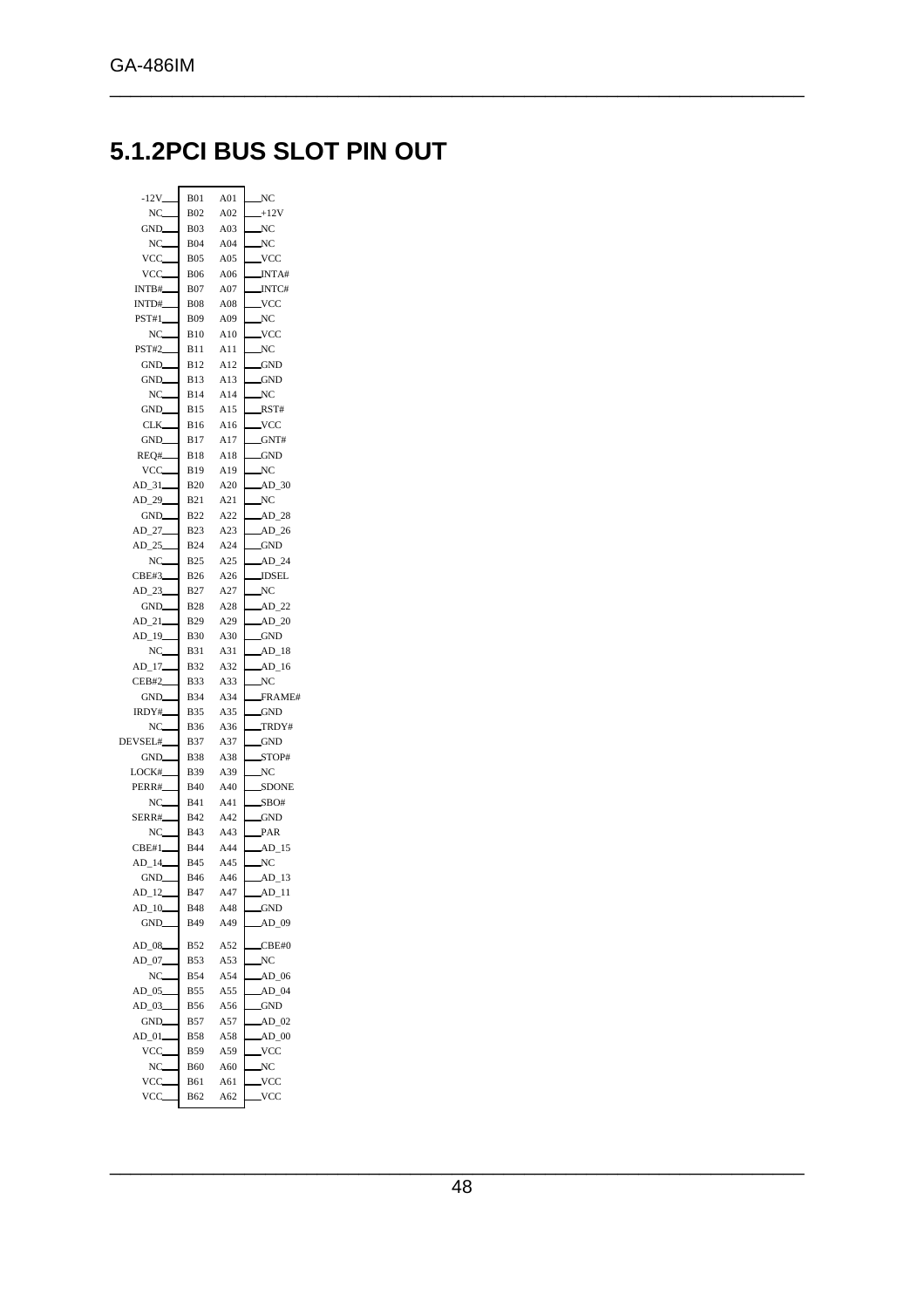### **5.1.3VL-BUS SLOT PIN OUT**

| DAT <sub>00</sub>  | <b>B01A01</b>                   | DAT01             |
|--------------------|---------------------------------|-------------------|
| DAT <sub>02</sub>  | B02A02                          | DAT03             |
| DAT <sub>04</sub>  | <b>B03A03</b>                   | GND.              |
| <b>DAT06</b>       | <b>B04A04</b>                   | DAT05             |
| DAT08              | <b>B05A05</b>                   | DAT07             |
| GND.               | <b>B06A06</b>                   | DAT09             |
| DAT <sub>10</sub>  | <b>B07A07</b>                   | DAT11             |
| DAT <sub>12</sub>  | <b>B08A08</b>                   | DAT <sub>13</sub> |
| VCC.               | <b>B09A09</b>                   | DAT <sub>15</sub> |
| $DATA_$            | <b>B10A10</b>                   | <b>GND</b>        |
| DAT <sub>16</sub>  | <b>B11A11</b>                   | DAT17             |
| DAT18_             | B12A12                          | <b>VCC</b>        |
| <b>DAT20</b>       | B13A13                          | DAT19             |
| GND_               | B14A14                          | DAT21             |
| DAT22              | B15A15                          | DAT23             |
| DAT24              | <b>B16A16</b>                   | DAT25             |
| DAT26              | B17A17                          | GND.              |
| DAT28              | <b>B18A18</b>                   | DAT27             |
|                    | B19A19                          | DAT29             |
| DAT30              |                                 |                   |
| VCC_               | <b>B20A20</b>                   | DAT31             |
| ADR31_             | B21A21                          | ADR30             |
| GND.               | B22A22                          | ADR28             |
| ADR29              | B <sub>23</sub> A <sub>23</sub> | ADR26             |
| ADR27_             | B24A24                          | GND               |
| ADR25              | B <sub>25</sub> A <sub>25</sub> | ADR24             |
| ADR23_             | B <sub>26</sub> A <sub>26</sub> | ADR22             |
| ADR21 <sub>-</sub> | B27A27                          | $\mathsf{VCC}$    |
| ADR19              | <b>B28A28</b>                   | ADR20             |
| VCC_               | B <sub>29</sub> A <sub>29</sub> | ADR18             |
| ADR17_             | <b>B30A30</b>                   | _ADR16            |
| <b>ADR15</b>       | B31A31                          | ADR14             |
| VCC.               | B32A32                          | ADR12             |
| ADR13_             | B33A33                          | ADR10             |
| ADR11_             | B34A34                          | ADR08             |
| ADR09              | B35A35                          | <b>GND</b>        |
| ADR07              | B36A36                          | ADR <sub>06</sub> |
| ADR05              | B37A37                          | ADR04             |
| VCC <sub>-</sub>   | <b>B38A38</b>                   | WBACK#            |
| ADR03              | B39A39                          | BE0#              |
| ADR02_             | <b>B40A40</b>                   | $\_VCC$           |
| N/C.               | B41A41                          | BE1#              |
| RESET#             | B42A42                          | BE2#              |
| D/C#               | B43A43                          | <b>GND</b>        |
| M/IO#_             | B44 A44                         | BE3#              |
| W/R#_              | B <sub>45</sub> A <sub>45</sub> | _ADS#             |
|                    |                                 |                   |
| RDYRTN#_           | B48A48                          | LRDY#             |
| GND_               | B49A49                          | LDEV#             |
| IRQ9               | <b>B50A50</b>                   | LREO#             |
| BRDY# <b>_</b>     | <b>B51A51</b>                   | GND.              |
| BLAST#             | B52A52                          | LGNT#             |
| ID0                | B53A53                          | VCC               |
| ID1                | <b>B54A54</b>                   | ID2               |
| GND.               | B55A55                          | ID3               |
| LCLK.              | B56A56                          | ID4               |
| VCC.               | B57A57                          | LKEN#             |
|                    |                                 |                   |
| BS16#              | <b>B58A58</b>                   | LEADS#            |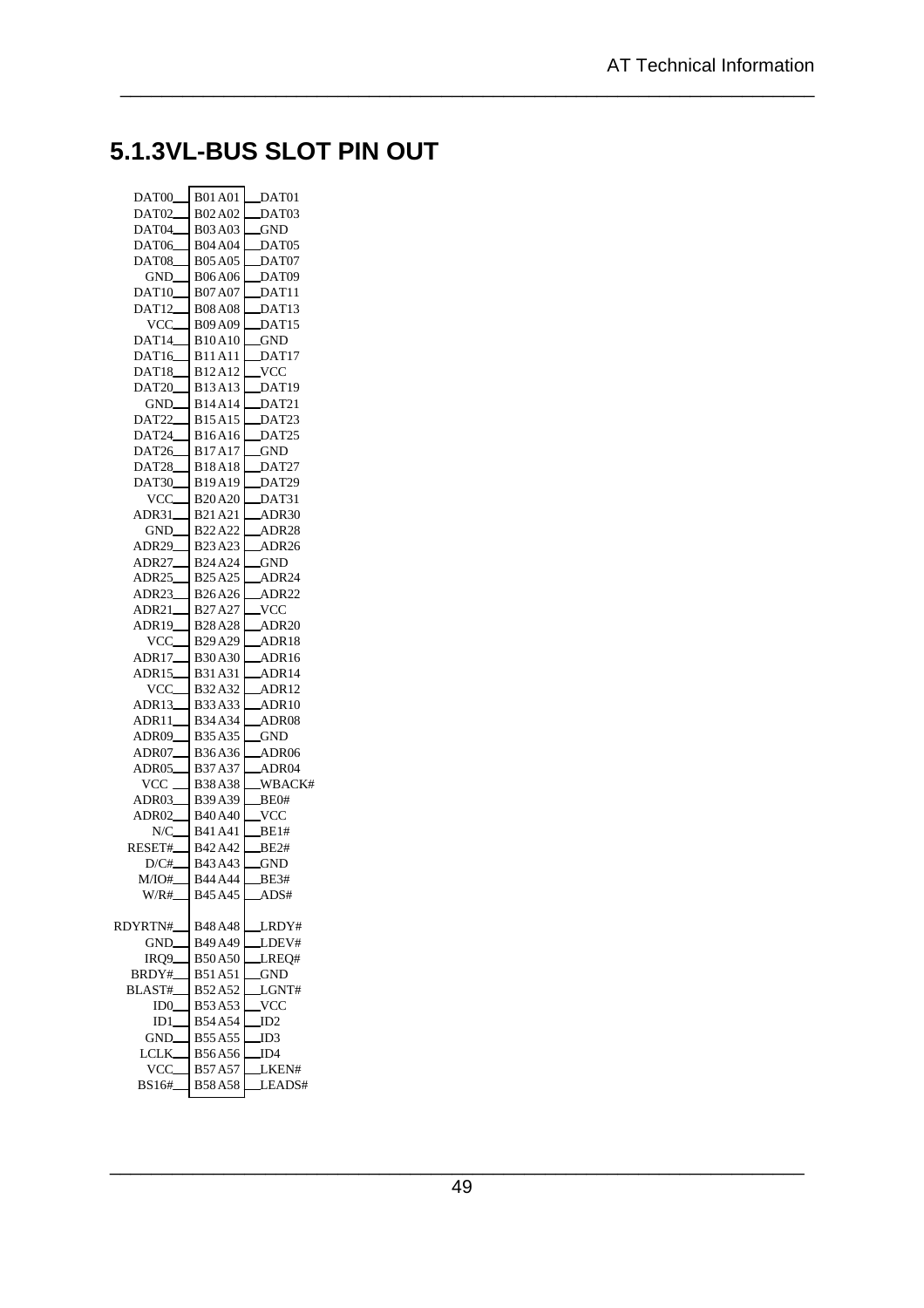### **5.2 I/O & MEMORY MAP**

| <b>MEMORY MAP:</b> | $[0000000-$<br>009FFFF]    | System memory used by DOS and application<br>program.               |
|--------------------|----------------------------|---------------------------------------------------------------------|
|                    | [00A0000-                  | <b>Display</b><br>VGA/<br>buffer<br>memory<br>for                   |
|                    | 00BFFFF]                   | EGA/CGA/MONOCHROME adapter.                                         |
|                    | [00C0000-<br>00DFFFF]      | Reserved for I/O device BIOS ROM or RAM<br>buffer.                  |
|                    | [00E0000-                  | Reserved for PCI device ROM.                                        |
|                    | 00EFFFF]                   |                                                                     |
|                    | [00F0000-                  | System BIOS ROM.                                                    |
|                    | 00FFFFF]                   |                                                                     |
|                    | $[0100000 -$               | System extension memory.                                            |
|                    | <b>BFFFFFFFI</b>           |                                                                     |
|                    |                            |                                                                     |
| I/O MAP:           | $[000-01F]$                | DMA controller. (Master)                                            |
|                    |                            | <b>INTERRUPT</b> controller.(Master)                                |
|                    |                            | CHIPSET control registers I/O ports.                                |
|                    | $[040-05F]$                | TIMER control registers.                                            |
|                    | $[060-06F]$<br>$[070-07F]$ | KEYBOARD interface controller.(8042)<br>RTC ports & CMOS I/O ports. |
|                    | $[080-09F]$                | DMA register.                                                       |
|                    | $[0A0-0BF]$                | <b>INTERRUPT</b> controller.(Slave)                                 |
|                    | $[0C0-0DF]$                | DMA controller. (Slave)                                             |
|                    | $[0F0-0FF]$                | <b>MATH COPROCESSOR</b>                                             |
|                    | $[1F0-1F8]$                | <b>HARD DISK controller.</b>                                        |
|                    | [278-27F]                  | PARALLEL port-2.                                                    |
|                    | [2B0-2DF]                  | <b>GRAPHICS adapter controller.</b>                                 |
|                    | $[2F8-2FF]$                | SERIAL port-2.                                                      |
|                    | $[360-36F]$                | NETWORK ports.                                                      |
|                    | [378-37F]                  | PARALLEL port-1                                                     |
|                    | $[3B0-3BF]$                | MONOCHROME & PRINTER adapter.                                       |
|                    | [3C0-3CF]                  | EGA adapter.                                                        |
|                    | $[3D0-3DF]$                | CGA adapter.                                                        |
|                    | [3F0-3F7]<br>$[3F8-3FF]$   | FLOPPY DISK controller.<br>SERIAL port-1.                           |
|                    |                            |                                                                     |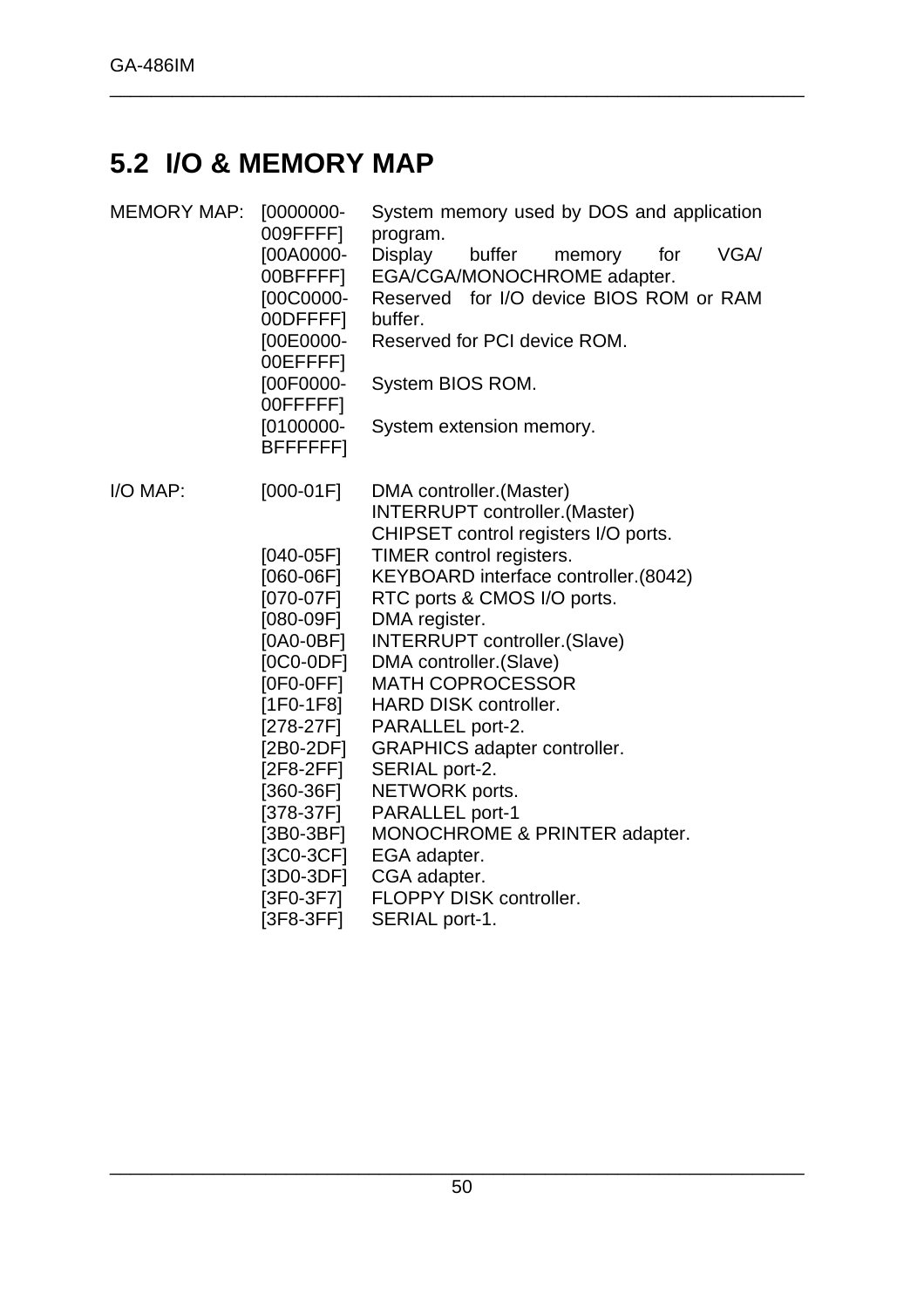### **5.3 TIMER & DMA CHANNELS MAP**

TIMER MAP: TIMER Channel-0 System timer interrupt TIMER Channel-1 DRAM REFRESH request TIMER Channel-2 SPEAKER tone generator

\_\_\_\_\_\_\_\_\_\_\_\_\_\_\_\_\_\_\_\_\_\_\_\_\_\_\_\_\_\_\_\_\_\_\_\_\_\_\_\_\_\_\_\_\_\_\_\_\_\_\_\_\_\_\_\_\_\_\_\_\_\_\_\_\_\_\_

DMA CHANNELS: DMA Channel-0 Available DMA Channel-1 IBM SDLC DMA Channel-2 FLOPPY DISK adapter DMA Channel-3 Available DMA Channel-4 Cascade for DMA controller 1 DMA Channel-5 Available DMA Channel-6 Available DMA Channel-7 Available

### **5.4 INTERRUPT MAP**

- NMI: Parity check error
- IRQ (H/W): System TIMER interrupt from TIMER-0 KEYBOARD output buffer full Cascade for IRQ 8-15 SERIAL port 2 SERIAL port 1 PARALLEL port 2 FLOPPY DISK adapter PARALLEL port 1 RTC clock Available Available Available Available MATH coprocessor HARD DISK adapter Available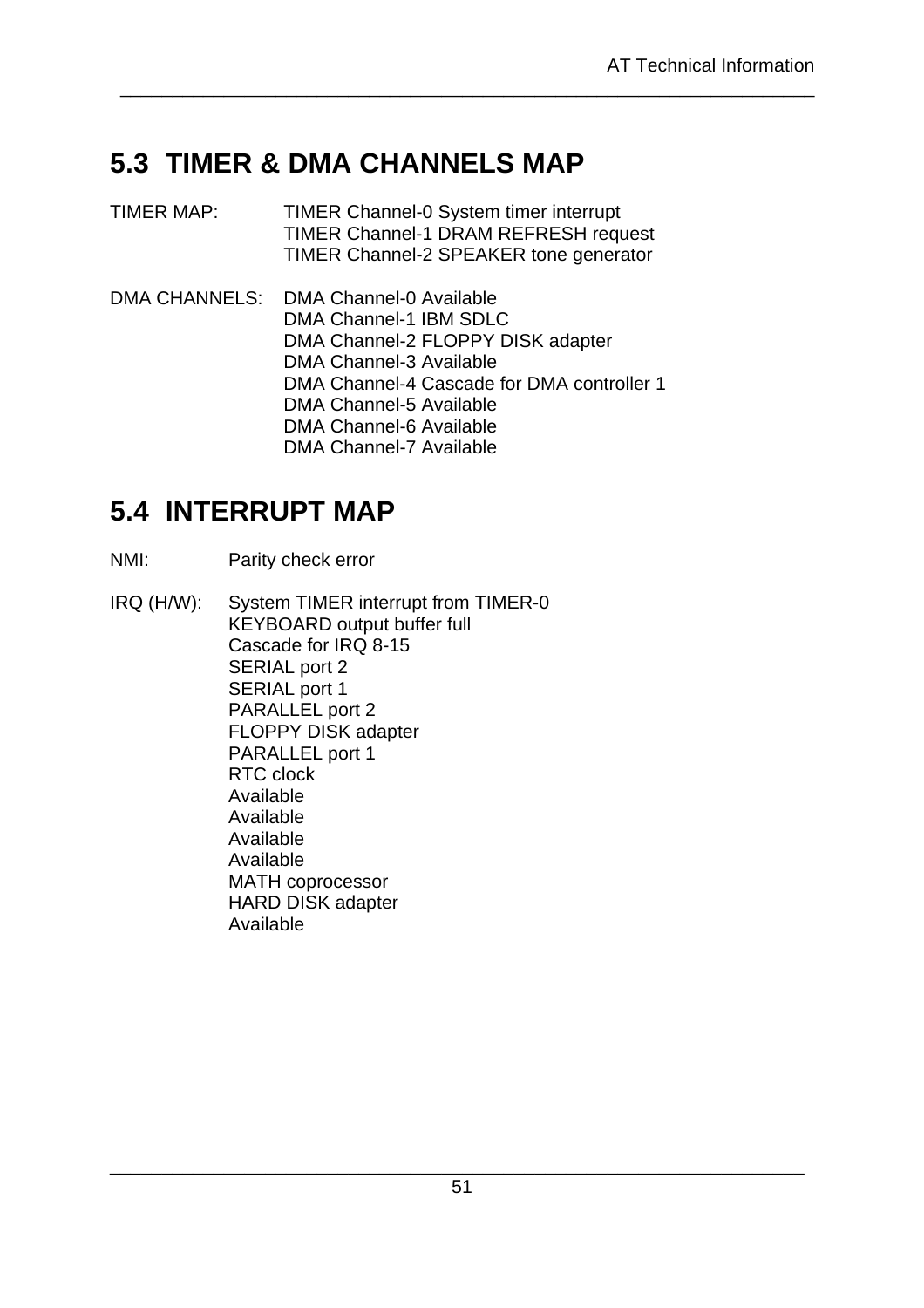### **5.5 RTC & CMOS RAM MAP**

| Day of month<br>Month<br>Year<br>Status register A<br>Status register B<br>Status register C<br>Status register D<br>Diagnostic status byte<br>Shutdown byte<br>FLOPPY DISK drive type byte<br>Reserve |
|--------------------------------------------------------------------------------------------------------------------------------------------------------------------------------------------------------|
| <b>HARD DISK type byte</b><br>Reserve<br>Equinment hyte                                                                                                                                                |
|                                                                                                                                                                                                        |

Equipment byte Base memory low byte Base memory high byte Extension memory low byte Extension memory high byte

\_\_\_\_\_\_\_\_\_\_\_\_\_\_\_\_\_\_\_\_\_\_\_\_\_\_\_\_\_\_\_\_\_\_\_\_\_\_\_\_\_\_\_\_\_\_\_\_\_\_\_\_\_\_\_\_\_\_\_\_\_\_\_\_\_\_\_

### 19-2d

2E-2F

Reserved for extension memory low byte Reserved for extension memory high byte DATE CENTURY byte INFORMATION FLAG

- 34-3F Reserve
- 40-7f Reserved for CHIPSET SETTING DATA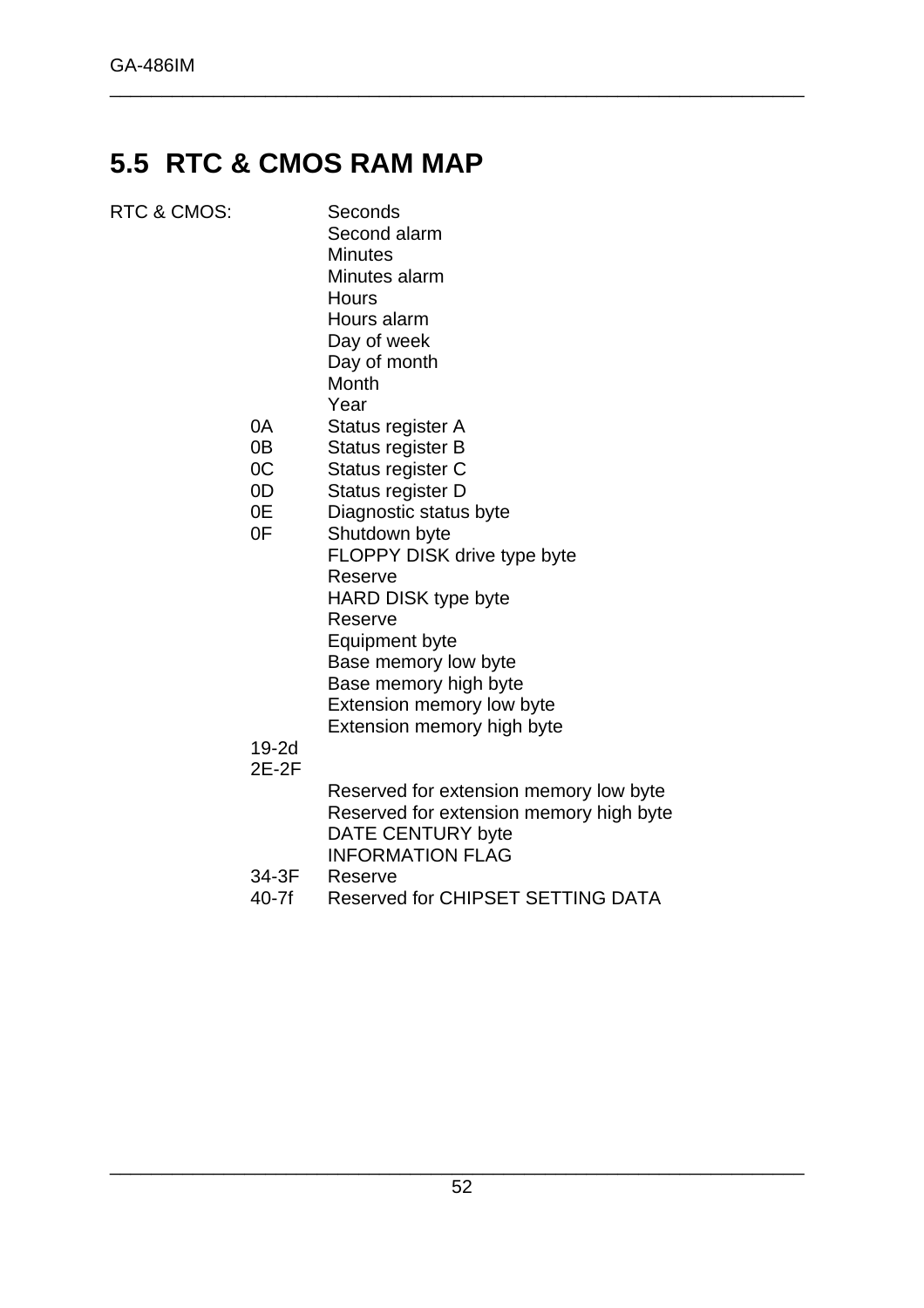# **APPENDIX A: POST MESSAGE**

When the BIOS encounters an error that requires the user to correct something, either a beep code will sound or a message will be displayed in a box in the middle of the screen and the message PRESS F1 TO CONTINUE, CTRL-ALT-ESC OR DEL TO ENTER SETUP will be shown in the information box at the bottom.

\_\_\_\_\_\_\_\_\_\_\_\_\_\_\_\_\_\_\_\_\_\_\_\_\_\_\_\_\_\_\_\_\_\_\_\_\_\_\_\_\_\_\_\_\_\_\_\_\_\_\_\_\_\_\_\_\_\_\_\_\_\_\_\_\_\_\_

### POST BEEP

Currently there is only one beep code in BIOS. This code indicates that a video error has occurred and the BIOS cannot initialize the video screen to display any additional information. This beep code consists of a single long beep followed by two short beeps.

### ERROR MESSAGE

Once or more of the following messages may be displayed if the BIOS detects an error during the POST. This list includes message for both the ISA and the EISA BIOS.

CMOS BATTERY HAS FAILED

CMOS battery is no longer functional. It should be replaced.

CMOS CHECKSUM ERROR

Checksum of CMOS is incorrect. This can indicate that CMOS has been corrupted. This error may have been caused by a weak battery. Check the battery and replace it if necessary.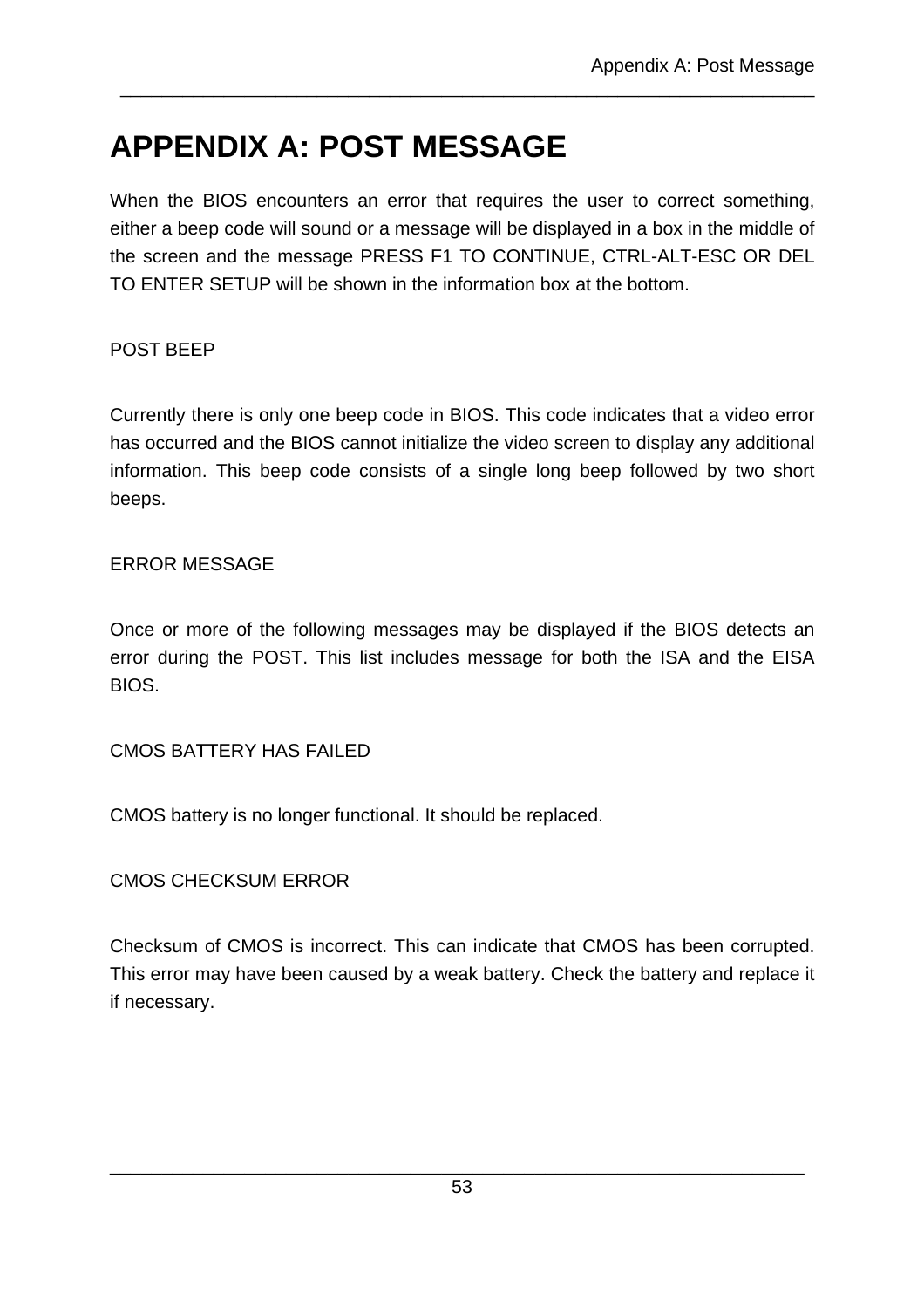### DISK BOOT FAILURE, INSERT SYSTEM DISK AND PRESS ENTER

No boot device was found. Insert a system disk into Drive A: and press <Enter>. If you assumed the system would boot from the hard drive, make sure the controller is inserted correctly and all cables are properly attached. Also be sure the disk is formatted as a boot device. Then reboot the system.

\_\_\_\_\_\_\_\_\_\_\_\_\_\_\_\_\_\_\_\_\_\_\_\_\_\_\_\_\_\_\_\_\_\_\_\_\_\_\_\_\_\_\_\_\_\_\_\_\_\_\_\_\_\_\_\_\_\_\_\_\_\_\_\_\_\_\_

### DISKETTE DRIVES OR TYPES MISMATCH ERROR - RUN SETUP

Type of diskette drive installed in the system is different from the CMOS definition. Run Setup to re-configure the drive type correctly.

### DISPLAY SWITCH IS SET INCORRECTLY

Display switch on the motherboard can be set to either monochrome or color. This indicates the switch is set to a different setting than indicated in Setup. Determine which setting is correct, and then either turn off the system and change the jumper, or enter Setup and change the VIDEO selection.

#### DISPLAY TYPE HAS CHANGED SINCE LAST BOOT

Since last powering off the system, the display adapter has been changed. You must configure the system for the new display type.

#### ERROR ENCOUNTERED INITIALIZING HARD DRIVE

Hard drive cannot be initialized. Be sure the adapter is installed correctly and all cables are correctly and firmly attached. Also be sure the correct hard drive type is selected in Setup.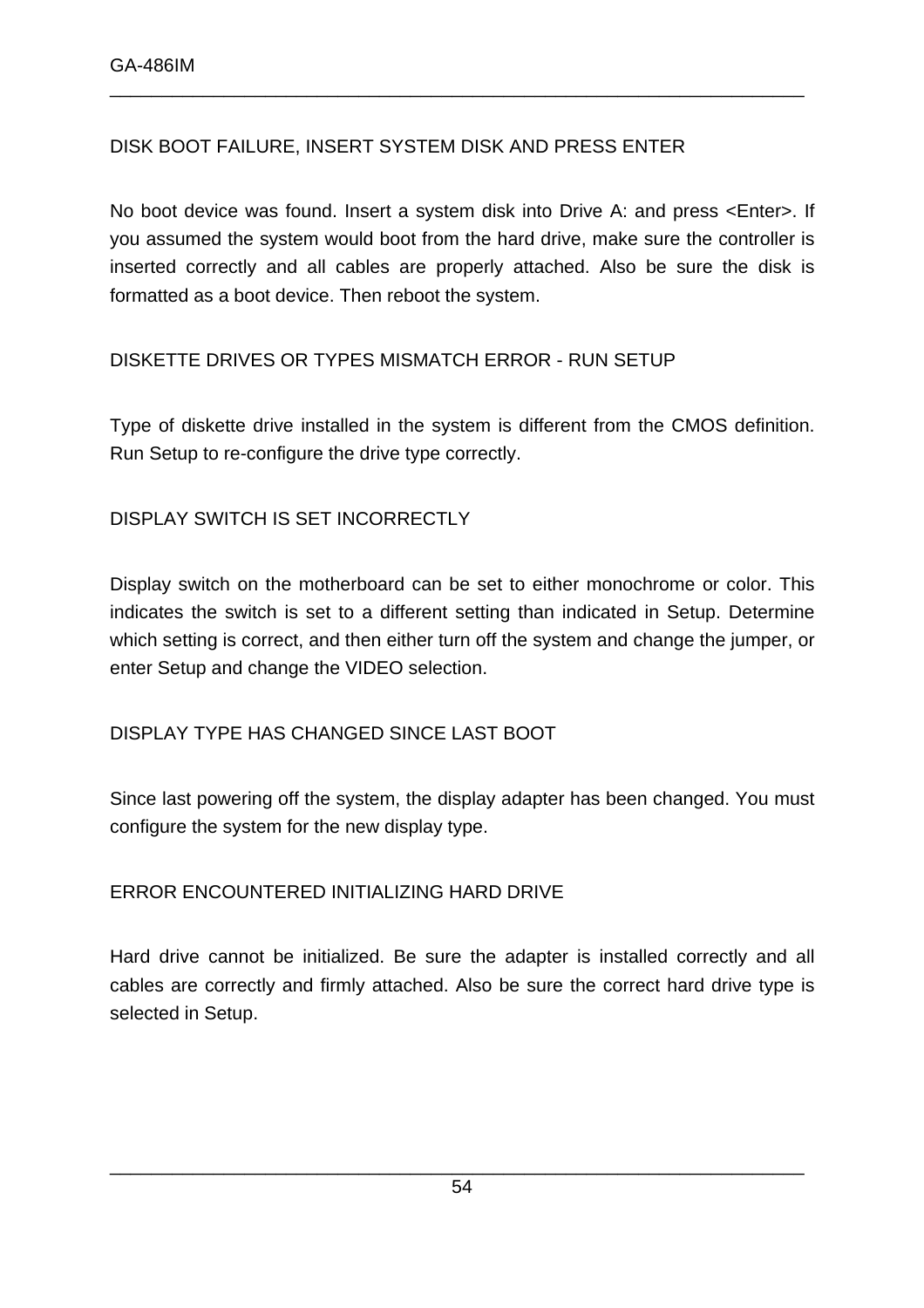### ERROR INITIALIZING HARD DISK CONTROLLER

Cannot initialize controller. Make sure the cord is correctly and firmly installed in the bus. Be sure the correct hard drive type is selected in Setup. Also check to see if any jumper needs to be set correctly in the hard drive.

\_\_\_\_\_\_\_\_\_\_\_\_\_\_\_\_\_\_\_\_\_\_\_\_\_\_\_\_\_\_\_\_\_\_\_\_\_\_\_\_\_\_\_\_\_\_\_\_\_\_\_\_\_\_\_\_\_\_\_\_\_\_\_\_\_\_\_

### FLOPPY DISK CNTRLR ERROR OR NO CNTRLR PRESENT

Cannot find or initialize the floppy drive controller. Make sure the controller is installed correctly and firmly. If there is no floppy drive installed, be sure the Diskette Drive selection in Setup is set to NONE.

### KEYBOARD ERROR OR NO KEYBOARD PRESENT

Cannot initialize the keyboard. Make sure the keyboard is attached correctly and no keys are being pressed during the boot.

If you are purposely configuring the system without a keyboard, set the error halt condition in Setup to HALT ON ALL, BUT KEYBOARD. This will cause the BIOS to ignore the missing keyboard and continue the boot.

Memory Address Error at ...

Indicates a memory address error at a specific location. You can use this location along with the memory map for your system to find and replace the bad memory chips.

### MEMORY SIZE HAS CHANGED SINCE LAST BOOT

Memory has been added or removed since the last boot. In EISA mode use Configuration Utility to re-configure the memory configuration. In ISA mode enter Setup and enter the new memory size in the memory fields.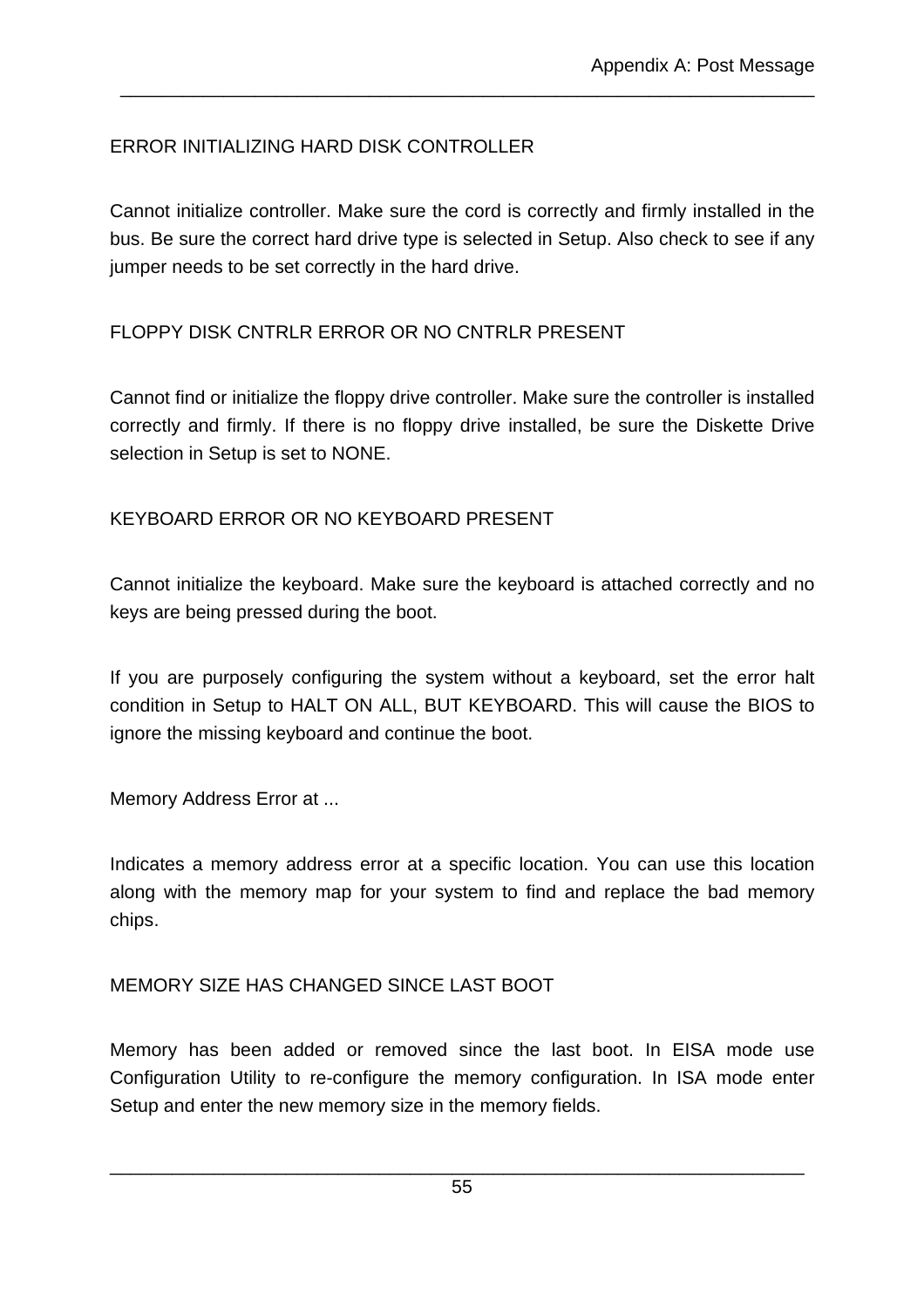Memory Verify Error at ...

Indicate an error verifying a value already written to memory. Use the location along with your system memory map to locate the bad chip.

\_\_\_\_\_\_\_\_\_\_\_\_\_\_\_\_\_\_\_\_\_\_\_\_\_\_\_\_\_\_\_\_\_\_\_\_\_\_\_\_\_\_\_\_\_\_\_\_\_\_\_\_\_\_\_\_\_\_\_\_\_\_\_\_\_\_\_

OFFENDING ADDRESS NOT FOUND

This message is used in conjunction with the I/O CHANNEL CHECK and RAM PARITY ERROR messages when the segment with problem cannot be isolated.

OFFENDING SEGMENT:

This message is used in conjunction with the I/O CHANNEL CHECK and RAM PARITY ERROR messages when the segment with problem has been isolated.

PRESS A KEY TO REBOOT

This will be displayed at the bottom screen when an error occurs that requires you to reboot. Press any key and the system will reboot.

PRESS F1 TO DISABLE NMI, F2 TO REBOOT

When BIOS detects a Non-maskable Interrupt condition during boot, this will allow you to disable the NMI and continue to boot, or you can reboot the system will the NMI enabled.

SYSTEM HALTED, (CTRL-ALT-DEL) TO REBOOT ...

Indicates the present boot attempt has been aborted and the system must be rebooted. Press and hold down the CTRL and ALT keys and press DEL.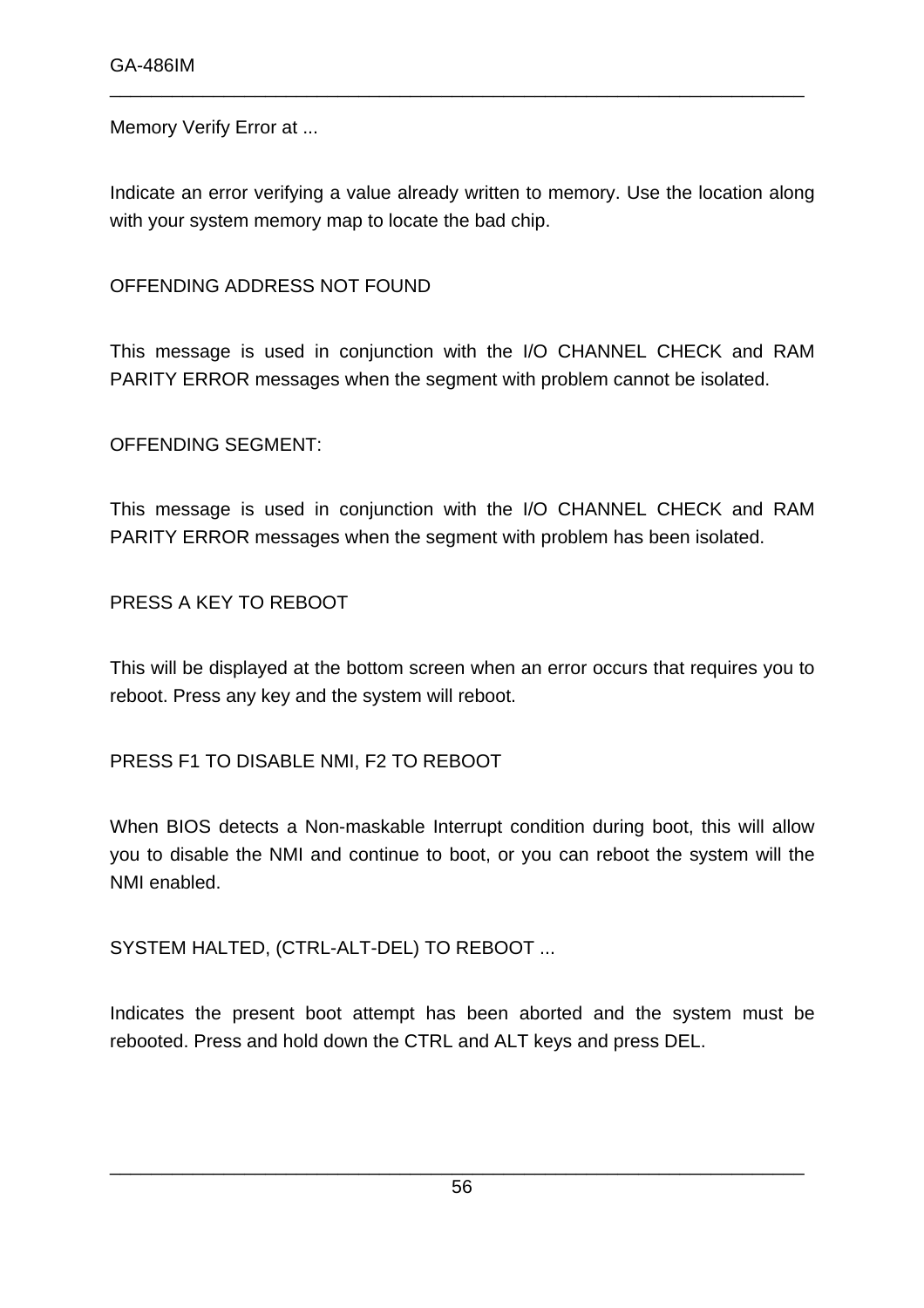# **APPENDIX B: POST CODES**

ISA POST codes are typically output to port address 80h.

| <b>POST</b>         | Name                                    | Description                                                                                                       |
|---------------------|-----------------------------------------|-------------------------------------------------------------------------------------------------------------------|
| C <sub>0</sub>      | Turn Off Chipset Cache                  | OEM Specific-Cache control.                                                                                       |
| 1                   | Processor Test 1                        | Processor Status (1 FLAGS) Verification.                                                                          |
|                     |                                         | Test the following processor status flags                                                                         |
|                     |                                         | carry, zero, sign, overflow,                                                                                      |
|                     |                                         | The BIOS will set each of these flags, verify they are set, then turn                                             |
|                     |                                         | each flag off and verify it is off.                                                                               |
| 2                   | Processor Test 2                        | Read/Write/Verify all CPU registers except SS, SP, and BP with<br>data pattern FF and 00.                         |
| 3                   | Initialize Chips                        | Disable NMI, PIE, AIE, UEI, SQWV.                                                                                 |
|                     |                                         | Disable video, parity checking, DMA.                                                                              |
|                     |                                         | Reset math coprocessor.                                                                                           |
|                     |                                         | Clear all page registers, CMOS shutdown byte.                                                                     |
|                     |                                         | Initialize timer 0, 1, and 2, including set EISA timer to a known                                                 |
|                     |                                         | state.                                                                                                            |
|                     |                                         | Initialize DMA controllers 0 and 1.                                                                               |
|                     |                                         | Initialize interrupt controllers 0 and 1.<br>Initialize EISA extended registers.                                  |
| 4                   | Test Memory Refresh                     | RAM must be periodically refreshed in order to keep the memory                                                    |
|                     | Toggle                                  | from decaying. This function assures that the memory refresh                                                      |
|                     |                                         | function is working properly.                                                                                     |
| 5                   | Blank video,<br>Initialize              | Keyboard controller initialization.                                                                               |
|                     | keyboard                                |                                                                                                                   |
| 6                   | Reserved                                |                                                                                                                   |
| 7                   | Test CMOS Interface                     | Verifies CMOS is working correctly, detects bad battery.                                                          |
|                     | and Battery Status                      |                                                                                                                   |
| <b>BE</b>           | Chipset<br>Default                      | Program chipset registers with power on BIOS defaults.                                                            |
|                     | Initialization                          |                                                                                                                   |
| $\overline{C1}$     | Memory presence test                    | OEM Specific-Test to size on-board memory.                                                                        |
| $\overline{C5}$     | Early Shadow                            | OEM Specific-Early Shadow enable for fast boot.                                                                   |
| C <sub>6</sub><br>8 | Cache presence test<br>Setup low memory | External cache size detection.<br>Early chip set initialization.                                                  |
|                     |                                         | Memory presence test.                                                                                             |
|                     |                                         | OEM chip set routines.                                                                                            |
|                     |                                         | Clear low 64 K of memory.                                                                                         |
|                     |                                         | Test first 64 K memory.                                                                                           |
| 9                   | Early<br>Cache                          | Cyrix CPU initialization.                                                                                         |
|                     | Initialization                          | Cache initialization.                                                                                             |
| A                   | Setup Interrupt Vector<br>Table         | Initialize first 120 interrupt vectors with SPURIOUS INT-HDLR<br>and initialize INT 00h-1Fh according to INT_TBL. |
| В                   | <b>CMOS</b><br><b>RAM</b><br>Test       | Test CMOS RAM Checksum, if bad, or insert key pressed, load                                                       |
|                     | Checksum                                | defaults.                                                                                                         |
| С                   | Initialize keyboard                     | Detect type of keyboard controller (optional).                                                                    |
|                     |                                         | Set NUM_LOCK status.                                                                                              |
| D                   | Initialize<br>Video                     | Detect CPU clock.                                                                                                 |
|                     | Interface                               | Read CMOS location 14h to find out type of video in use.                                                          |
|                     |                                         | Detect and Initialize Video Adapter.                                                                              |
| Е                   | <b>Test Video Memory</b>                | Test video memory, write sign-on message to screen.                                                               |
|                     |                                         | Setup shadow RAM - Enable shadow according to Setup.                                                              |
| F                   | <b>Test DMA Controller 0</b>            | BIOS checksum test.                                                                                               |
| 10                  | <b>Test DMA Controller 1</b>            | Keyboard detect and initialization.                                                                               |
| 11                  | <b>DMA</b><br>Test<br>Page              | Test DMA Page Registers.                                                                                          |
|                     | registers                               |                                                                                                                   |
| $12 - 13$           | Reserved                                |                                                                                                                   |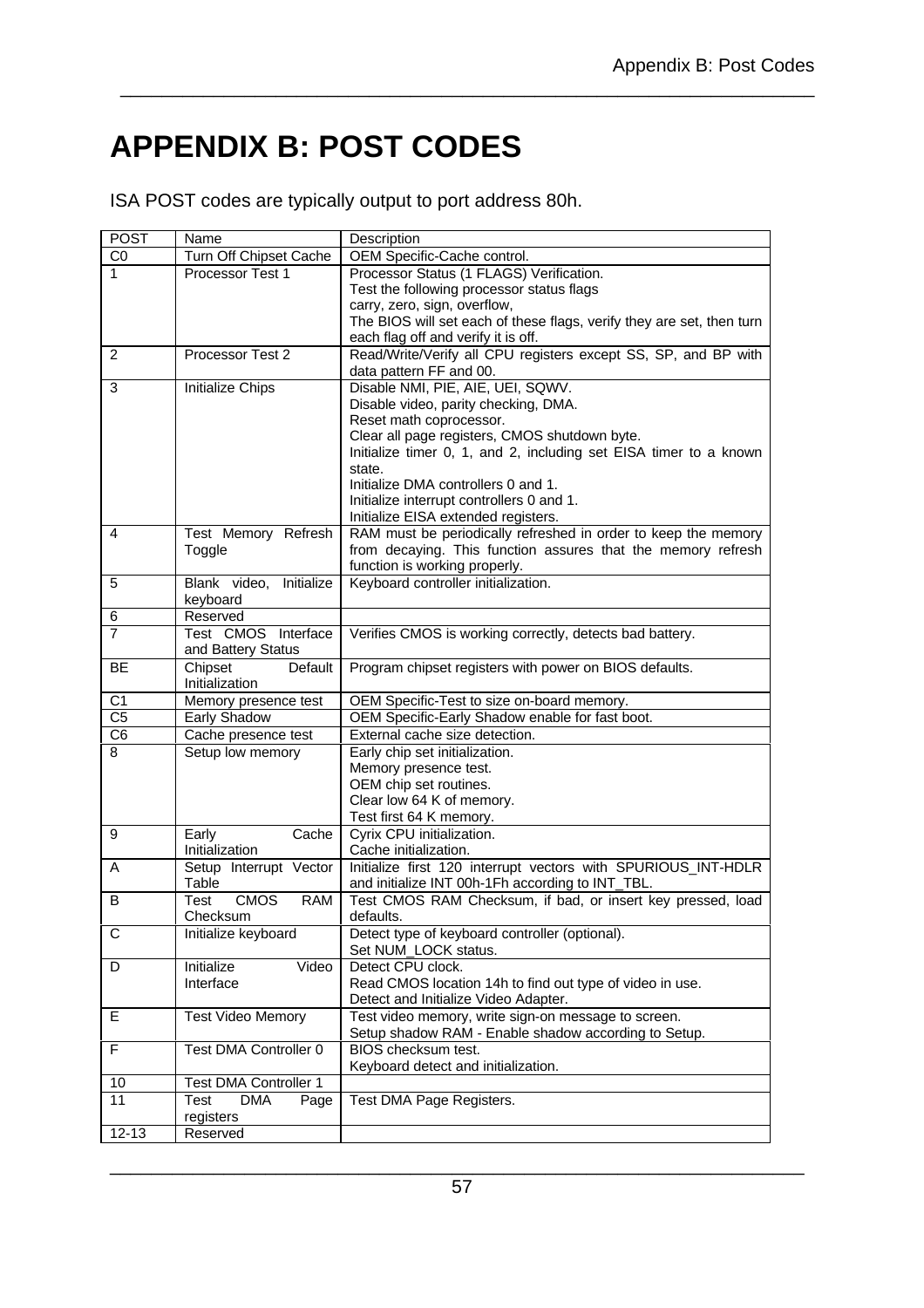| 14                  | <b>Test Timer Counter 2</b>       | Test 8254 Timer 0 Counter 2.                                          |
|---------------------|-----------------------------------|-----------------------------------------------------------------------|
| 15                  | Test 8259-1 Mask Bits             | Verify 8259 Channel 1 masked interrupts by alternative turning off    |
|                     |                                   | and on the interrupt lines.                                           |
|                     |                                   |                                                                       |
| 16                  | Test 8259-2 Mask Bits             | Verify 8259 Channel 2 masked interrupts by alternative turning off    |
|                     |                                   | and on the interrupt lines.                                           |
| 17                  | <b>Stuck</b><br>8259's<br>Test    | Turn off interrupts then verify no interrupt mask register is on.     |
|                     |                                   |                                                                       |
|                     | <b>Interrupt Bits</b>             |                                                                       |
| 18                  | Test<br>8259<br>Interrupt         | Force an interrupt and verify the interrupt occurred.                 |
|                     | Functionality                     |                                                                       |
|                     |                                   |                                                                       |
| 19                  | Test Stuck NMI Bits               | Verify NMI can be cleared.                                            |
|                     | (Parity/IO Check)                 |                                                                       |
| 1A                  |                                   | Display CPU clock.                                                    |
|                     |                                   |                                                                       |
| $1B-1E$             | Reserved                          |                                                                       |
| 20                  | Enable Slot 0                     | Initialize slot 0 (System Board).                                     |
| $21-2F$             | Enable Slots 1-15                 |                                                                       |
|                     |                                   | Initialize slot 1 through 15.                                         |
| 30                  | <b>Size</b><br><b>Base</b><br>and | Size base memory from 256 K to 640 K extended memory above            |
|                     | <b>Extended Memory</b>            | 1 MB.                                                                 |
|                     |                                   |                                                                       |
| 31                  | <b>Base</b><br>Test<br>and        | Test base memory from 256 K to 640 K and extended memory              |
|                     | <b>Extended Memory</b>            | above 1 MB using various patterns.                                    |
|                     |                                   | This will be skipped in EISA mode and can be "skipped" with ESC       |
|                     |                                   |                                                                       |
|                     |                                   | key in ISA mode.                                                      |
| 33-3B               | Reserved                          |                                                                       |
| 3C                  | Setup Enabled                     |                                                                       |
|                     |                                   |                                                                       |
| 3D                  | Initialize<br>&<br>Install        | Detect if mouse is present, initialize mouse, install interrupt       |
|                     | Mouse                             | vectors.                                                              |
|                     |                                   | Initialize cache controller.                                          |
| 3E                  | Setup Cache Controller            |                                                                       |
| 3F                  | Reserved                          |                                                                       |
| <b>BF</b>           | <b>Chipset Initialization</b>     | Program chipset registers with Setup values.                          |
|                     |                                   |                                                                       |
| 40                  |                                   | Display virus protest disable or enable.                              |
| 41                  | Initialize Floppy Drive &         | Initialize floppy disk drive controller and any drives.               |
|                     | Controller                        |                                                                       |
|                     |                                   |                                                                       |
| 42                  | Initialize Hard Drive &           | Initialize hard drive controller and any drives.                      |
|                     | Controller                        |                                                                       |
| 43                  | Initialize<br>&<br>Detect         | Initialize any serial and parallel ports (also game port).            |
|                     |                                   |                                                                       |
|                     | Serial/Parallel Ports             |                                                                       |
| 44                  | Reserved                          |                                                                       |
| 45                  | Detect & Initialize Math          |                                                                       |
|                     |                                   | Initialize math coprocessor.                                          |
|                     | Coprocessor                       |                                                                       |
| 46                  | Reserved                          |                                                                       |
|                     |                                   |                                                                       |
| 47                  | Reserved                          |                                                                       |
| $\overline{48}$ -4D | Reserved                          |                                                                       |
| 4E                  | Manufacturing<br><b>POST</b>      | Reboot if Manufacturing POST Loop pin is set. Otherwise display       |
|                     |                                   |                                                                       |
|                     | Display<br>Loop<br>or             | any messages (i.e., any non-fatal errors that were detected during    |
|                     |                                   |                                                                       |
|                     |                                   |                                                                       |
|                     | Messages                          | POST) and enter Setup.                                                |
| 4F                  | Security Check                    | Ask password security (optional).                                     |
| 50                  | Write CMOS                        | Write all CMOS values back to RAM and clear screen.                   |
|                     |                                   |                                                                       |
| 51                  | Pre-boot Enable                   | Enable parity checker.                                                |
|                     |                                   | Enable NMI, Enable cache before boot.                                 |
| 52                  | Initialize Option ROMs            | Initialize any option ROMs present from C8000h to EFFFFh.             |
|                     |                                   |                                                                       |
|                     |                                   | When FSCAN option is enabled, will initialize from C8000h to          |
|                     |                                   | F7FFFh.                                                               |
| 53                  | Initialize Time Value             | Initialize time value in 40h: BIOS area.                              |
|                     |                                   |                                                                       |
| 60                  | Setup Virus Protect               | Setup virus protect according to Setup                                |
| 61                  | Set Boot Speed                    | Set system speed for boot                                             |
| 62                  | Setup NumLock                     | Setup NumLock status according to Setup                               |
|                     |                                   |                                                                       |
| 63                  | Boot Attempt                      | Set low stack.                                                        |
|                     |                                   | Boot via INT 19h.                                                     |
| B0                  |                                   |                                                                       |
|                     | Spurious                          | If interrupt occurs in protected mode.                                |
| <b>B1</b>           | Unclaimed NMI                     | If unmasked NMI occurs, display                                       |
| E1-EF               | Setup Pages                       | Press F1 to disable NMI, F2 reboot.<br>E1 - Page 1, E2 - Page 2, etc. |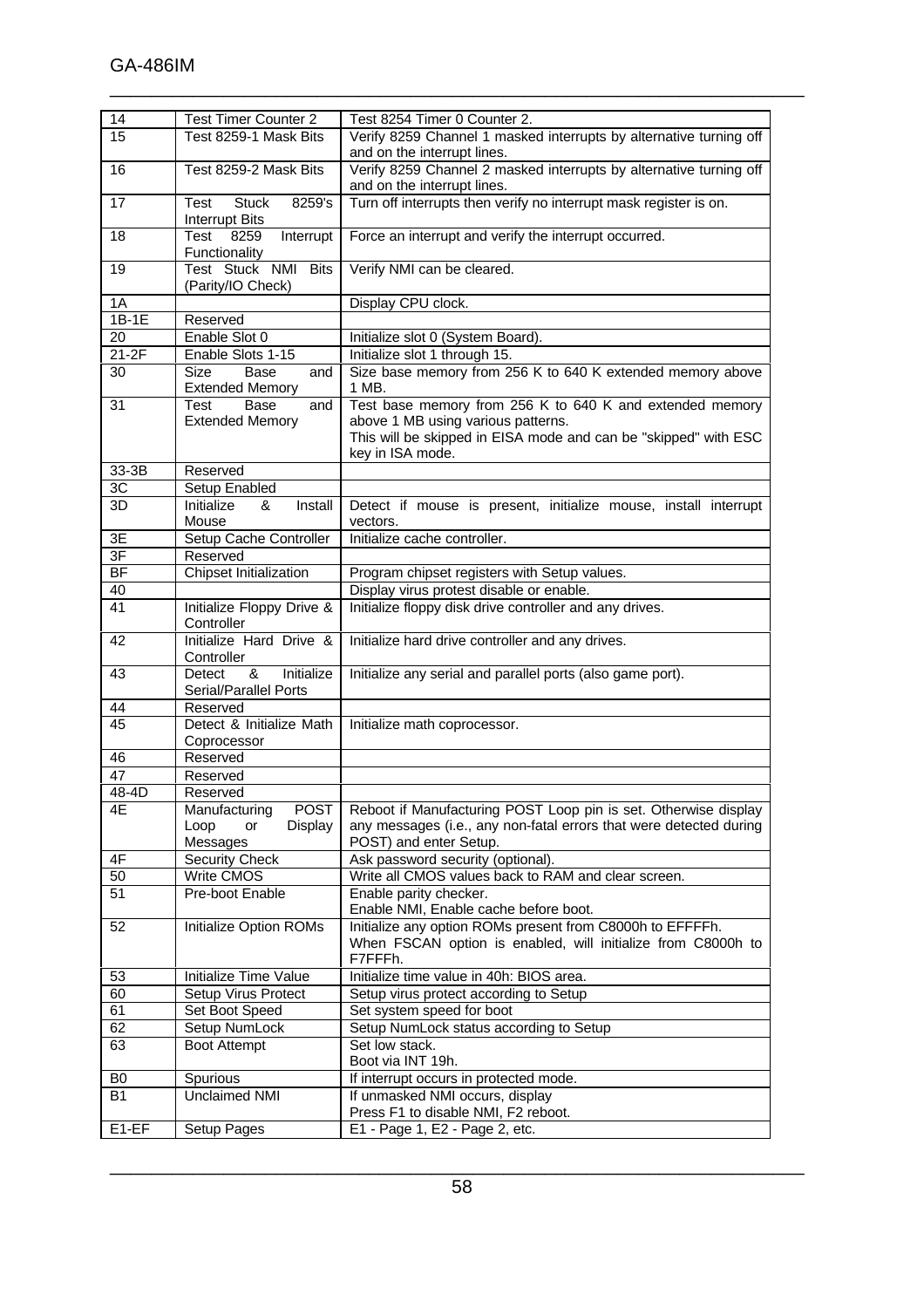| $ -$ | . |  |
|------|---|--|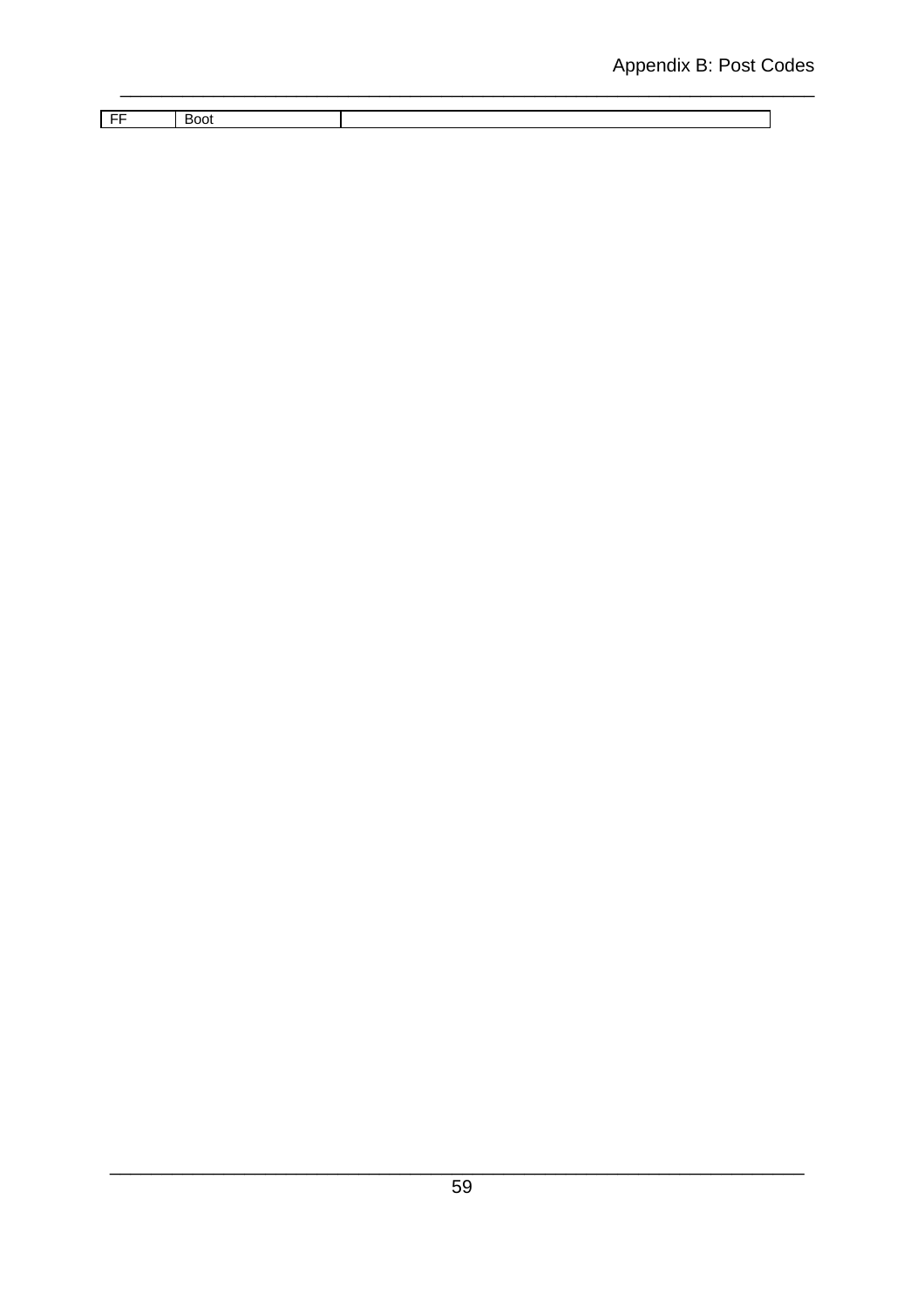# **APPENDIX C: BIOS DEFAULT DRIVE TABLE**

| <b>Type</b>     | Size         | Cylinders | Heads                   | Sectors         | Write/           | Land             | <b>Example Model</b>                  |
|-----------------|--------------|-----------|-------------------------|-----------------|------------------|------------------|---------------------------------------|
|                 | (MB)         |           |                         |                 | Precomp          | Zone             |                                       |
| $\mathbf{1}$    | 10 MB        | 306       | $\overline{4}$          | 17              | 128              | $\overline{305}$ | TEAC SD510                            |
|                 |              |           |                         |                 |                  |                  | MMI 112, 5412                         |
| $\overline{c}$  | 20 MB        | 615       | 4                       | 17              | 300              | $\overline{615}$ | Seagate ST225, ST4026                 |
| $\overline{3}$  | 31 MB        | 615       | $\overline{6}$          | 17              | 300              | 615              |                                       |
| $\overline{4}$  | 62 MB        | 940       | 8                       | 17              | $\overline{512}$ | 940              |                                       |
| $\overline{5}$  | <b>47 MB</b> | 940       | $\overline{6}$          | 17              | $\overline{512}$ | 940              |                                       |
| $\overline{6}$  | 20 MB        | 615       | $\overline{4}$          | 17              | 65535            | 615              | Seagate ST125<br>Tandon TM262         |
| 7               | 31 MB        | 462       | $\overline{8}$          | $\overline{17}$ | 256              | 511              |                                       |
| 8               | 30 MB        | 733       | 5                       | 17              | 65535            | 733              | Tandon TM703                          |
| $\overline{9}$  | 112 MB       | 900       | 15                      | $\overline{17}$ | 65535            | 901              |                                       |
| 10              | <b>20 MB</b> | 820       | 3                       | 17              | 65535            | 820              |                                       |
| $\overline{11}$ | 35 MB        | 855       | $\overline{5}$          | $\overline{17}$ | 65535            | 855              |                                       |
| 12              | <b>50 MB</b> | 855       | 7                       | 17              | 65535            | 855              |                                       |
| 13              | 20 MB        | 306       | 8                       | 17              | 128              | 319              | Disctron526,                          |
|                 |              |           |                         |                 |                  |                  | <b>MMI M125</b>                       |
| 14              | 43 MB        | 733       | $\overline{7}$          | $\overline{17}$ | 65535            | 733              |                                       |
| 16              | 20 MB        | 612       | $\overline{4}$          | 17              | 0                | 663              | Microscience HH725                    |
|                 |              |           |                         |                 |                  |                  | Syquest3250, 3425                     |
| 17              | 41 MB        | 977       | 5                       | 17              | 300              | $\overline{977}$ |                                       |
| 18              | 57 MB        | 977       | 7                       | 17              | 65535            | 977              |                                       |
| 19              | 60 MB        | 1024      | 7                       | 17              | 512              | 1023             |                                       |
| $\overline{20}$ | 30 MB        | 733       | $\overline{5}$          | $\overline{17}$ | 300              | 732              |                                       |
| $\overline{21}$ | 43 MB        | 733       | $\overline{7}$          | 17              | 300              | 732              |                                       |
| $\overline{22}$ | 30 MB        | 733       | $\overline{5}$          | 17              | 300              | 732              | Seagate ST4038                        |
| 23              | 10 MB        | 306       | $\overline{\mathbf{4}}$ | 17              | 0                | 336              |                                       |
| 24              | 54 MB        | 925       | 7                       | 17              | $\mathbf 0$      | 925              | Seagate ST4051                        |
| 25              | 69 MB        | 925       | $\overline{9}$          | $\overline{17}$ | 65535            | 925              | Seagate ST4096                        |
| 26              | 44 MB        | 754       | 7                       | 17              | 754              | 754              | Maxtor2085                            |
| 27              | 69 MB        | 754       | 11                      | $\overline{17}$ | 65535            | 754              | Maxtor2140,                           |
|                 |              |           |                         |                 |                  |                  | Priam S14                             |
| 28              | 41 MB        | 699       | $\overline{7}$          | $\overline{17}$ | 256              | 699              | Maxtor2190,<br>Priam S19              |
| 29              | 68 MB        | 823       | 10                      | 17              | 65535            | 823              | Maxtor1085                            |
|                 |              |           |                         |                 |                  |                  | Micropolis1325                        |
| 30              | 53 MB        | 918       | $\overline{7}$          | 17              | 918              | 918              | Maxtor1105, 1120, 4780                |
| $\overline{31}$ | 94 MB        | 1024      | $\overline{11}$         | $\overline{17}$ | 65535            | 1024             | Maxtor1170                            |
| $\overline{32}$ | 128 MB       | 1024      | 15                      | 17              | 65535            | 1024             | CDC9415                               |
| 33              | 43 MB        | 1024      | 5                       | $\overline{17}$ | 1024             | 1024             |                                       |
| 34              | 10 MB        | 612       | $\overline{c}$          | 17              | 128              | 612              |                                       |
| 35              | <b>77 MB</b> | 1024      | 9                       | 17              | 65535            | 1024             |                                       |
| 36              | 68 MB        | 1024      | 8                       | 17              | 512              | 1024             |                                       |
| 37              | 41 MB        | 615       | 8                       | 17              | 128              | 615              |                                       |
| 38              | 25 MB        | 987       | 3                       | 17              | 987              | 987              |                                       |
| 39              | 57 MB        | 987       | 7                       | 17              | 987              | 987              | Maxtor1140, 4380                      |
| 40              | 41 MB        | 820       | 6                       | 17              | 820              | 820              | Seagate ST251                         |
| 41              | 41 MB        | 977       | 5                       | 17              | 977              | 977              | Seagate ST4053<br>Miniscribe3053/6053 |
| 42              | 41 MB        | 981       | $\mathbf 5$             | 17              | 981              | 981              | Miniscribe3053/6053 RLL               |
| 43              | 48 MB        | 830       | 7                       | 17              | 512              | 830              | Miniscribe 3650                       |
| 44              | 69 MB        | 830       | 10                      | 17              | 65535            | 830              | Miniscribe 3650 RLL                   |
| 45              | 114 MB       | 917       | 15                      | 17              | 65535            | 918              | Conner CP3104                         |
| 46              | 152 MB       | 1224      | $\overline{15}$         | 17              | 65535            | 1223             | Conner CP3204                         |
| User            |              |           |                         |                 |                  |                  |                                       |